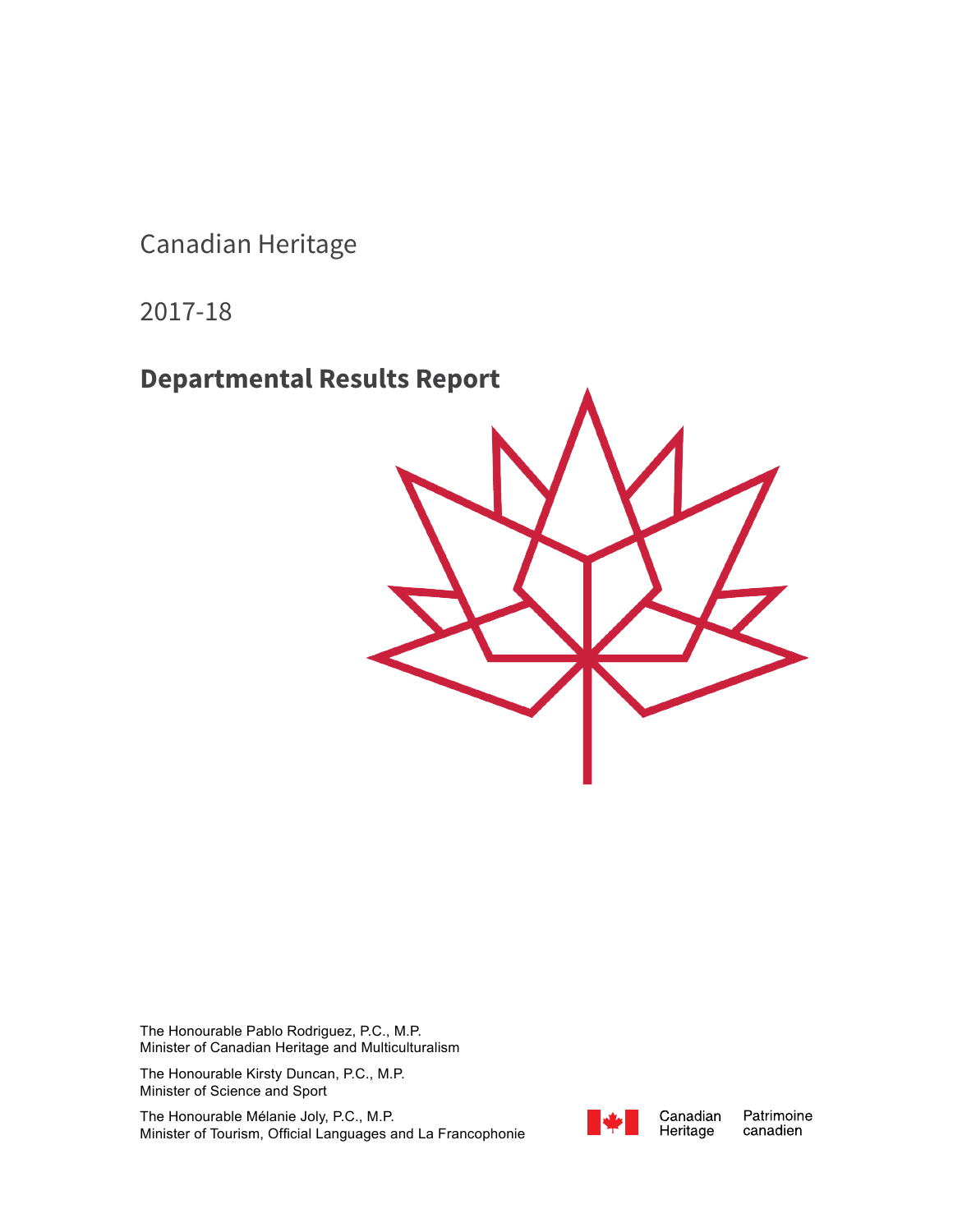Cette publication est également disponible en français.

This publication is available upon request in alternative formats.

This publication is available in PDF and HTML on our website under Plans and Reports - Canadian [Heritage.](https://www.canada.ca/en/canadian-heritage/corporate/publications/plans-reports.html)

© Her Majesty the Queen in Right of Canada, 2018

Catalogue No. CH1-38E-PDF ISSN: 2560-8827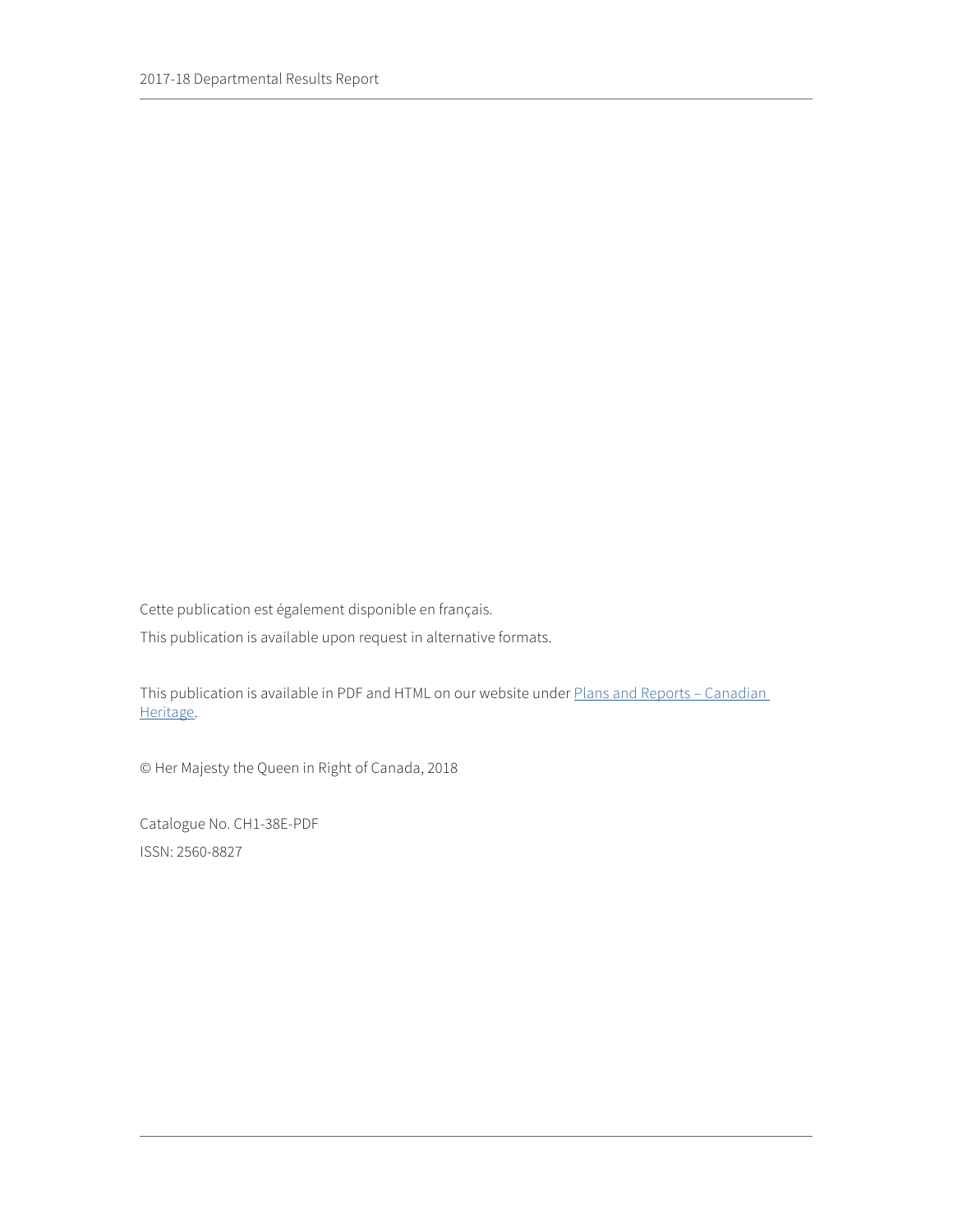# **Table of Contents**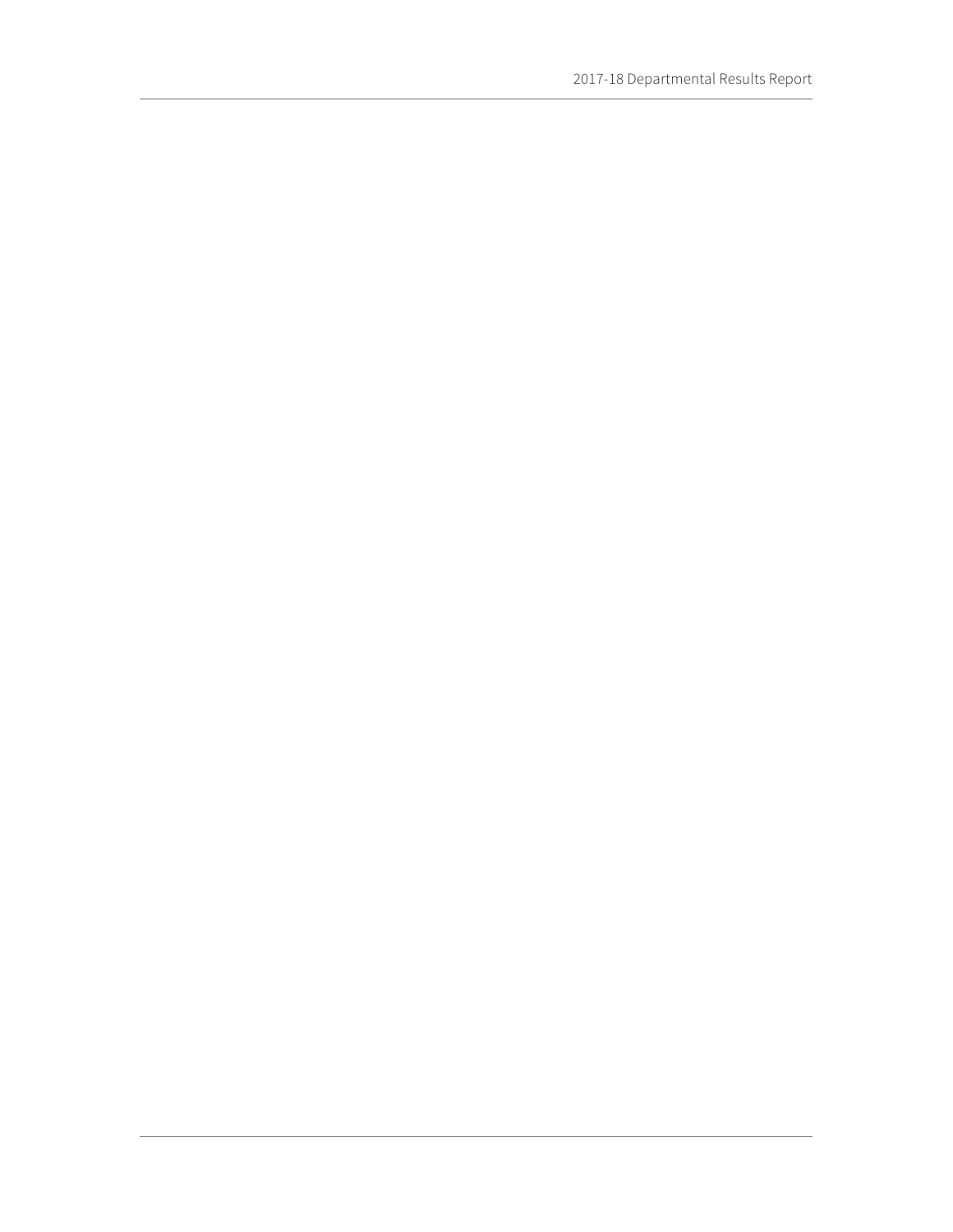

## <span id="page-5-0"></span>**Message from Minister Rodriguez**

I am pleased to present the 2017–18 Departmental Results Report for the Department of Canadian Heritage to Parliament and to Canadians.

In 2017, we celebrated Canada 150, and the Department of Canadian Heritage made a concerted effort to ensure that all Canadians had the opportunity to participate, at both the national and local levels. Some 5,800 projects, organized across the country, received support. Canada 150 brought us together, inspiring and encouraging us to build an even better society.

In September 2017, our government presented Creative Canada, its vision for the future of creative industries in a digital world. The very first federal strategy of its kind focuses on investing in the industry's creators and professionals, promoting the distribution and discovery of Canadian content at home and abroad, and strengthening public broadcasting and supporting local news.

Within the framework of Creative Canada, our government has developed the first Canadian export strategy for creative industries. We conducted the first trade mission of Canada's creative industries in China. Some 60 businesses from various sectors took part in this mission, which led to the signing of agreements valued at approximately \$125 million. Among other achievements, we also increased funding for the Canada Media Fund, strengthened the mandate of CBC/Radio Canada, and invested \$50 million over five years to support local journalism.

In addition, our government initiated cooperation with Indigenous Representative Organizations to co-develop legislation on First Nations, Inuit and Métis languages. This process is part of our reconciliation efforts and will help preserve, promote and revitalize these languages, which are at the very heart of Indigenous People's cultures and identities.

Our government is strongly committed to encouraging diversity and inclusion. The Multiculturalism Program is one that is close to my heart, and I am proud of the positive work completed over the past year. This includes investing in community projects that promote positive interaction between cultural, religious and ethnic communities in Canada, and work to implement Budget 2018 commitments aimed at addressing racism and discrimination.

Finally, the Department of Canadian Heritage is committed to promoting an inclusive society that is free of harassment, particularly within the cultural community. With the Canada Council for the Arts, the Department announced new measures to this effect. It is in this spirit of respect and openness that I will continue, with the Department, to achieve the Government of Canada's priority goals and serve Canadians.

The Honourable Pablo Rodriguez, P.C., M.P. Minister of Canadian Heritage and Multiculturalism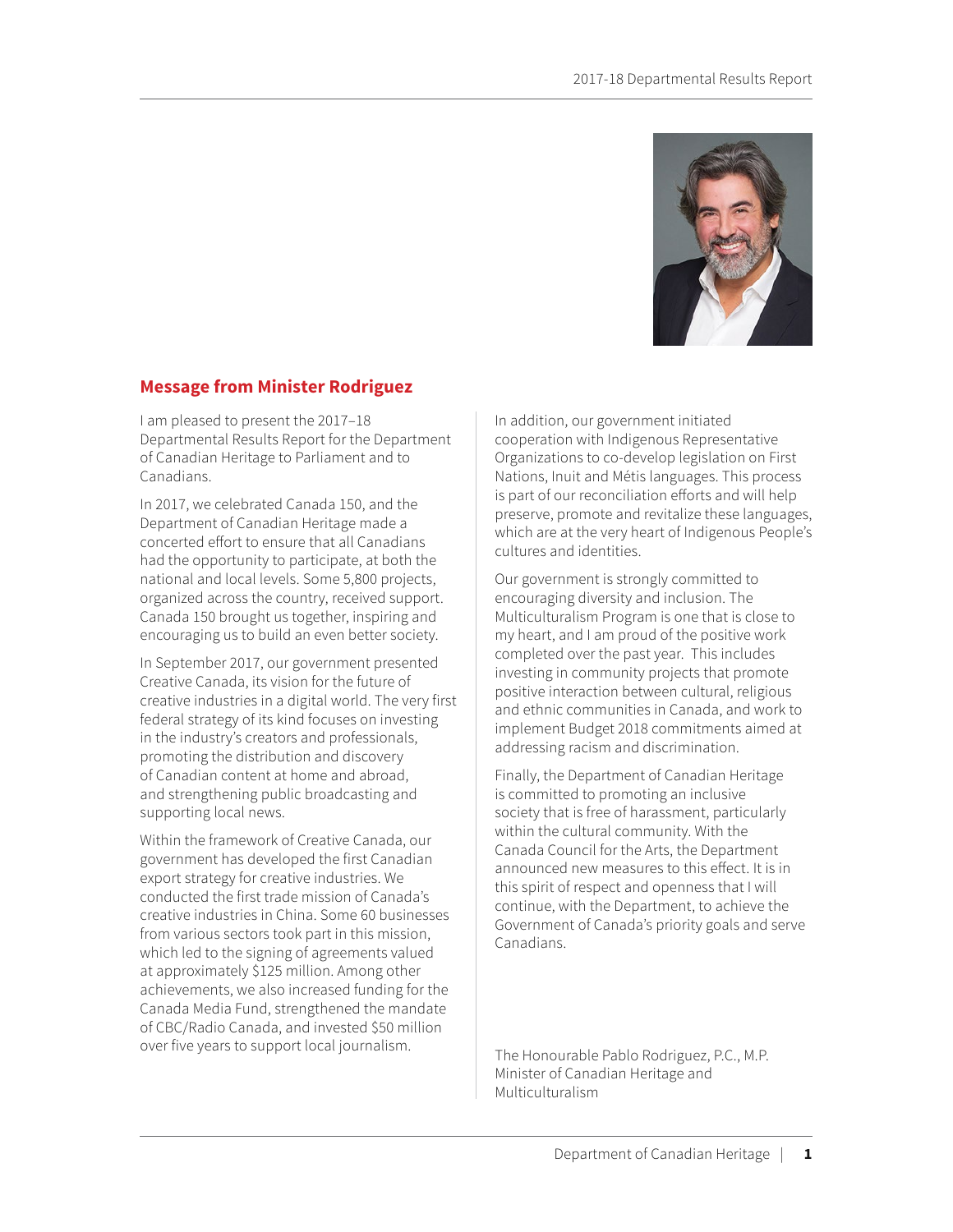

## <span id="page-6-0"></span>**Message from Minister Duncan**

As Minister of Science and Sport, I am pleased to present the 2017–18 Departmental Results Report for the Department of Canadian Heritage.

This last fiscal year was a significant one in sport. We supported our athletes' participation in several major national and international competitions, and we increased our efforts to work toward a safer sport system for all Canadians.

Internationally, we supported our young athletes and artists as they represented Canada at the Games of La Francophonie and at the Commonwealth Games in Australia. At the PyeongChang 2018 Olympic and Paralympic Winter Games, I was thrilled to see Team Canada demonstrate to the world how our country excels at winter sports. In March, Canada hosted the 2018 Arctic Winter Games in the South Slave Region of the Northwest Territories. This is the largest and most important multisport cultural event in the circumpolar North.

On the national level, two major Games were held. This year, Winnipeg hosted the most inclusive Canada Summer Games, celebrating Canada 150 and the 50<sup>th</sup> anniversary of these Games. The North American Indigenous Games in Toronto were also a success, fostering the next generation of Indigenous athletes, inspiring young people of all backgrounds and contributing to the ongoing reconciliation between Indigenous and non Indigenous peoples across the country. Venues that were created or

renovated for both these events will continue to serve the needs of athletes and our local communities.

To develop new generations of Canadian athletes, we increased funding for the Athlete Assistance Program on an ongoing basis. This will provide our top athletes with more direct financial support to prepare for and excel in international sport competitions.

Our government also launched the Canadian Guideline on Concussion in Sport in July to help all Canadians stay safe while enjoying an active, healthy lifestyle and the lifelong benefits of sport and physical activity. It provides coaches, officials, athletes, teachers and parents practical ways to help prevent, recognize and manage concussions at all levels of sport. We also increased our measures to ensure that Canadians participate and compete in a sport environment free from harassment, abuse or discrimination.

I invite you to read through this Report to find out more about these highlights and other accomplishments of the Department over the past year.

The Honourable Kirsty Duncan, P.C., M.P. Minister of Science and Sport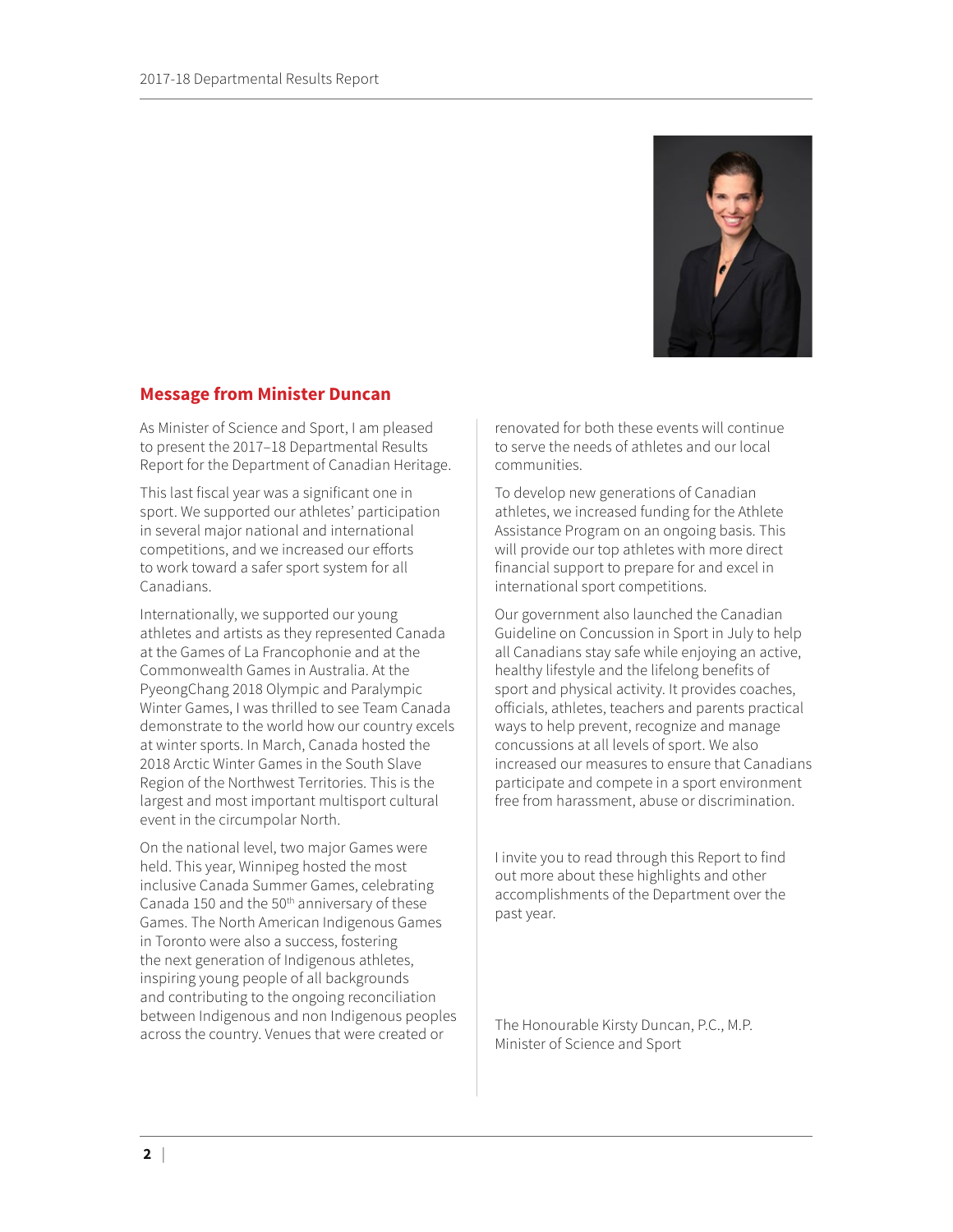

### <span id="page-7-0"></span>**Message from Minister Joly**

As Minister of Official Languages, I am pleased to present the 2017–18 Departmental Results Report for the Department of Canadian Heritage.

French and English are part of our history, our identity and are the languages of our coexistence in Canada. As Minister, I am dedicated to promoting these languages in all regions of Canada. I am therefore proud to have unveiled the Action Plan for Official Languages 2018–2023: Investing in Our Future, in March 2018.

The Plan aims to encourage the vitality of official-language minority communities and promote French and English across the country. In all, nearly \$2.7 billion over five years will be allocated to achieving these goals. This is the most significant investment in official languages to date.

In particular, the Plan will enable us to support organizations that, over the past ten years, have tirelessly served members of their communities and stayed the course despite a lack of resources. It also helps bring us together, as it encourages all Canadians to learn their second official language and to discover the wealth and diversity of English and French language cultures.

Our voice also made itself heard in other forums, including TV5MONDE and TV5 Québec Canada. In addition to opening a window on other countries, these forums enable us to advance Canadian priorities on the international stage.

I invite all Canadians to read this report to learn more about the accomplishments of the Department of Canadian Heritage, which have contributed to the vitality of our official languages and of La Francophonie.

The Honourable Mélanie Joly, P.C., M.P. Minister of Tourism, Official Languages and La Francophonie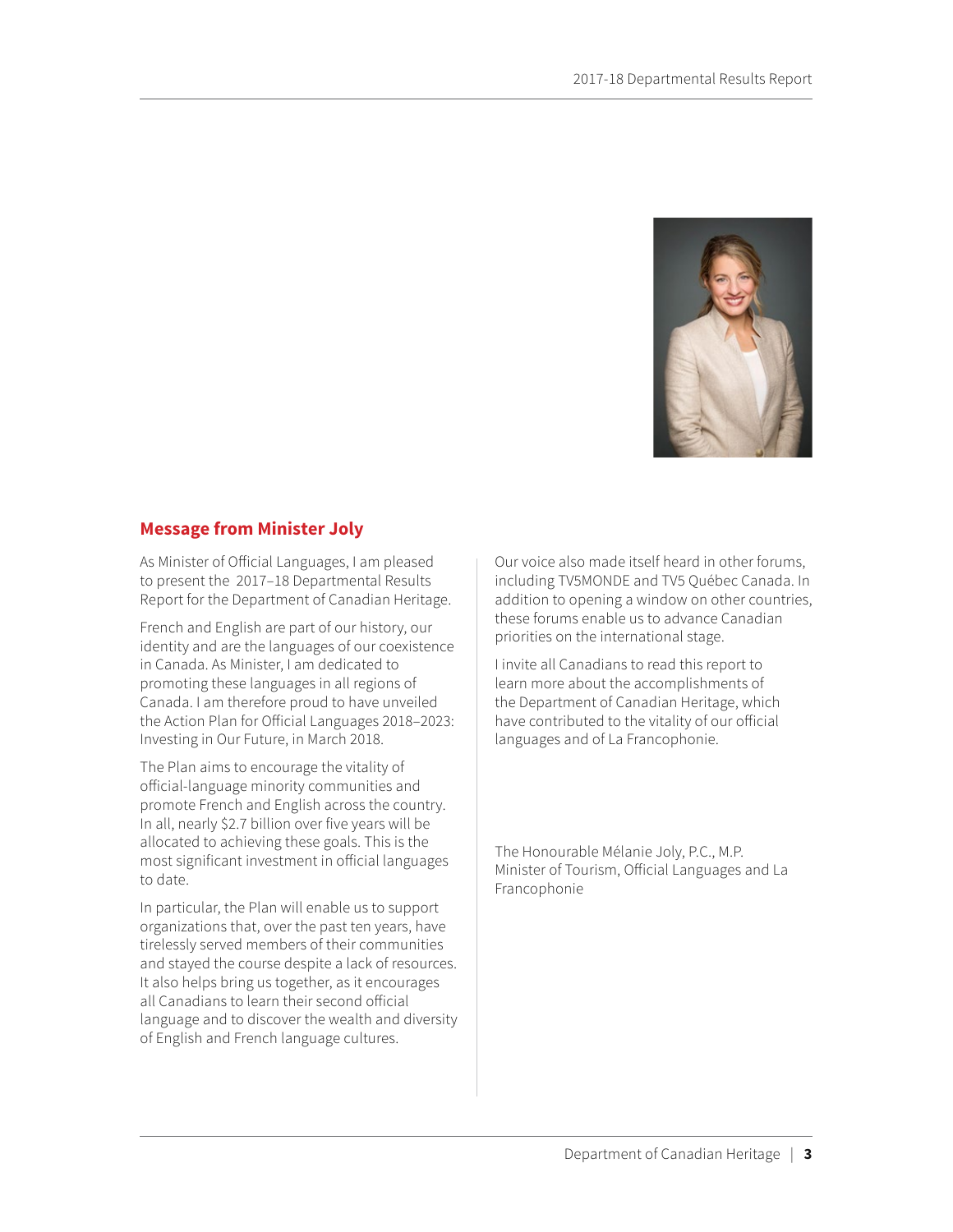## <span id="page-8-0"></span>**Results at a glance**

| 2017-18 Actual spending | 2017–18 Human Resources     |
|-------------------------|-----------------------------|
| \$1.5 billion           | 1,820 full time equivalents |

- Following the consultations on "Canadian Content in a Digital World", and the Creative Canada announcement of September 28, 2017, the Department produced a detailed policy framework that sets a path for growing and strengthening Canada's culture and creative industries in the digital world of the future.
- The Action Plan for Official Languages 2018-2023: Investing in our Future includes a new investment of almost \$500 million to support official-language minority communities across the country and to promote bilingualism among Canadians, starting in 2018-19.
- The Government of Canada signed an audiovisual coproduction treaty with the Government of the Grand Duchy of Luxembourg in April 2017 and an audiovisual coproduction Memorandum of Understanding with the Belgian Communities in March 2018.
- In March 2018, the Department co-hosted a successful working meeting of international experts, civil society, platforms, and governments in collaboration with the Centre for International Governance Innovation (CIGI) and the Global Digital Policy Incubator at Stanford University.
- The University of Ottawa was selected as the independent third party administrator for the Court Challenges Program.
- The Multiculturalism Program Call for Applications announced funding priority for projects that work toward the elimination of discrimination, racism and prejudice; provide opportunities for youth community engagement; and bring people together through art, culture or sport, and funding was given for specific projects.

### Our Government invested over \$600 million in nearly 6,000 Canada 150 initiatives, inviting Canadians to participate, celebrate and explore their country. According to Public Opinion Research conducted in January 2018, they responded with enthusiasm with approximately 70% of Canadian households participating in at least one Canada 150 event or activity. In total, it is estimated that over 32 million people, from Canada and abroad, participated in Canada 150. Moreover, 120 diplomatic missions abroad led 1,000 Canada 150 events.

• Budget 2016 announced an investment of an additional \$500,000 to the Canada Arts Presentation Fund in 2017–18 to help promote Canadian artists to international markets. The program awarded the totality of the funds to 19 recipients to strategically support the participation of international presenters at Canadian performing arts events and the participation of Canadian arts presenters at international events.

Budget 2017 invested \$89.9 million over 3 years to support Indigenous languages and cultures. Canadian Heritage received \$69 million from this investment. These investments are supporting community-based projects that facilitate communication in, and revitalization of Indigenous languages and oral histories.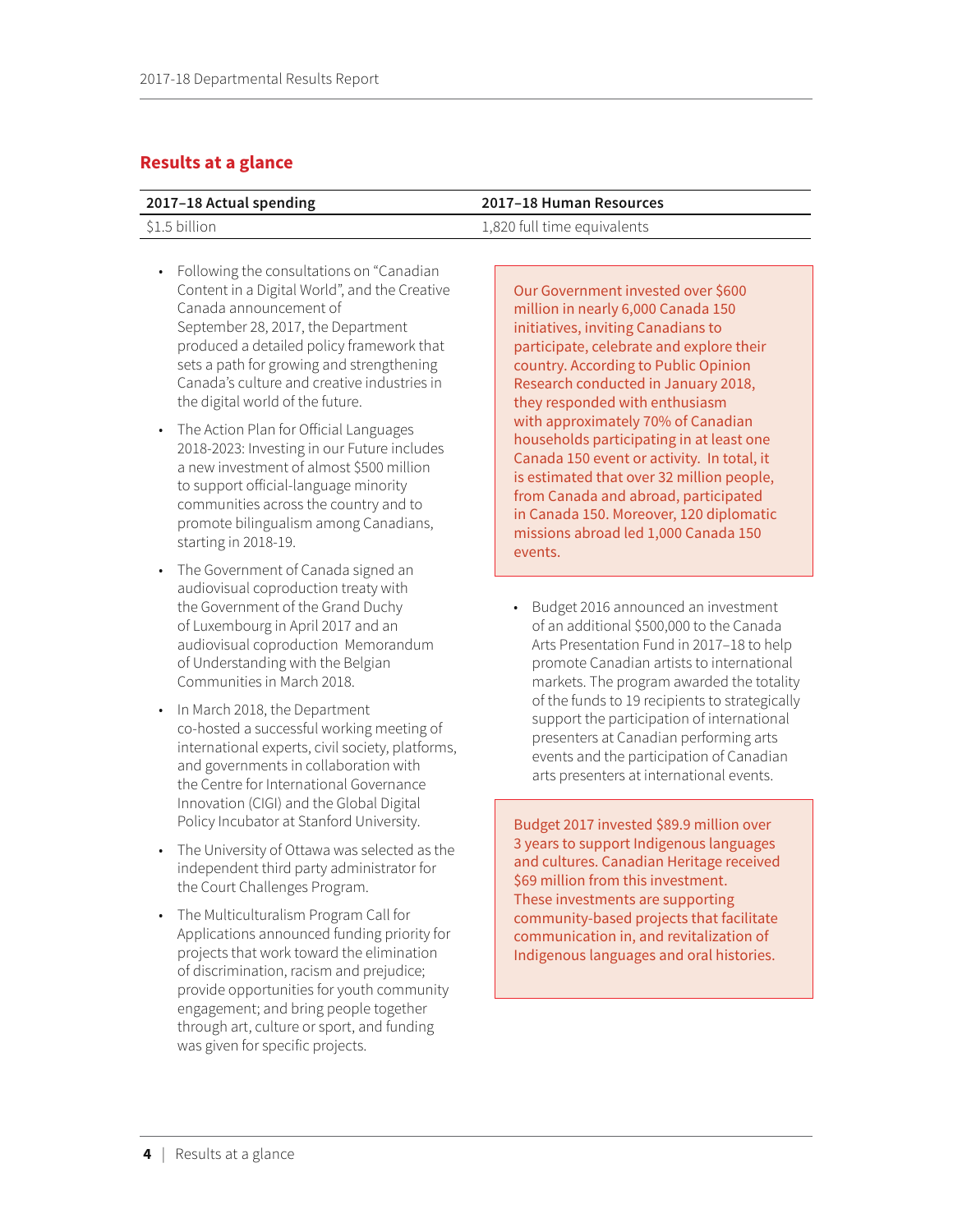Canada 150 Skating Day was Canadian Heritage's first use of microgrants. It also marked its first use of the Generic Terms and Conditions, a 5-year pilot project led by Treasury Board Secretariat that enables the use of innovative funding instruments via grants and contributions programs. The project distributed 300 microgrants of \$1,000 each to community organizers hosting Canada 150 Skating Day events on December 10, 2017. Among other innovations, Skating Day tested the use of a mathematical algorithm (developed by the Department using population density datasets from Statistics Canada) to automatically select recipients from among 502 applications, in a way that ensured an equitable geographical distribution of funded events.

- In June 2017, the Government of Canada, the Assembly of First Nations, Inuit Tapiriit Kanatami and the Métis National Council (on behalf of the Métis Nation) launched the co-development of First Nations, Inuit and Métis languages legislation and agreed on a collaborative engagement process.
- Early engagement on the Indigenous languages legislation concluded in February 2018, and intensive engagement is to be undertaken by Canadian Heritage with the support of the three National Indigenous Organizations during summer 2018.
- Young Canada Works in Heritage Organizations received supplemental funding under Budget 2017. This new investment helped the Young Canada Works Program create a total of more than 2,100 employment opportunities for youth in 2017–18.
- Young Canada Works in Heritage Organizations provided funding to 30 Indigenous employers, and created 63 Indigenous job opportunities for youth. The Aboriginal Heritage Component of the Museums Assistance Program provided \$1,337,201 to fund 23 projects that support the preservation, presentation, and management of Canada's Indigenous cultural heritage.
- The Government invested \$18.9 million over five years starting in 2017–18, and ongoing funding of \$5.5 million every four years thereafter to increase the participation of Indigenous children and youth in culturally relevant sport programming.
- Sport Canada collaborated with key partners to advance the development of the Common Vision for Increasing Physical Activity and Reducing Sedentary Living in Canada.
- To ensure greater alignment within the sport system, Sport Canada also advanced its High Performance Sport Strategy, which seeks to build an internationally recognized athlete-centred, ethical, winning and inclusive sport system producing sustainable and improved performances at Olympic Games, Paralympic Games, and other major multi-sport games and identified World Championships.
- Sport Canada and the Public Health Agency of Canada continue to work in close partnership with provinces, territories and other key stakeholders on a coordinated pan-Canadian concussion approach. In July 2017, federal, provincial and territorial Ministers responsible for sport, physical activity and recreation agreed to a Framework for Action focusing on the areas of awareness, prevention, detection, management, and surveillance of concussions, which will further harmonize the collective approach across jurisdictions. At the same time, Parachute Canada, with the financial support of the Government of Canada, released its "Canadian Guideline on Concussion in Sport".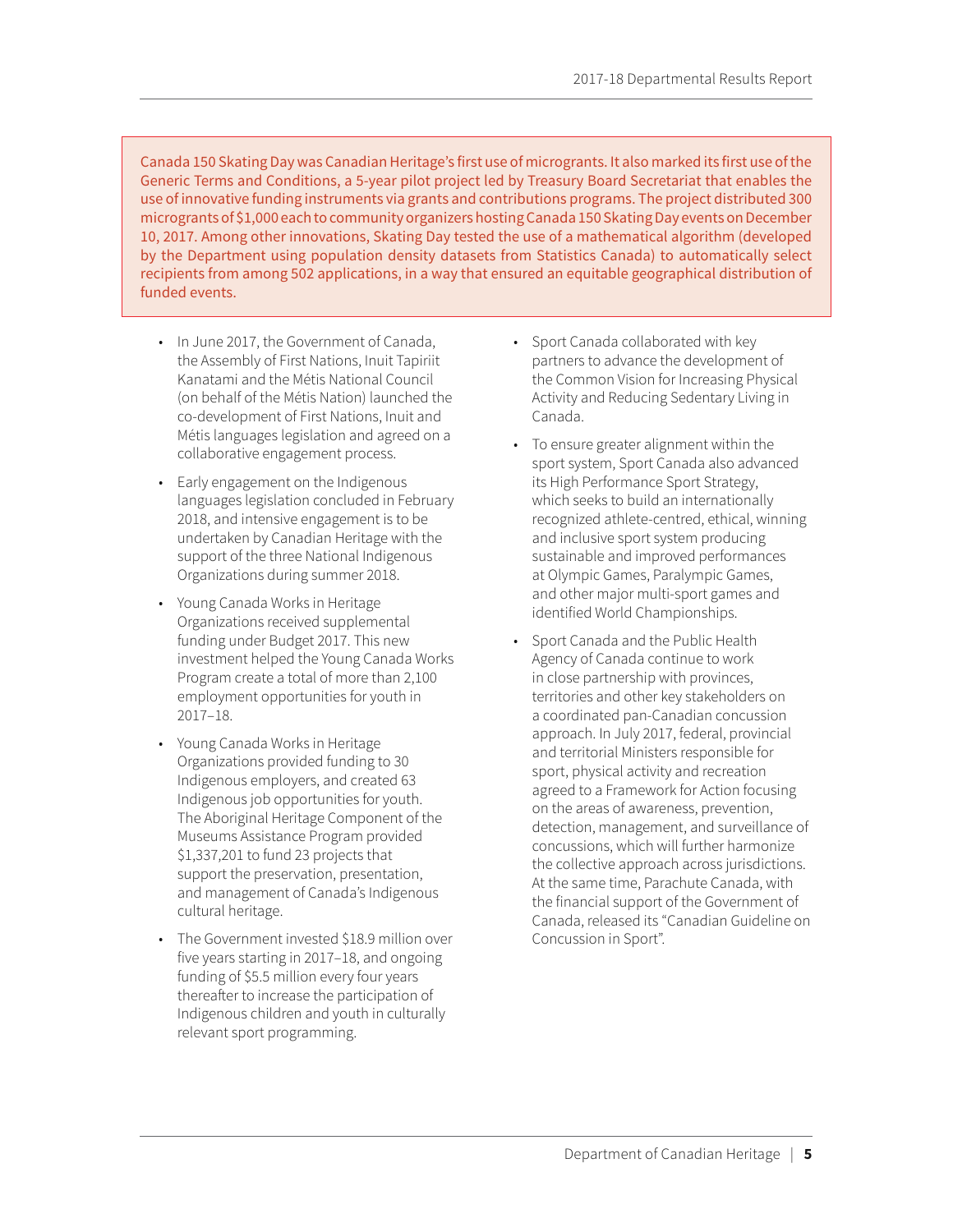Canada recorded its best ever Winter Olympics performance medal-wise at the PyeongChang Olympics with 29 medals (11 gold, 8 silver, 10 bronze). Canada also recorded its best ever Winter Paralympic performance at the PyeongChang Paralympics with 28 medals (8 gold, 4 silver and 16 bronze).

• In 2017-18, the Department finalized and began to implement "A Plan for Experimentation at Canadian Heritage", featuring planned experimentation projects for every funding program.

For more information on Canadian Heritage's plans, priorities and results achieved, see the "Results: what we achieved" section of this report.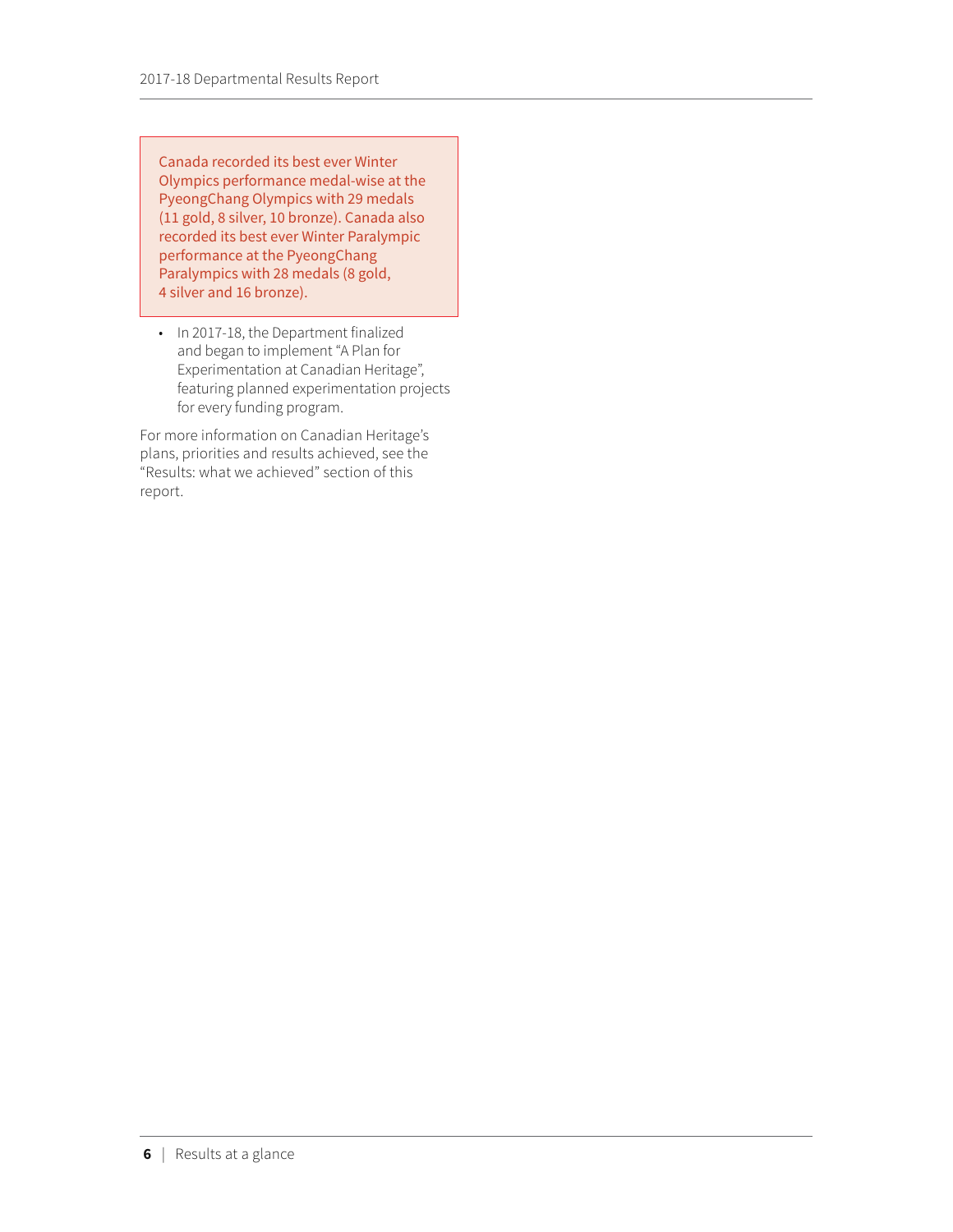## <span id="page-11-0"></span>**Raison d'être, mandate and role: who we are and what we do**

### **Raison d'être**

The Department of Canadian Heritage (the Department) and Canada's major national cultural institutions play a vital role in the cultural, civic and economic life of Canadians. They work together to support culture, arts, heritage, official languages, community participation, as well as initiatives tied to Indigenous languages and cultures, youth, and sport.

### **Mandate and role**

The Department's mandate is set out in the [Department of Canadian Heritage Act](http://laws-lois.justice.gc.ca/eng/acts/C-17.3/) and centres on fostering and promoting "Canadian identity and values, cultural development, and heritage." The Act includes the specific responsibilities of the Minister of Canadian Heritage and Multiculturalism, the Minister responsible for Sport and the Minister responsible for Official Languages as set out in federal statutes and regulations, as well as Orders in Council.

To support the commitments of the government, an overarching goal for the Department is to strengthen our cultural and creative industries. The creative industries make up an important economic sector for the Canadian economy. Canada's stories, shaped by our immense diversity, deserve to be celebrated and shared with the world. The plan is to reinvest in our important national institutions, safeguard our official languages and grow the creative economy by providing jobs and economic opportunities in our creative and heritage sectors.

For more general information about the department, see the "Supplementary information" section of this report. For more information on the organizational mandate letter commitments, see the [Ministers' mandate letter](http://pm.gc.ca/eng/mandate-letters)s<sup>[i](#page-53-1)</sup>.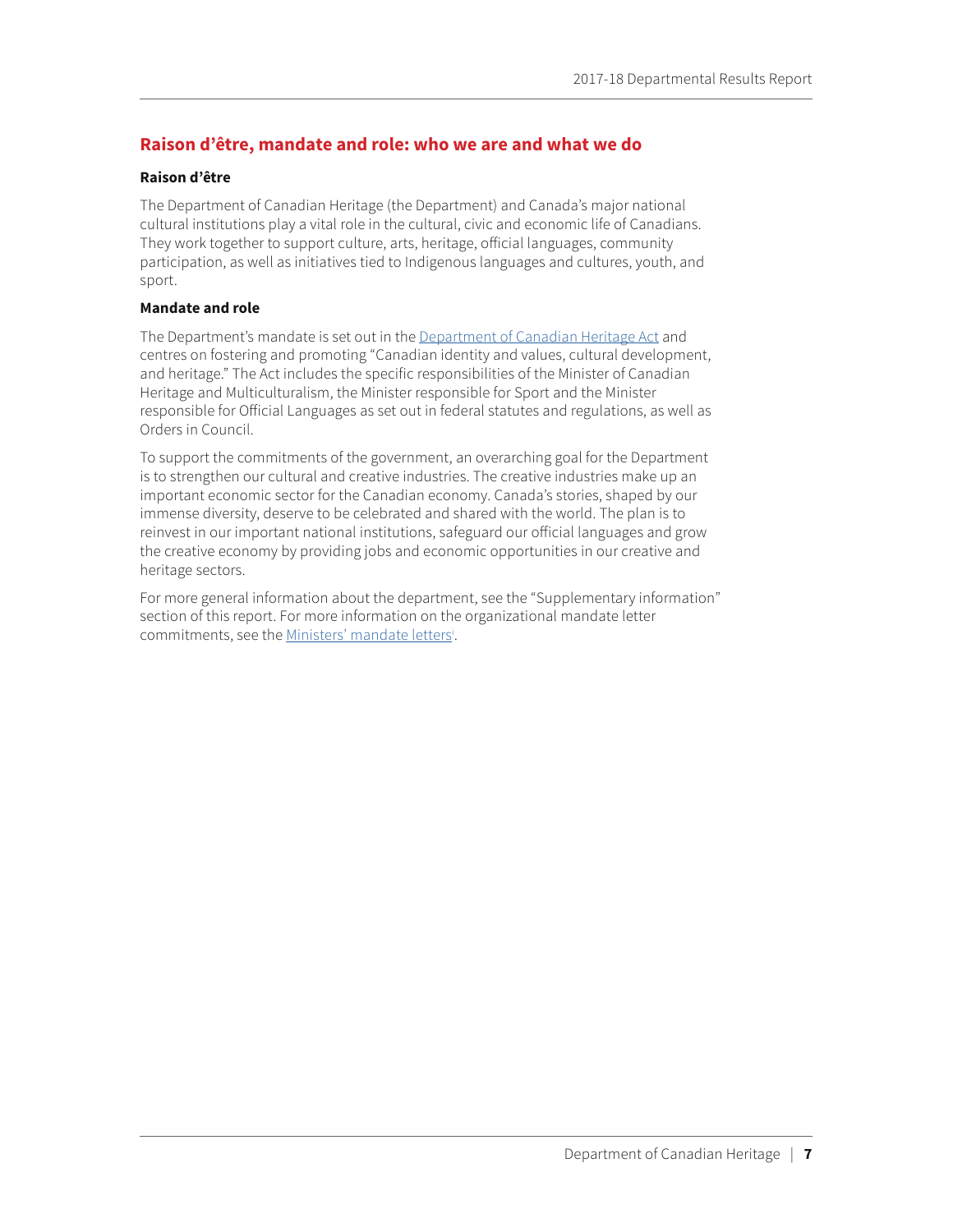## <span id="page-12-0"></span>**Operating context and key risks**

### **Operating context**

The mandate of the Department of Canadian Heritage is to promote culture, the arts, heritage, official languages, citizen participation, Indigenous languages and culture, youth and sport initiatives. Every year the Department delivers approximately \$1.2 billion in grants and contributions to support these objectives, making up more than 85% of its budget.

The work of Canadian Heritage continues to play an important role in the lives of Canadians in a dynamic and evolving context. Globalization creates new domestic and international markets that provide significant opportunities to promote and invest in Canadian creative industries and Canadian creators. The rise of new technologies and digital platforms is changing the way Canadians create, access and experience culture. As the Canadian population becomes increasingly diverse there is an opportunity to build on Canada's strength as a diverse and inclusive society. In international surveys, Canadians are amongst the most likely to say they are "very proud" of their country. Canada can play an influential role in promoting diversity globally and sharing the lessons of its unique historical experience as a multicultural, bilingual, nation with the shared values of respect, inclusion and equality. Given the mandate and responsibilities of the Department, Canadian Heritage continues to play a key role in promoting and celebrating a strong and inclusive society that promotes innovation and economic prosperity.

As Canadian Heritage continues to ensure that its work is relevant and responsive to these drivers of change, it must also meet the changing expectations and needs of Canadians with respect to how it delivers its programs. The Government of Canada is committed to openness, transparency and modern service delivery. Canadians want their interactions

with government to be user-friendly, timely and efficient and government programs to achieve concrete results that make a difference in their lives. The Department is taking action and leading efforts for one-stop government services that are digital, transparent and can demonstrate concrete results for Canadians.

### **Key risks**

The work of the Department is influenced by a variety of external factors, ranging from the Canadian and global economic context, shifting demographics, and the impact of digital technology on business models and client expectations.

The Department of Canadian Heritage and Canada's major national cultural institutions play a vital role in the cultural, civic and economic life of Canadians. The Department's ability to respond to external factors and to capitalize on opportunities, while mitigating risks, ensures the Department remains relevant and responsive to the needs of Canada, and Canadians.

Canadian Heritage is completing its final year under the Departmental Risk Profile 2015–18. The Departmental Risk Profile 2015–18 identifies key risks that relate to the Department's imperative to innovate, to be modern in its service delivery, ensure policy readiness, to enable the cultural and creative economy to seize opportunities, as well as to successfully deliver on major initiatives such as the Canada 150 celebrations.

In early 2018, the Department launched a medium-term policy exercise with a plan to provide innovative policy advice and inform Government-wide thinking through Deputy Minister Committees on a range of emerging global and national trends that affect Canadian Heritage policies and programs. The Department continues to work with partners and stakeholders to identify suitable policy actions to close potential gaps related to readiness for the future.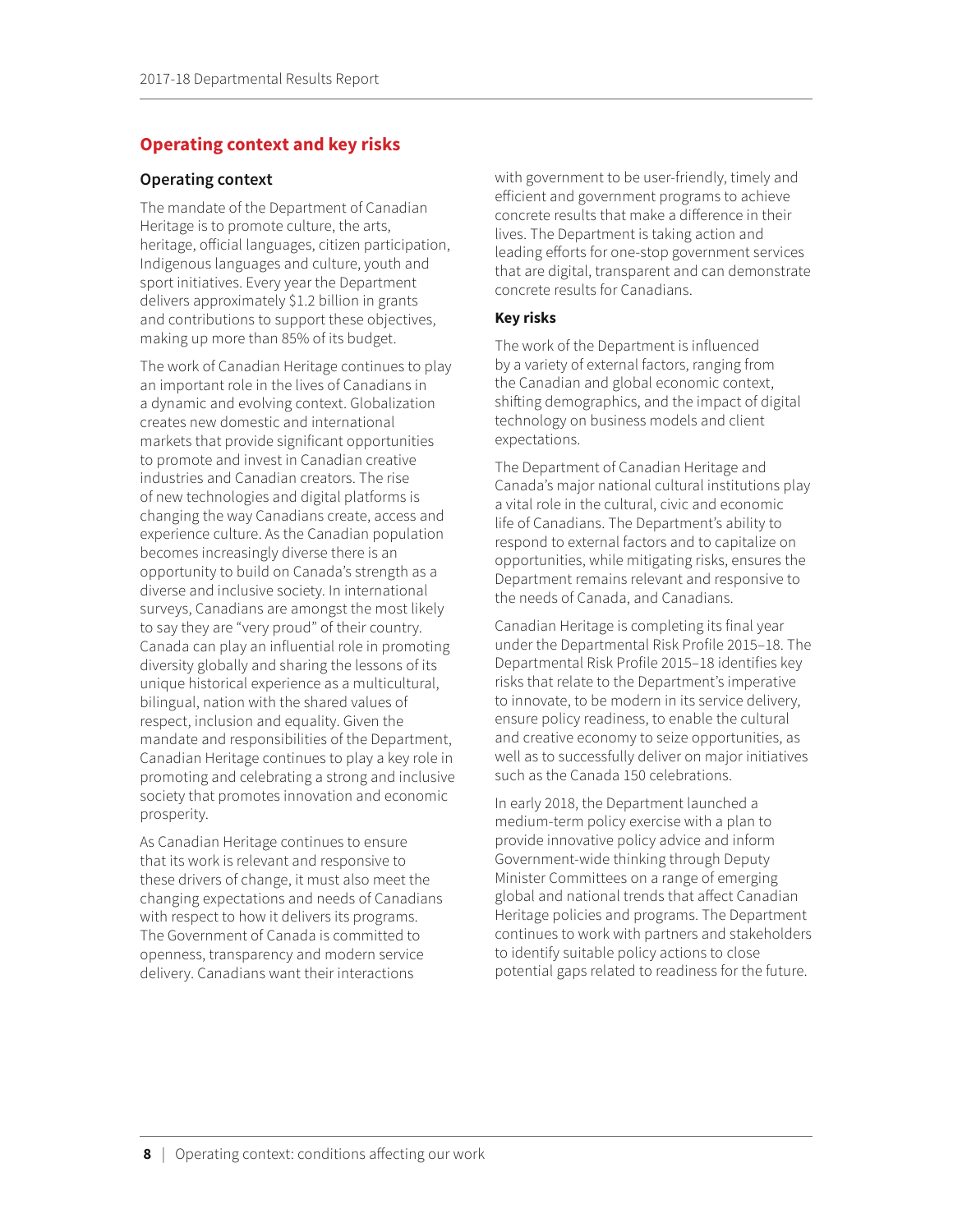The Department has continued to build on innovation and experimentation in programs, policies and service delivery as a way of developing new approaches to address existing problems and building on future possibilities. In 2018, Canadian Heritage advanced a number of innovation and experimentation initiatives that relate to the Department's core business. Notably, more than 40 experimentation proposals were developed across the Department, involving 90% of the Department's Transfer Payment Programs. Implementation of many of these experiments commenced in 2017– 18, with results of the experiments expected in 2018–19 and 2019–20.

Through the testing of new approaches the Department is continuing to improve the way it delivers grant and contribution funding to recipients through the Grants and Contributions Modernization Project. The Grants and Contributions Modernization Project has been underway in the Department since 2010 to provide clients with an accessible, standardized, and online funding process.

As part of the 150<sup>th</sup> anniversary of Confederation, the Department successfully supported the yearlong celebration through a wide range of national and local community events and initiatives. A solid foundational structure and guiding framework developed in the early stages of the project kept Canada 150 on track to operate effectively and collaborate efficiently to deliver on goals, create maximum recognition and sustain momentum until the end of 2017.

Micro-missions were an innovative way for the Canada 150 Federal Secretariat to recruit employees with different skill sets and a variety of perspectives, as well as having a good representation of federal mandates from across the government. Creative collaborations increased opportunities to reach a broad spectrum of people, create excitement and showcase innovative ways of working with partners.

Expanding on Canada 150's accomplishments, the Department will continue to build on lessons learned, and play a leadership role to proactively prevent or respond to risks that may affect major initiatives and highly visible events.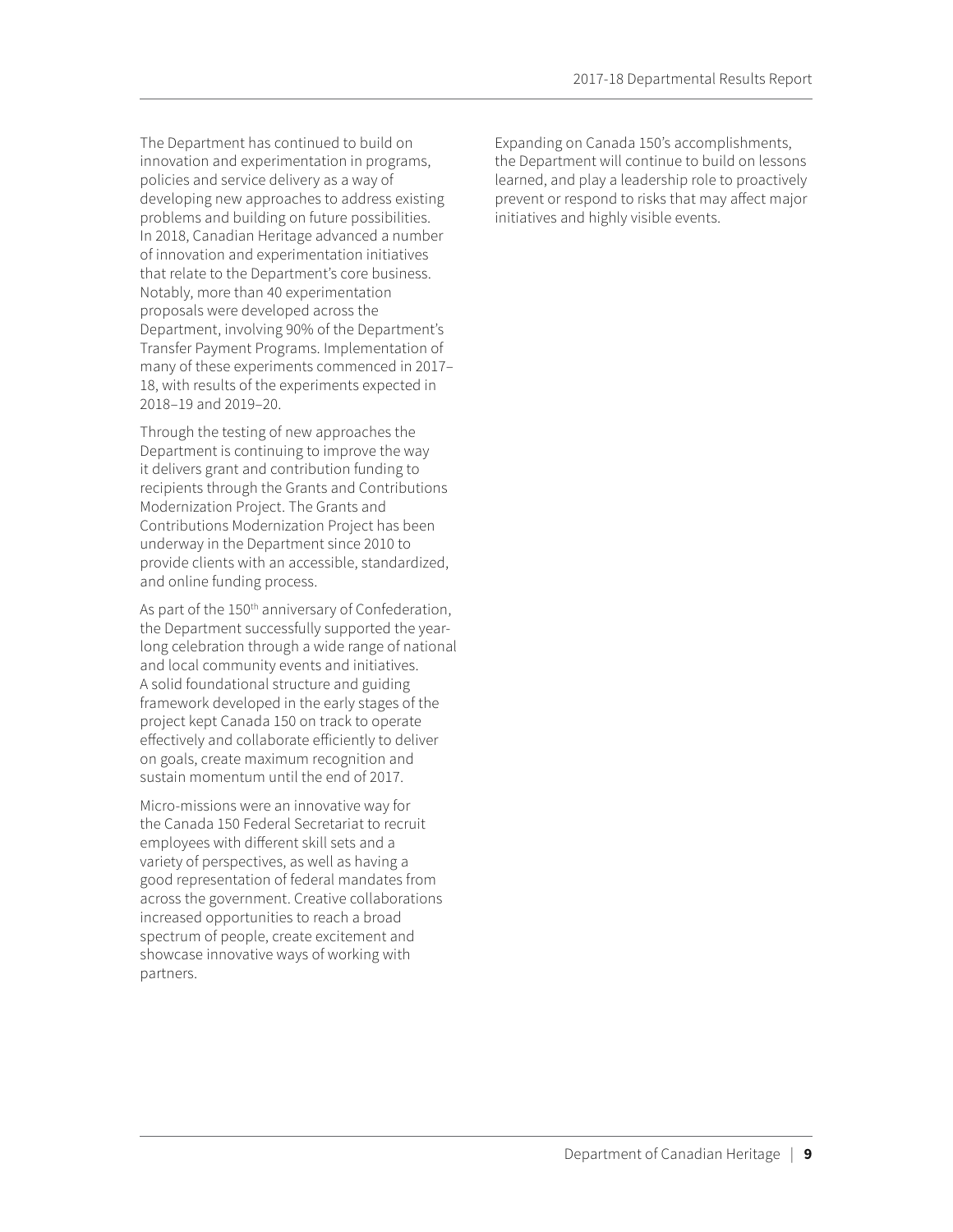| <b>Risks</b>                                        | <b>Mitigating strategy</b><br>and effectiveness                                                                            | Link to the<br>Department's<br>Programs | Link to mandate letter<br>commitments or to<br>government wide and<br><b>Departmental priorities</b>                                |
|-----------------------------------------------------|----------------------------------------------------------------------------------------------------------------------------|-----------------------------------------|-------------------------------------------------------------------------------------------------------------------------------------|
| Innovation and<br>Policy Readiness                  | Implement medium-<br>term policy with a focus<br>on innovation                                                             | Linked to all<br>Programs               | <b>Supports Government</b><br>commitments to deliver<br>results to Canadians including<br>through innovation and<br>experimentation |
| Fully Modernized<br>Program and<br>Service Delivery | Develop streamlined<br>service delivery model<br>that supports an on-line<br>service                                       | Linked to all<br>Programs               | Government is open,<br>innovative and modern in<br>service delivery and the digital<br>engagement of Canadians                      |
| Canada 150                                          | Integrate Canada 150<br>objectives into program<br>delivery; implement a<br>strong and proactive<br>communication strategy | Linked to all<br>Programs.              | Champion government-wide<br>efforts to promote Canada<br>150                                                                        |

#### <span id="page-14-0"></span>**Key risks**

## **Results: what we achieved**

In 2016, the Treasury Board Secretariat introduced a new Policy on Results which resulted in the suspension of the use of the Program Alignment Architecture for planning and reporting purposes in 2017-18. Consequently, some targets and planned achievement dates could not be reviewed or adjusted.

### **Programs**

### **Arts**

### Description

The Arts Program improves Canadians' opportunities to engage with the arts, contributes to the resilience of the arts sector and deepens the connections between cultural organizations and their communities. This Program encourages access and participation, resilience and excellence in the arts for all Canadians by supporting institutions that offer artists and performers training of the highest calibre in preparation for professional careers, the presentation of professional arts festivals or performing arts series, the improvement of arts and heritage infrastructure, the improvement of business practices of arts and heritage organizations, and the development of partnerships in the sector. Policy, legislative and regulatory measures targeting the Canadian arts sector also further this Program's objectives.

### Results

The Arts Program supported opportunities for Canadians to participate and engage in the arts, whether in a large urban centre or a rural community, creating shared experiences and fostering a sense of belonging. Through an investment of \$202,744,701 the Department delivered programs that engaged Canadians in their communities by investing in cultural infrastructure, professional arts presentation, high calibre professional artistic training as well as the organizational and financial resilience of professional arts and heritage organizations.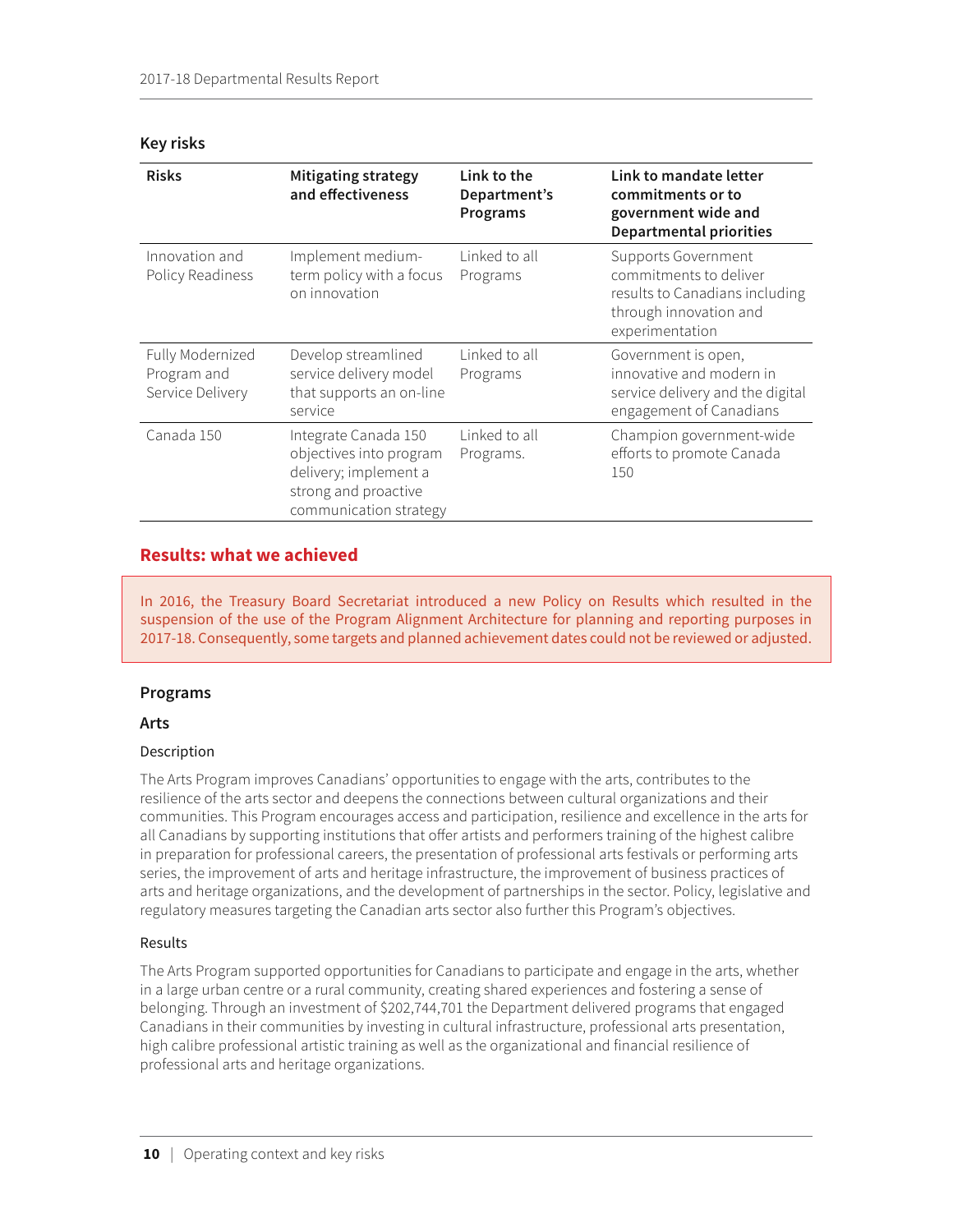The Arts Program invested \$168.2 million in support of more than 260 cultural infrastructure projects over two years (2016-17 and 2017-18) as part of the Investing in Canada Plan social infrastructure investment, through supplemental funding to the Canada Cultural Spaces Fund.

The Arts Program recorded the following achievements:

- Through the Canada Arts Presentation Fund, the Arts Program contributed to opportunities for Canadians to experience and celebrate artistic diversity during Canada 150. For example, the 2017 Winterset in Summer Literary Festival, held in Eastport, Newfoundland and Labrador, included a writer's panel discussion on Canada's 150 anniversary. The discussion focused on the writings and life of Joseph Smallwood, one of the leaders of the movement that led to the Newfoundland confederation with Canada in 1949.
- In support of the Government of Canada's Creative Export Strategy, the Arts Program, through the Canada Arts Presentation Fund, provided strategic investments to arts festivals and showcasing events that contributed to a favourable environment for Canadian cultural export by promoting Canadian artists to international markets. Supplemental funding was awarded to 19 recipients to:
	- ◆ support incoming international presenter delegations to attend Canadian festivals and performing arts events to build international market opportunities for Canadian artists; and,
	- support the reciprocal participation of delegations of Canadian arts presenters at international events.
- Together with the Canada Council for the Arts, the Arts Program engaged the Cultural Human Resources Council to conduct the [2017 National Compensation Study for Management and](http://www.culturalhrc.ca/research/compensation/CompStudy17EN.pdf)  [Administration in Not-for-profit Arts Organizations.](http://www.culturalhrc.ca/research/compensation/CompStudy17EN.pdf)
- The Arts Program published the results of the Arts and Heritage Access and Availability Survey, which studied Canadians' behaviours, motivations and barriers to arts participation and engagement.
- The Arts Program demonstrated ongoing achievement of targeted results:
	- The Canada Arts Presentation Fund and the Canada Cultural Spaces Fund created opportunities for Canadians in a variety of communities to have access to professional arts and heritage activities. These two programs were able to bring arts and culture experiences to Canadians by funding 890 projects in 318 communities, of which 69% were rural (220 communities). This result is 19 percentage points above target and comparable to the 2016–17 results;
	- The Canada Arts Presentation Fund provided funding to 249 festivals, 307 performing arts series, 91 organizations that presented both a festival and a series, as well as 31 presenter support organizations. Recipients reported an estimated attendance at funded activities of more than 19 million attendees (calculated as a five-year rolling average), which is lower than the target of 21.5 million attendees. The Program is monitoring this result;
	- The Canada Cultural Investment Fund (CCIF) Strategic Initiatives component supports partnerships, connectivity and innovation in the arts and heritage sector.

In 2017–18, in addition to funding received from the Department, component recipients had an average of 4 project funding sources which is a slight increase from 2016–17.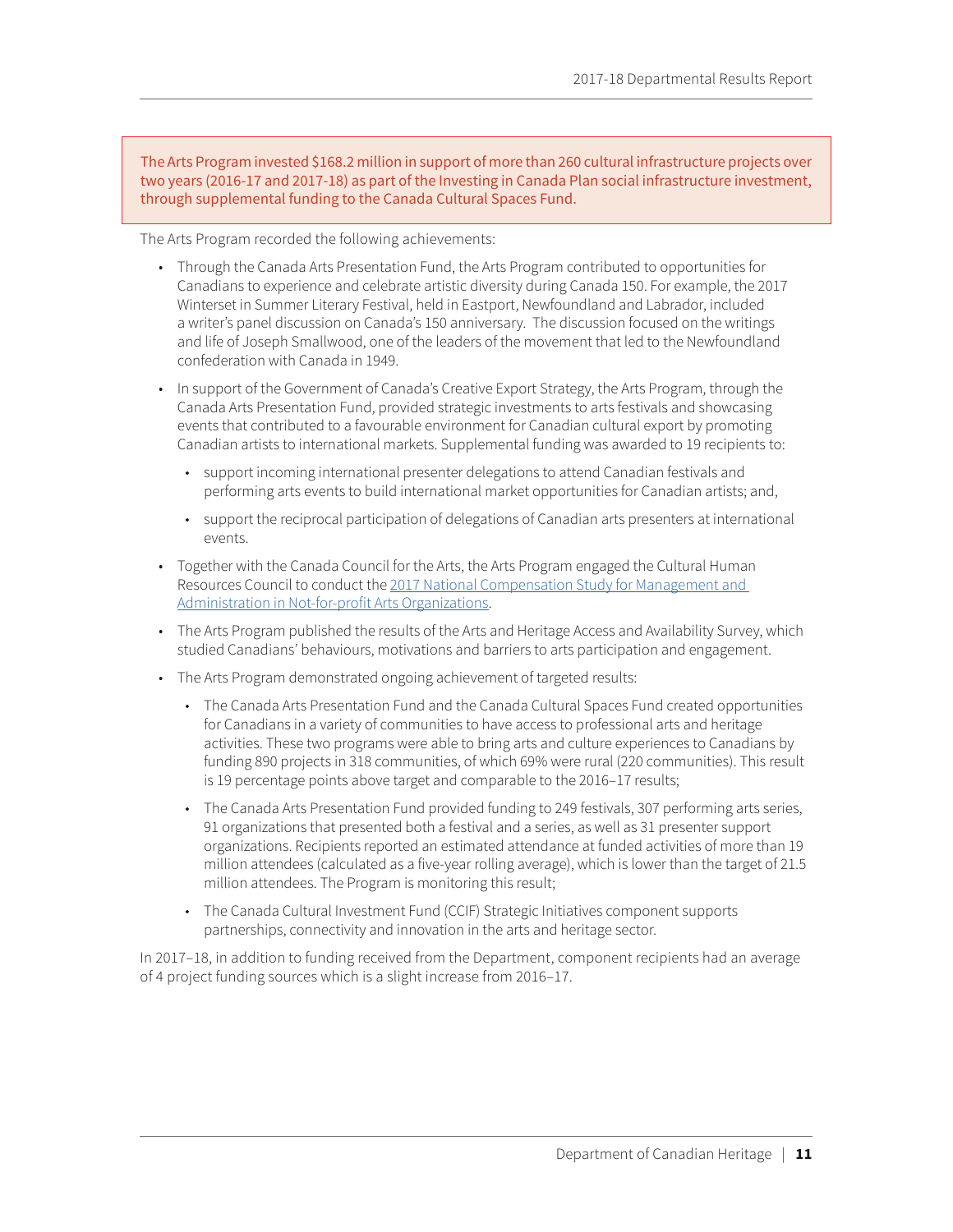| <b>Expected results</b>                                                                                                  | <b>Result indicators</b>                                                                                                                                                        |      | Target Date to<br>achieve<br>target | $2017 - 18$<br>Actual<br>results | $2016 - 17$<br>Actual<br>results | $2015 - 16$<br>Actual<br>results |
|--------------------------------------------------------------------------------------------------------------------------|---------------------------------------------------------------------------------------------------------------------------------------------------------------------------------|------|-------------------------------------|----------------------------------|----------------------------------|----------------------------------|
| The resilience of<br>arts and heritage<br>organizations<br>receiving Canadian<br>Heritage support is<br>strengthened.    | Average number<br>of funding<br>sources (other<br>than Canadian<br>Heritage), for each<br>recipient.                                                                            | 5    | March 31,<br>2017                   | 4                                | 3                                | 8                                |
| Canadians in<br>a variety of<br>geographic<br>communities<br>have access to<br>arts, culture and<br>heritage activities. | Minimum<br>percentage of<br>communities<br>reached by the<br>Canada Arts<br><b>Presentation Fund</b><br>and the Canada<br>Cultural Spaces<br>Fund that are rural<br>and remote. | 50   | March 31,<br>2017                   | 69                               | 68                               | 67                               |
| <b>Budgetary financial resources (dollars)</b>                                                                           | Minimum number<br>of annual<br>attendees, in<br>millions, to<br>activities funded<br>by the Canada Arts<br>Presentation Fund.                                                   | 21.5 | March 31,<br>2017                   | 19                               | 21                               | 21.13                            |
| $2017 - 18$<br>.                                                                                                         | $2017 - 18$<br>- 1                                                                                                                                                              |      | $2017 - 18$                         | $2017 - 18$                      | $ -$                             | $2017 - 18$                      |

### **Results achieved**

| 2017–18<br>Actual spending Difference (actual<br>minus planned) | 2017-18<br>available for use (authorities used) | 2017-18<br><b>Total authorities</b> | $2017 - 18$<br><b>Planned</b><br>spending | 2017-18<br><b>Main Estimates</b> |
|-----------------------------------------------------------------|-------------------------------------------------|-------------------------------------|-------------------------------------------|----------------------------------|
| -4.252.571                                                      | 202,744,701                                     | 205.844.084                         | 206.997.272                               | 206.997.272                      |

## **Human resources (full-time equivalents)**

| $2017 - 18$    | $2017 - 18$ | 2017-18 Difference     |
|----------------|-------------|------------------------|
| <b>Planned</b> | Actual      | (actual minus planned) |
| '51.           | 140.5       | $-10.6$                |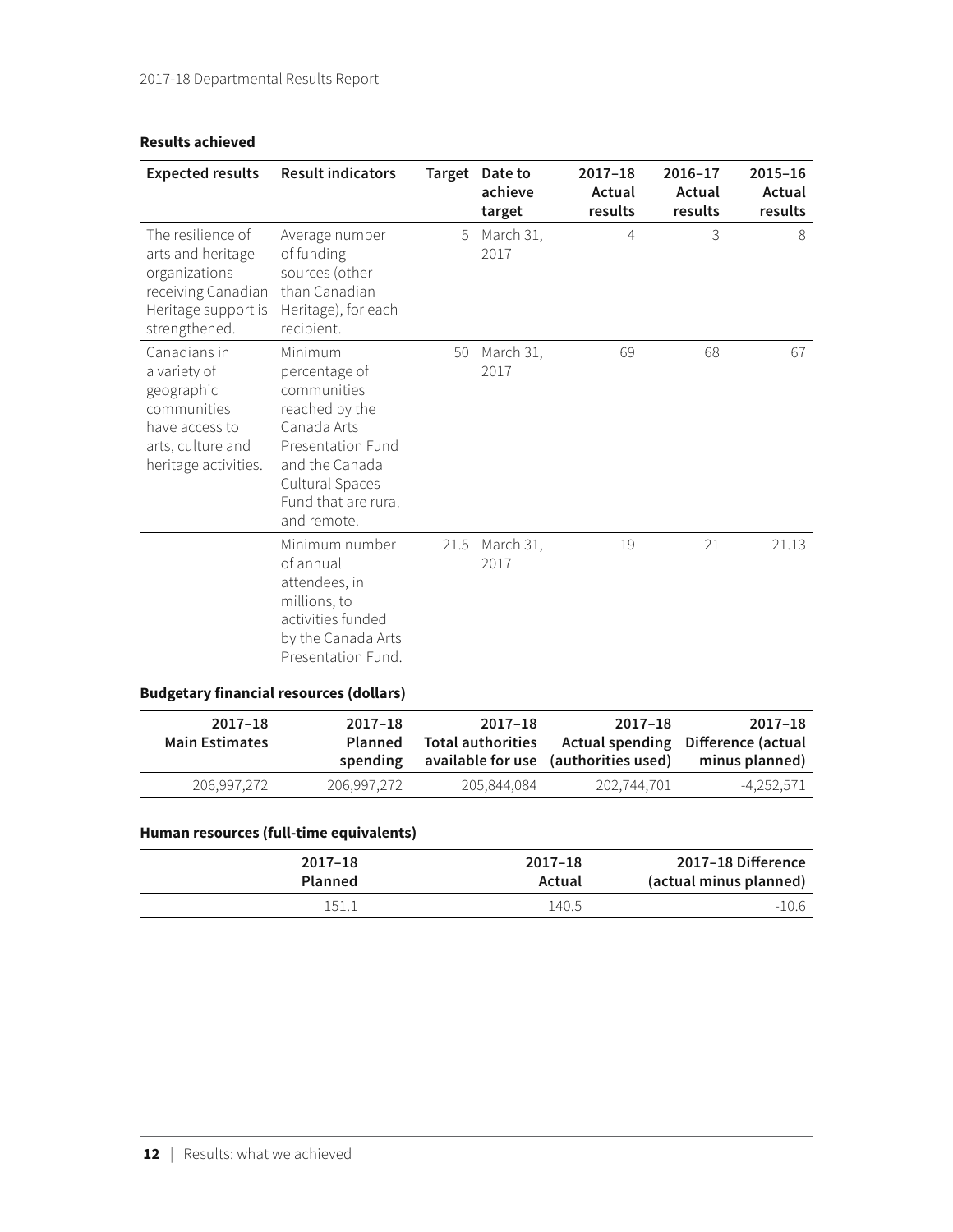### <span id="page-17-0"></span>**Cultural Industries**

### Description

This Program supports Canadian cultural industries in adapting to a changing and challenging global marketplace. This is achieved through the delivery of grants, contributions and tax credits as well as policy, regulatory and legislative measures. Fostering the competitiveness and creative output of these industries ensures that Canadian and international audiences access a range of Canadian content across a variety of formats and platforms and contributes to the Canadian economy.

### Results

The Cultural Industries Program recorded the following achievements:

- Approved additional funding to the Canada Book Fund that enabled Canadian publishers, directly or through collective initiatives, to break into new markets and to further develop their share of existing markets. These funds also allowed Canadian writers to increase their visibility, make professional contacts in international markets and reach new readers. For example, the funding helped a group of 45 Canadian French language publishing firms to increase their international sales and gain access to markets like Algeria, Lebanon, Morocco and Tunisia. This approach will eventually consolidate the presence of Canadian books in the international market and stimulate exports, thereby supporting the Canada Book Fund's mandate, which is to expand the global consumer reach of Canadianauthored books.
- Continued to pursue audiovisual coproduction treaty negotiations with several countries in 2017–18, including Australia, France and Switzerland;
- Invited both South Africa and South Korea to negotiate modernized coproduction treaties, and officially initiated negotiations with Ukraine;
- Continued to promote La Francophonie as a partner of TV5, which gives Canadians access to unique content from around the world (TV5 Québec Canada) and provides international visibility to Frenchlanguage Canadian content (TV5MONDE).
- Through the TV5 partnership which now reaches more than 354 million households in more than 200 countries and territories, supported and increased presence of Canadian content to an unprecedented level: now more than 12% of airtime, a significant increase compared to 9.86% in 2016–17: and,
- Since January 2018, Canada has assumed a two-year term presidency of TV5. This responsibility is assumed in turn by each of the donor governments (Canada, Fédération Wallonie Bruxelles, France, Quebec, Switzerland).
- In collaboration with Innovation, Science, and Economic Development Canada, set in motion the Parliamentary review of the Copyright Act, and engaged stakeholders on a comprehensive reform of the Copyright Board of Canada;

Following the consultations on "Canadian Content in a Digital World," the Department examined the Government of Canada's current cultural policy toolkit and developed the Creative Canada Policy Framework announced by the Minister on September 28, 2017. Creative Canada is built on three pillars:

- Invest in our creators and cultural entrepreneurs: all of the professionals who contribute to the creation and production of work, from artists to writers, producers and directors and their stories.
- Promote discovery and distribution of Canadian content at home and abroad.
- Strengthen public broadcasting and support local news.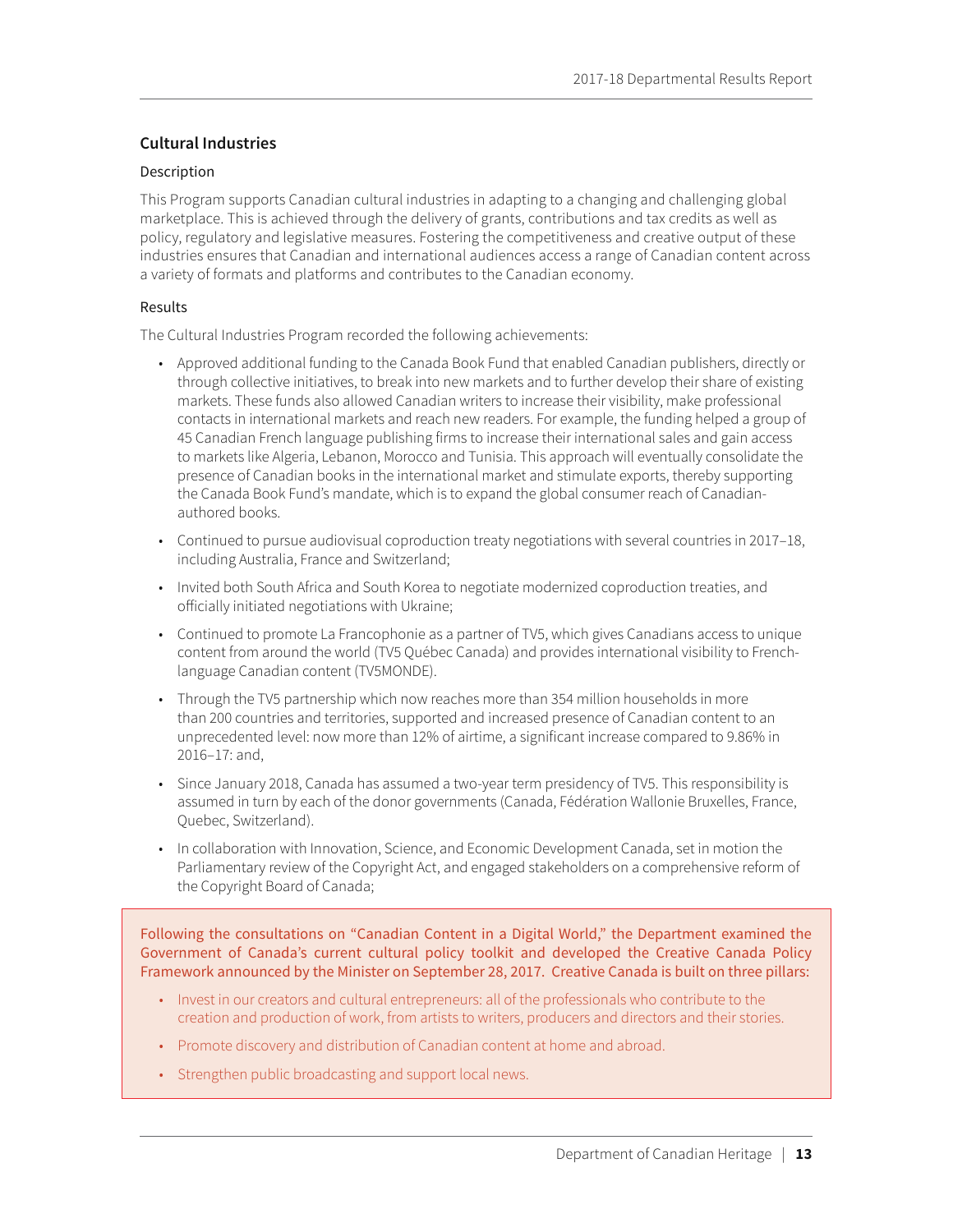- Issued Public Notice (2017-01) on March 6, 2017, outlining a new policy allowing productions shown exclusively online to be eligible for the Canadian Film or Video Production Tax Credit, and continued to implement the policy during 2017–18; and,
- Continued improvement of the client experience with the Canadian Audio-Visual Certification Online application system. Through new system updates in July and December 2017, improvements were made to a number of features to make the system more user-friendly.
- The talent of Canada Music Fund supported artists is recognized at national and international award ceremonies:
	- ◆ Sixty-eight percent of 2018 JUNO Award recipients and 60% of all nominees had benefited from CMF funding at some point in their career within categories funded by the Canada Music Fund;
	- The Polaris Music Prize rewards the most critically acclaimed album of the year by a Canadian artist regardless of music genre or sales; of 10 albums shortlisted for the 2017 award including the prize recipient, nine were by artists that received Canada Music Fund support at one point in their career; and,
	- Artists who had received Canada Music Fund support at some point in their career were nominated for Grammy awards in 2018, including Sarah McLachlan, Arcade Fire, Daniel Caesar, The Weeknd, Jane Bunnett, and Alex Cuba.
- Other initiatives supported by Canadian Heritage included:
	- The "Showcasing Canada's Cultural Industries to the World" initiative, which included an additional investment of \$3.3 million allowed the Canada Music Fund to implement over 650 additional projects focused on touring and promotion of Canadian artists in international markets, which benefited more than 250 Canadian artists;
	- 27 collective showcasing projects that benefited nearly 650 Canadian artists;
	- The participation of 150 foreign buyers in trade missions in Canada through the increased funding with the goal of entering into contracts and agreements with Canadian music artists and entrepreneurs;
	- A pilot designed to amplify the spotlight on the Canadian music industry at a world renowned bilingual festival.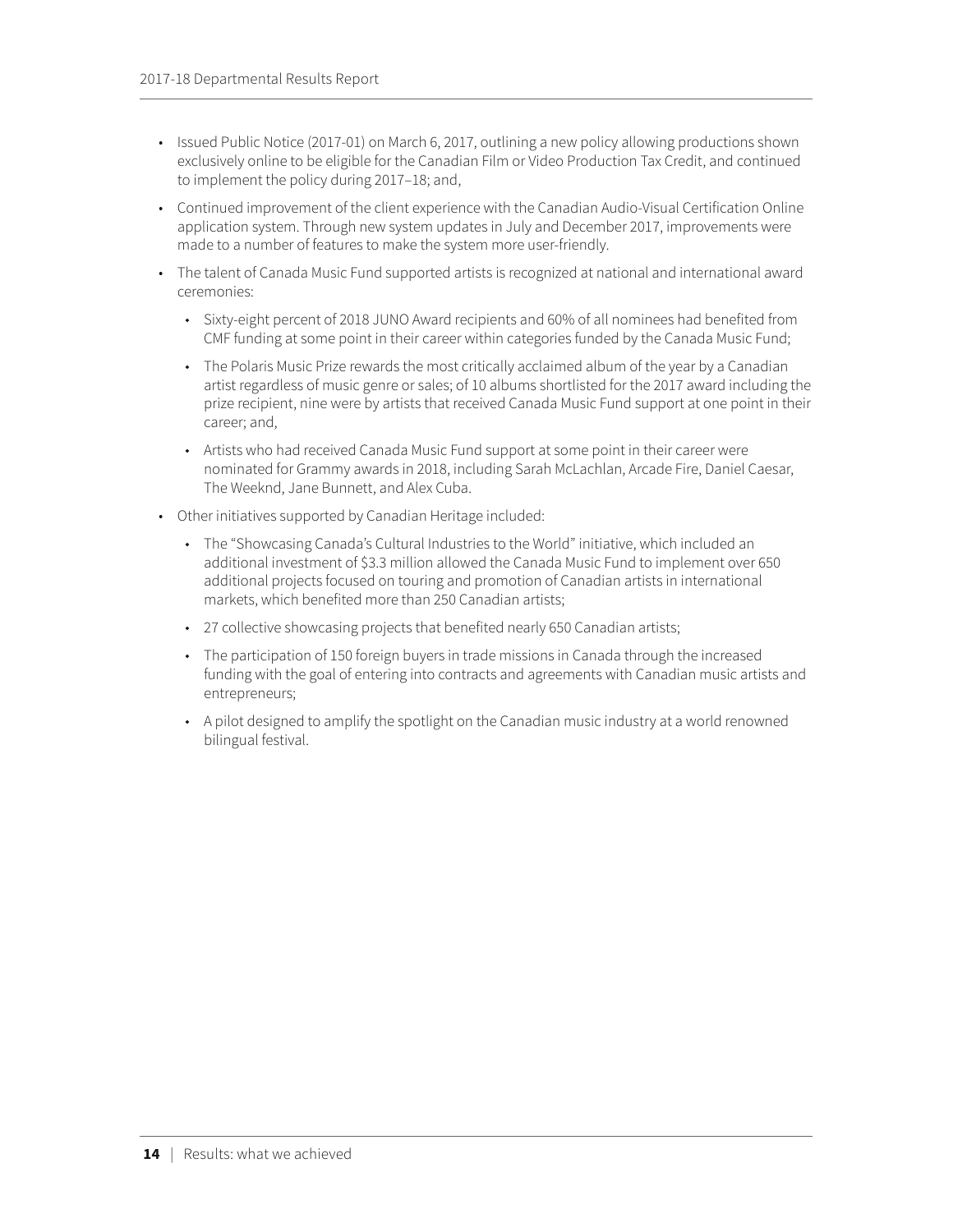| <b>Expected</b><br>results                                                                                                              | <b>Result indicators</b>                                                                                                                                                                                    |      | Target Date to<br>achieve<br>target | $2017 - 18$<br>Actual<br>results | 2016-17<br>Actual<br>results | $2015 - 16$<br>Actual<br>results |
|-----------------------------------------------------------------------------------------------------------------------------------------|-------------------------------------------------------------------------------------------------------------------------------------------------------------------------------------------------------------|------|-------------------------------------|----------------------------------|------------------------------|----------------------------------|
| A range of<br>Canadian<br>cultural content<br>is created and<br>produced.                                                               | Degree to which,<br>on a scale of 1 to<br>5, performance<br>measurement<br>framework targets that<br>illustrate that a range<br>of Canadian cultural<br>content is created<br>and produced are<br>achieved. | 5    | March 31,<br>2017                   | 5                                | 5                            | 5                                |
| Canadian<br>cultural content<br>is accessible<br>in Canada and<br>abroad.                                                               | Degree to which,<br>on a scale of 1 to<br>5, performance<br>measurement<br>framework targets<br>to illustrate the<br>accessibility of<br>Canadian cultural<br>content in Canada and<br>abroad are achieved. | 5    | March 31,<br>2017                   | 4.5                              | 4.6                          | 4.5                              |
| Canadian<br>cultural<br>industries<br>supported<br>by Canadian<br>Heritage<br>contribute to<br>the economic<br>prosperity of<br>Canada. | Cultural Industries<br>portion of Culture<br><b>Gross Domestic</b><br>Product (GDP), in<br>billions of dollars.                                                                                             | 25.5 | March 31,<br>2017                   | $28.22*$                         | $27.77*$                     | $27.60*$                         |

### **Results achieved**

\*Results are from previous fiscal years.

## **Budgetary financial resources (dollars)**

| 2017-18<br>Actual spending Difference (actual<br>minus planned) | 2017-18<br>available for use (authorities used) | 2017-18<br><b>Total authorities</b> | $2017 - 18$<br>Planned<br>spending | $2017 - 18$<br><b>Main Estimates</b> |
|-----------------------------------------------------------------|-------------------------------------------------|-------------------------------------|------------------------------------|--------------------------------------|
| 1,784,460                                                       | 309.422.120                                     | 312,351,812                         | 307,637,660                        | 307.637.660                          |

### **Human resources (full-time equivalents)**

| 2017-18 Difference     | $2017 - 18$ | $2017 - 18$    |
|------------------------|-------------|----------------|
| (actual minus planned) | Actual      | <b>Planned</b> |
|                        | 247.7       | 2474           |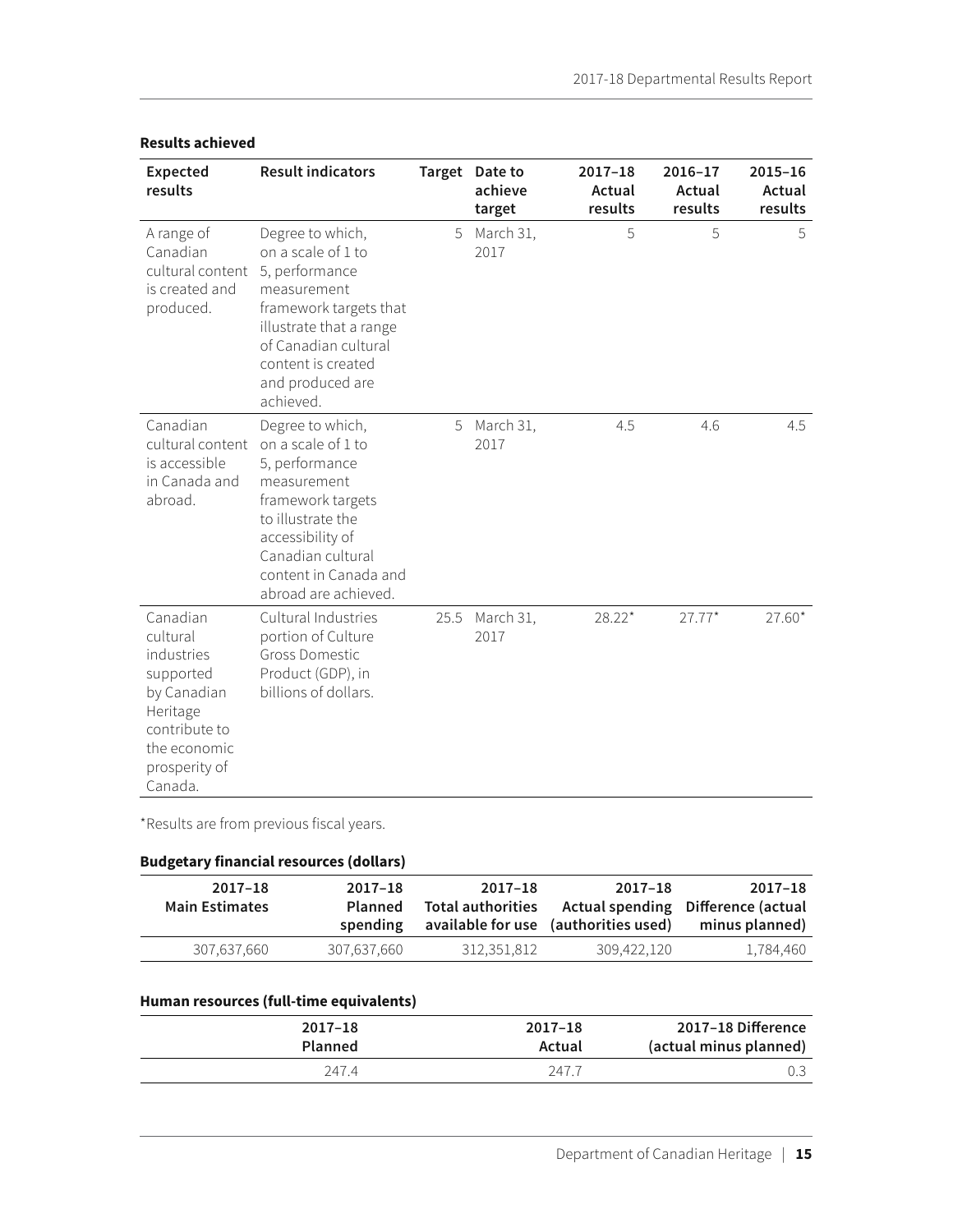### <span id="page-20-0"></span>**Heritage**

### Description

The Heritage Program ensures that Canada's cultural heritage is preserved and accessible to Canadians today and in the future. It enables the heritage sector to improve professional knowledge, skills and practices, to preserve and present heritage collections and objects, and to create and circulate exhibitions and other forms of heritage content. This is accomplished by providing funding such as grants, contributions and tax incentives; information, expertise, training and other services; and regulatory and legislative measures. The primary goal of this Program is to promote the preservation and presentation of Canada's cultural heritage.

The Museums Assistance Program provided \$1,337,201 to fund 23 projects that support the preservation, presentation, and management of Canada's Indigenous cultural heritage through the Aboriginal Heritage Component.

### Results

The Heritage Program recorded the following achievements:

- In 2017–18, the Museums Assistance Program gave priority to museums' projects celebrating significant moments that have contributed to the history of our country. Two projects specifically related to Canada 150 were supported this year, in addition to 12 projects commemorating major events in Canadian history;
- In the lead-up to the Canada 150 celebrations, the Department's Canadian Conservation Institute undertook:
	- The treatment or analysis of various objects which were at the heart of exhibitions marking the sesquicentennial year, including the Maurice "Rocket" Richard Hockey Jersey, from the Canadian Museum of History in Gatineau, Quebec, and the Victory Loan Campaign Honour Flag from the Peel Art Gallery, Museum and Archives (PAMA) in Brampton, Ontario;
	- The treatment of the Royal Coat of Arms of the United Kingdom of Great Britain and Ireland, from the Pointe-à-Callière Montréal Archaeology and History Complex, which was exhibited as part of Montréal's 375th anniversary events; and,
	- ◆ Support for Public Services and Procurement Canada in the rehabilitation of the Centre Block within the Parliamentary Precinct, by identifying and documenting original materials in heritage interior spaces in preparation for the move of heritage assets, and to the conservation treatments of significant collections (ex. furniture, upholstery, frescoes, carvings) to maintain and protect the heritage elements which have come to symbolize Canada's parliamentary democracy.
- Young Canada Works in Heritage Organizations provided funding to 30 Indigenous employers, and created 63 Indigenous-focused job opportunities for youth;
- Drawing on the lessons learned through two ambitious pilot projects, the Department's Canadian Heritage Information Network began a multi-year project to modernize Artefacts Canada, Canada's national inventory of museum objects. The modernization is based on a linked open data model providing Canadians with the opportunity to discover new themes and relationships linking Canada's treasures and the creators behind them. In the interim, the Canadian Heritage Information Network introduced a new contribution process to facilitate updates and the uploading of data and image files by partner museums; and,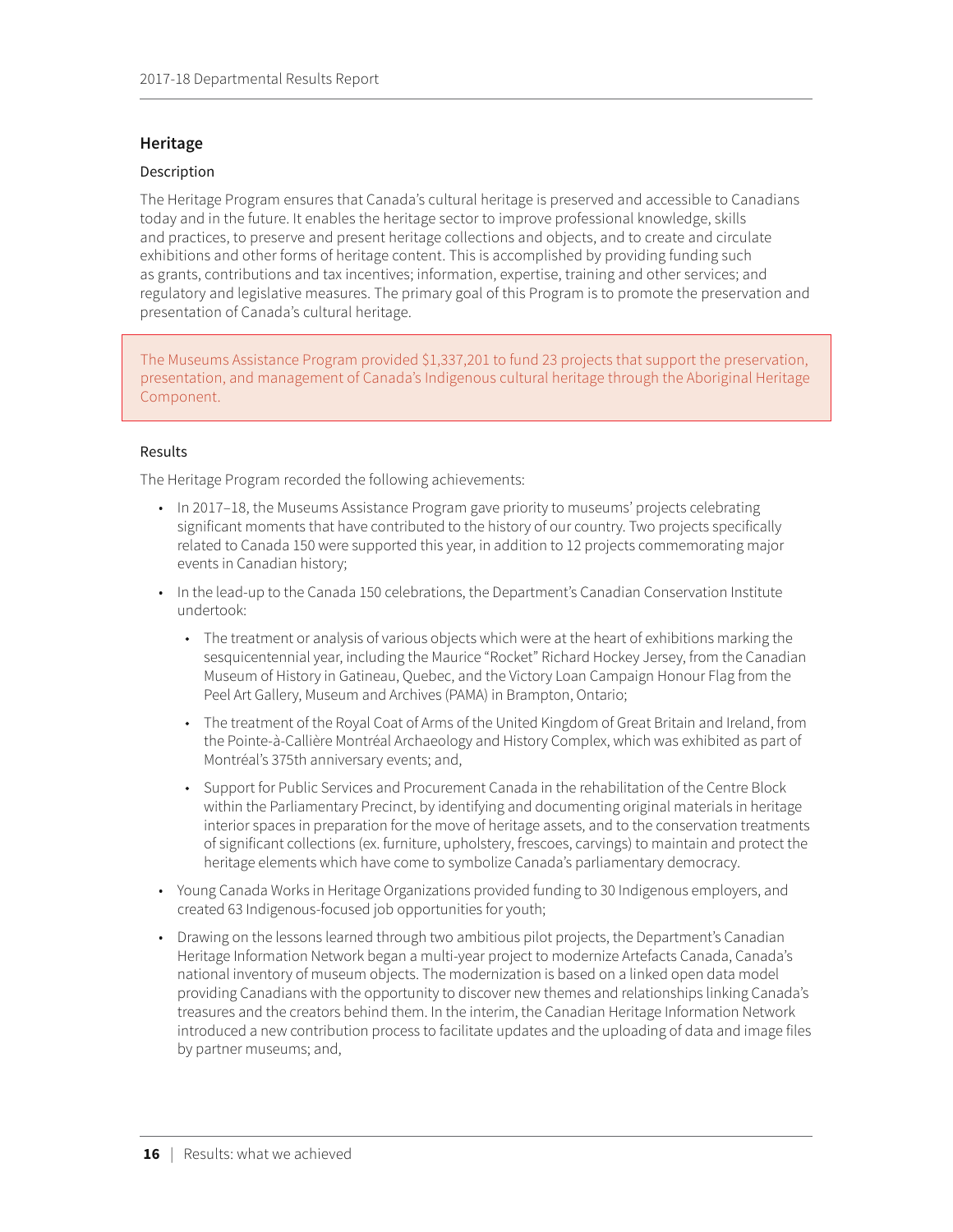- The Canada Travelling Exhibitions Indemnification Program continued to implement the several recommendations of its 2016-17 evaluation, including:
	- ◆ Improving the efficiency of the decision making process resulting in more timely decisions for applicants; and,
	- Developing and posting a self-assessment questionnaire to help potential applicants determine if their project is a good candidate for the Program prior to submitting their application.

| <b>Expected results</b>                                                                                                         | <b>Result indicators</b>                                                                                                                                                                                                                 |           | Target Date to<br>achieve<br>target | $2017 - 18$<br>Actual<br>results | $2016 - 17$<br>Actual<br>results | $2015 - 16$<br>Actual<br>results |
|---------------------------------------------------------------------------------------------------------------------------------|------------------------------------------------------------------------------------------------------------------------------------------------------------------------------------------------------------------------------------------|-----------|-------------------------------------|----------------------------------|----------------------------------|----------------------------------|
| Heritage<br>organizations and<br>heritage workers<br>have improved<br>their professional<br>knowledge, skills<br>and practices. | Percentage of<br>participants<br>who report an<br>improvement<br>in professional<br>knowledge, skills or<br>practices.                                                                                                                   | 90        | March 31,<br>2018                   | 93                               | 91                               | 91                               |
| Heritage<br>collections<br>are preserved<br>by heritage<br>organizations for<br>current and future<br>generations.              | Number of heritage<br>collections and<br>objects whose<br>preservation has<br>been supported<br>by Canadian<br>Conservation<br>Institute, Museums<br>Assistance<br>Program and<br>Movable Cultural<br>Property Program<br>interventions. | $50,000*$ | March 31,<br>2018                   | 325,362                          | 109,754                          | 111,013                          |
| Canadian and<br>international<br>audiences access<br>content presented<br>by heritage<br>organizations.                         | Number of visitors<br>to travelling<br>exhibitions<br>supported by the<br>Canada Travelling<br>Exhibition<br>Indemnification<br>Program or<br>the Museums<br>Assistance Program.                                                         | 1,600,000 | March 31,<br>2018                   | 2,073,444                        | 2,034,405                        | 2,442,255                        |

#### **Results achieved**

\*Given that it is impossible to predict the number of requests that will be made by Heritage organizations, the target was established based on numbers from previous years.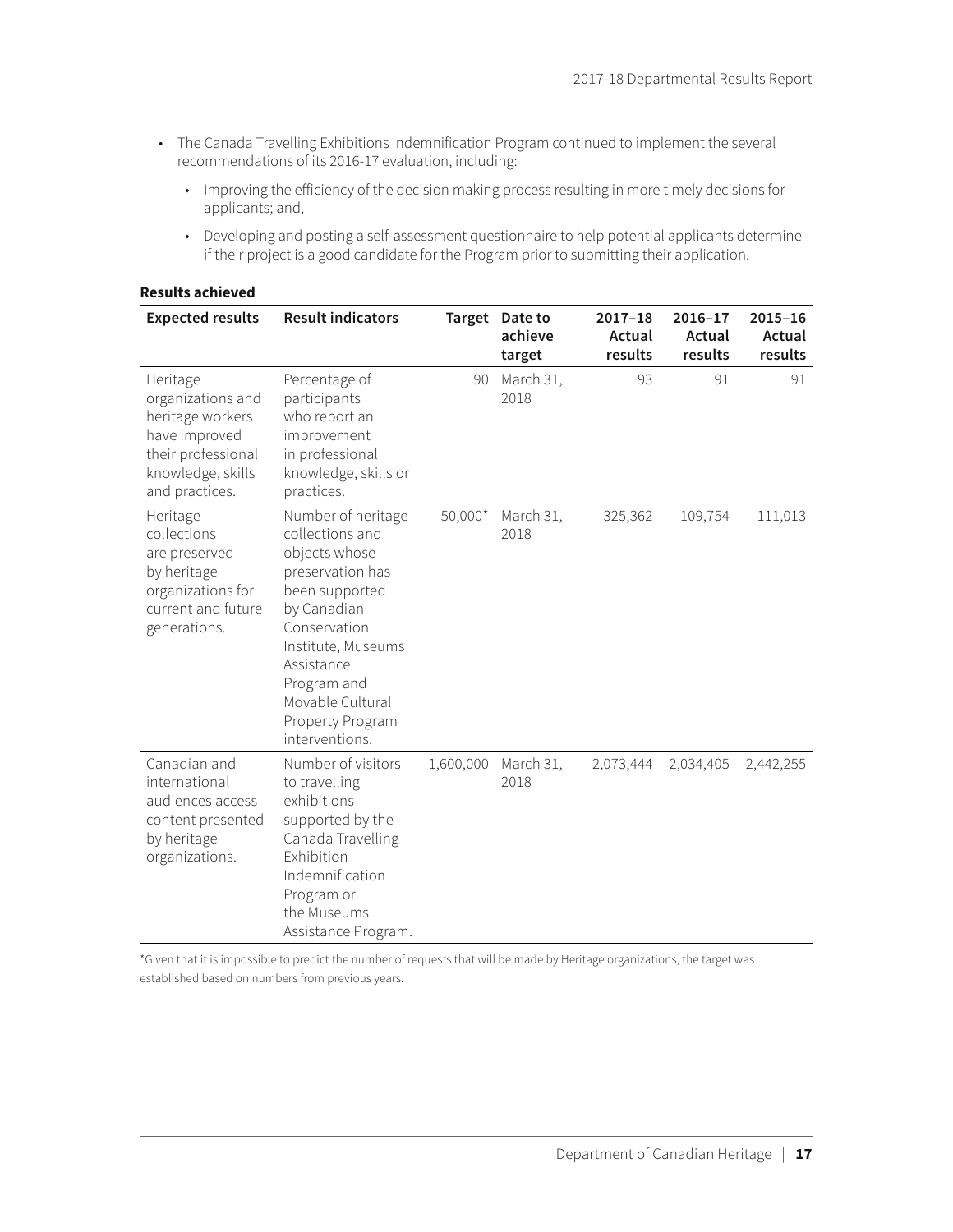| 2017-18<br><b>Main Estimates</b> | $2017 - 18$<br><b>Planned</b><br>spending | 2017-18<br><b>Total authorities</b> | 2017-18<br>available for use (authorities used) | 2017-18<br>Actual spending Difference (actual<br>minus planned) |
|----------------------------------|-------------------------------------------|-------------------------------------|-------------------------------------------------|-----------------------------------------------------------------|
| 33.412.967                       | 33.412.967                                | 39.904.080                          | 38.214.753                                      | 4.801.786                                                       |

#### <span id="page-22-0"></span>**Budgetary financial resources (dollars)**

#### **Human resources (full-time equivalents)**

| 2017-18 Difference     | 2017-18 | $2017 - 18$    |
|------------------------|---------|----------------|
| (actual minus planned) | Actual  | <b>Planned</b> |
|                        | 125     | 115.2          |

### **Attachment to Canada**

### Description

This Program strengthens Canadian identities by promoting pride and a shared purpose among Canadians. It celebrates and commemorates Canada and enhances understanding of shared values, cultural diversity and knowledge of Canada. Also, it promotes civic education and participation among Canadians, including youth, as well as provides them with the opportunity to learn about and understand Canada's society, diversity, history and institutions. This is achieved through delivering programs and services in the form of grants and contributions. The core concept of this program is to promote knowledge and experiences of Canada among Canadians.

More than 3,000 applications to the Canada 150 Fund were received from across Canada. In total, 38 pan-Canadian Signature projects and 636 Community projects were approved which, when combined, delivered more than 3,000 events to communities in every province and territory, focussing on diversity and inclusion, engaging and inspiring youth, Indigenous reconciliation, and the environment.

#### Results

The Attachment to Canada Program recorded the following achievements:

- Through a partnership with Community Foundations of Canada, Canada 150 invested \$8 million in over 2,100 micro-grants, which leveraged almost 110,000 volunteers, reached 85% of Canadian communities and 22.5 million Canadians. Legacies left by the projects are envisioned as including greater community capacity and new skills, new relationships between community members, and innovation through new and pilot projects.
- The government supported close to 1,700 community led Celebrate Canada events. In addition, largescale events in 19 urban centres drew 3.3 million participants and a further 32.1 million viewers joined in on multiple platforms, including:
	- ◆ On National Aboriginal Day (June 21), an estimated 1.3 million people watched the festivities in person or on television and online. Additionally, the Prime Minister announced that National Aboriginal Day would be renamed National Indigenous Peoples Day, an important step in the reconciliation process;
	- ◆ Saint-Jean-Baptiste Day (Fête nationale du Québec, June 24) saw more than 160,000 Quebeckers, Francophones and Francophiles take part in festivities across the country;
	- ◆ On Canadian Multiculturalism Day (June 27), 24,000 Canadians attended celebrations; and,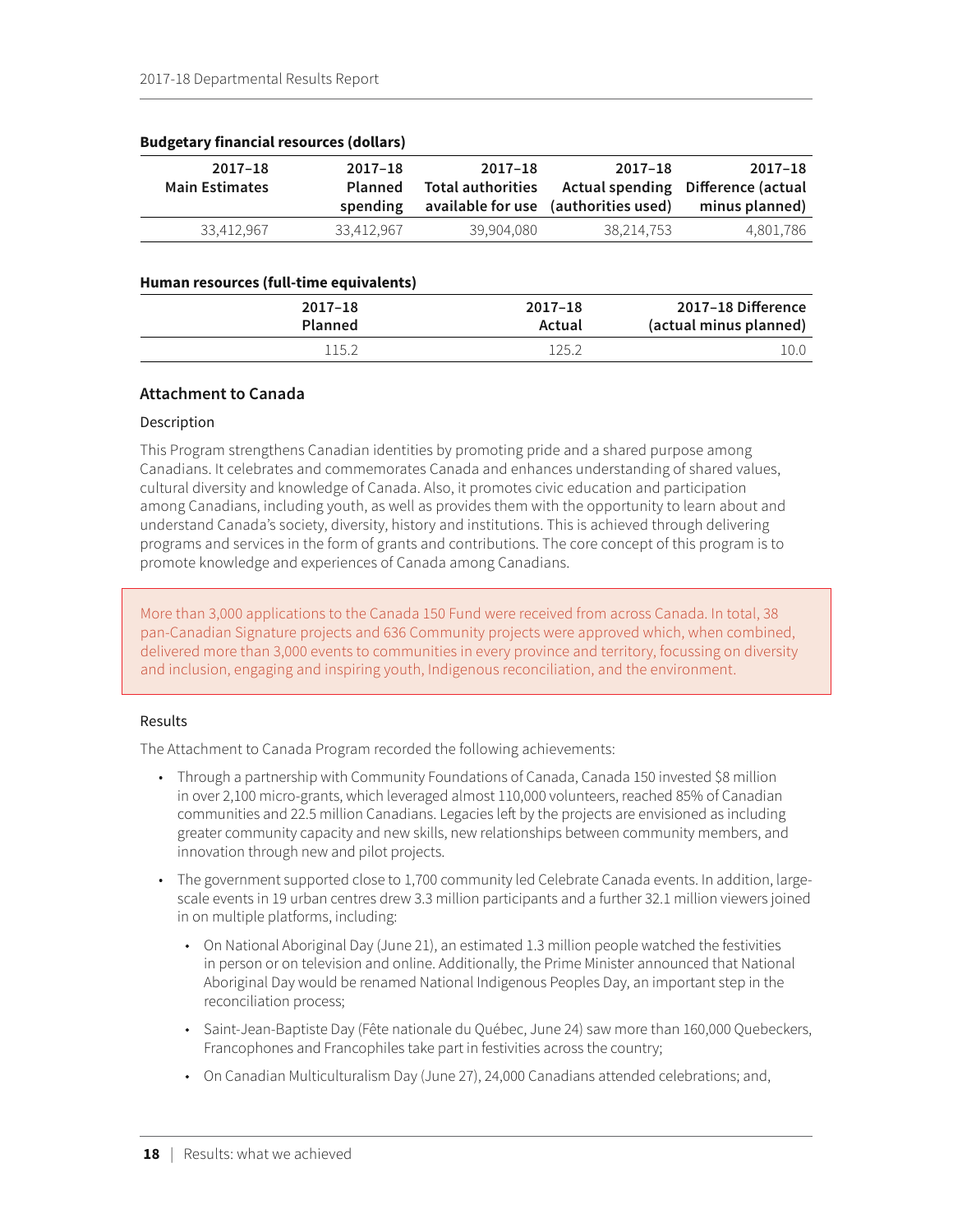- An estimated 3 million people attended Canada Day festivities in 19 cities on July 1. Viewership on television and online reached 15 million.
- The Canada History Fund focused on a number of priorities, including:
	- Projects to increase awareness of the history of Indigenous peoples in Canada, such as the Treaties and the Treaty Relationship publication, developed by Canada's National History Society, and the highly successful Indigenous Perspectives Education Guide, which are teaching tools developed by Historica Canada;
	- The Government of Canada History Awards which recognized 172 high school and 20 university students for projects on Canadian history-related topics;
	- ◆ Canada History Week (November 20 to 26, 2017) with the theme of Human Rights in Canada; collaborating with Historica Canada to produce a new digital magazine (which received over 44,100 page views), and three animated short videos in English and in French (which received 1.5 million views); and,
	- ◆ Continued to implement its evaluation recommendations including: implementing an annual application deadline to encourage new applicants, which met with considerable success.
- In 2017–18, Exchanges Canada:

Exchanges Canada contributed to the "Roadmap for Canada's Official Languages 2013-2018: Education, Immigration, Communities" action plan by providing support to Experiences Canada, which allowed for 2,786 bilingual exchanges in 2017-2018 and delivered 241 exchanges in official languages minority communities.

- Supported forum and exchange initiatives that provided over 13,250 youth with opportunities to learn and experience Canada's diversity, connect with each other in their communities and enhance their appreciation of Canada's diverse cultural expressions, history and heritage;
- Promoted the departmental priority of Canada 150 through its component Youth Forums Canada by funding projects that marked the national celebration, reaching 6,525 youth across the country; and,
- ◆ Continued to implement its evaluation recommendations by experimenting with approaches to increase youth responses to online post-participation surveys. This has included rolling out the participant online surveys to a greater number of recipient organizations.
- In 2017-18, Youth Take Charge:
	- Continued to help implement the departmental priority of Canada 150 by supporting two Canada 150 signature projects that provided youth with opportunities to engage directly in activities taking place in communities across the country. These projects, led by Apathy is Boring and Experiences Canada, provided opportunities for more than 36,000 youth across Canada to have conversations about the future of the country, and to be equipped with leadership and engagement skills for action in their communities;
	- Supported opportunities for more than 835,000 Canadian youth to be actively engaged in their communities. Funded organizations such as WE Charity, Canadian Red Cross Society, CIVIX, Scouts Canada, Canadian Roots Exchange, and The Canadian Centre for Gender and Sexual Diversity to provide youth in every province and territory with experiences of learning and leadership development, civic engagement and exchanges with their peers; and,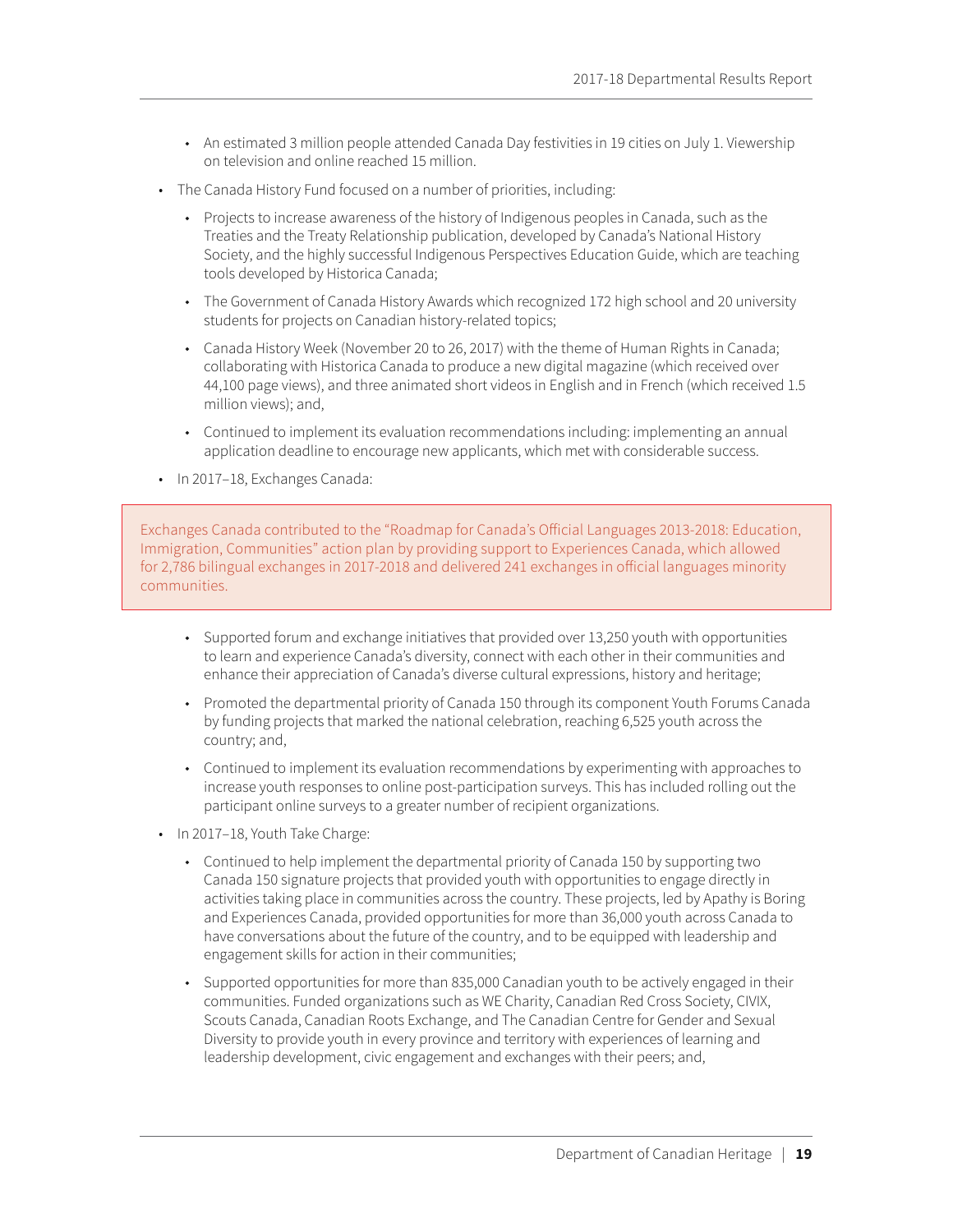◆ Experimented with mechanisms for collecting results information by designing participant surveys to be delivered through social media platforms.

### **Results achieved**

| <b>Expected results</b>                                                   | Result<br>indicators                                                                        | <b>Target</b> | Date to<br>achieve<br>target | $2017 - 18$<br>Actual<br>results                                                      | $2016 - 17$<br>Actual<br>results                                                      | $2015 - 16$<br>Actual<br>results                                                           |
|---------------------------------------------------------------------------|---------------------------------------------------------------------------------------------|---------------|------------------------------|---------------------------------------------------------------------------------------|---------------------------------------------------------------------------------------|--------------------------------------------------------------------------------------------|
| Knowledge of<br>and appreciation                                          | Percentage<br>of Canadian                                                                   | 75            | March<br>31, 2019            | Youth Take Charge<br>respondents:                                                     | Youth Take Charge<br>respondents:                                                     | 84% reported learning<br>new things about                                                  |
| for Canada's<br>shared values and<br>common interests                     | participants<br>in Canadian<br>Heritage                                                     |               |                              | 81% reported feeling<br>more attached to<br>Canada**                                  | 69% reported feeling<br>more attached to<br>Canada                                    | Canada<br>92% reported<br>creating new ties with                                           |
| by Canadians,<br>including youth.                                         | programs<br>who report<br>increased level                                                   |               |                              | 93% reported<br>realizing that they                                                   | 81% reported<br>realizing that they                                                   | people from other<br>communities                                                           |
|                                                                           | of knowledge<br>of and<br>appreciation<br>for Canada.*                                      |               |                              | have something in<br>common with other<br>young people in<br>Canada**                 | have something in<br>common with other<br>young people in<br>Canada                   | 85% reported<br>having a better<br>understanding of<br>what Canadians have                 |
|                                                                           |                                                                                             |               |                              | Exchanges Canada<br>respondents:                                                      | Exchanges Canada<br>respondents:                                                      | in common<br>89% reported                                                                  |
|                                                                           |                                                                                             |               |                              | 82% reported<br>learning new things                                                   | 87% reported learning<br>new things about                                             | appreciating the<br>diversity of Canada                                                    |
|                                                                           |                                                                                             |               |                              | about Canada                                                                          | Canada                                                                                | 71% reported feeling<br>more attached to                                                   |
|                                                                           |                                                                                             |               |                              | 80% reported feeling<br>more attached to                                              | 81% reported feeling<br>more attached to                                              | Canada                                                                                     |
|                                                                           |                                                                                             |               |                              | Canada                                                                                | Canada                                                                                | 83% reported                                                                               |
|                                                                           |                                                                                             |               |                              | 80% reported<br>having something in<br>common with other<br>young people in<br>Canada | 84% reported<br>having something in<br>common with other<br>young people in<br>Canada | realizing that they<br>have something in<br>common with other<br>young people in<br>Canada |
| Canadians have<br>shared experiences<br>that promote a<br>sense of pride. | Percentage of<br>Canadians who<br>report being<br>proud or very<br>proud to be<br>Canadian. | 89            | March<br>31, 2018            | 88                                                                                    | 87                                                                                    | n/a                                                                                        |

\* Results are from previous fiscal year

\*\*The post-participation survey was simplified in April 2016, therefore 2017-2018 results are not directly comparable to previous years.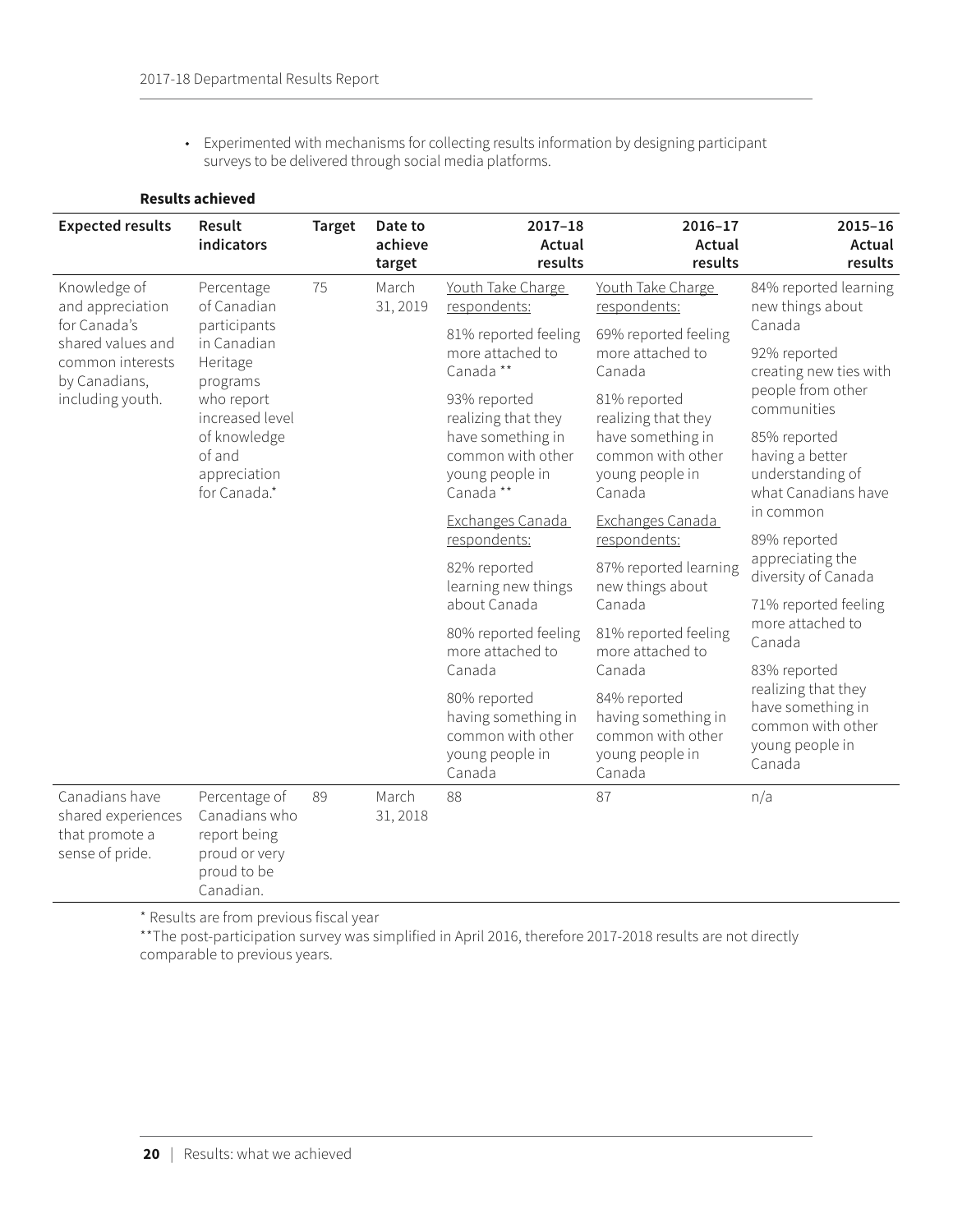| $2017 - 18$<br><b>Main Estimates</b> | $2017 - 18$<br>Planned<br>spending | 2017-18<br>Total authorities | 2017-18<br>available for use (authorities used) | 2017–18<br>Actual spending Difference (actual<br>minus planned) |
|--------------------------------------|------------------------------------|------------------------------|-------------------------------------------------|-----------------------------------------------------------------|
| 159.884.857                          | 159.884.857                        | 192.537.523                  | 196.597.782                                     | 36,712,925                                                      |

### <span id="page-25-0"></span>**Budgetary financial resources (dollars)**

#### **Human resources (full-time equivalents)**

| 2017-18 Difference     | $2017 - 18$ | $2017 - 18$    |
|------------------------|-------------|----------------|
| (actual minus planned) | Actual      | <b>Planned</b> |
| $-18.0$                | 210.7       | 228.7          |

### **Engagement and Community Participation**

#### Description

This Program aims to engage Canadians and provide them with opportunities to participate in the civil, social and cultural aspects of life in Canada and in their communities. This is accomplished through funding programs and initiatives that support the efforts of communities to build stronger citizen engagement and social inclusion through the performing and visual arts; express, celebrate and preserve local heritage; contribute to increasing the respect for and awareness of human rights in Canada; and develop innovative and culturally appropriate initiatives to support the efforts of Indigenous communities in the revitalization and preservation of their languages and cultures. This Program has strong social benefits, as it contributes to the preservation of the history and identity of Canada's diverse communities, while offering a way for traditions and identities to evolve over time. The Program supports the Department's mandate to strengthen Canadian identity and values, and build attachment to Canada.

Note: The activities of the Canada 150 Secretariat are presented in this section.

#### Results

The Engagement and Community Participation Program recorded the following achievements:

• 2017 was an extraordinary year, with more than 32 million people participating in the milestone celebrations. While Canadian Heritage was mandated to lead a whole-of-government approach to the celebrations, the Canada 150 year could not have been such a great success without the full engagement, support and collaboration of federal, provincial, territorial and municipal partners, as well as the private and non-profit sectors. Canadians wanted to be engaged in the sesquicentennial, to have their voices heard and to be inspired. In response, Canada 150 was driven by grassroots, citizen-led projects. As a result, each Canadian made Canada 150 their own, inspired a spirit of conversation and optimism, and created networks across the country that brought people together. The progress made in key areas included: better opportunities for youth, a healthy natural environment, newcomers to Canada being better equipped to contribute to our society, equality for all Canadians, and a way forward in our dialogue with Indigenous peoples in Canada.

More than 5,800 Canada 150 projects and events were supported across all provinces and territories and 1,000 events were led by 120 diplomatic missions abroad.

- ◆ Over 57 federal institutions designed, developed and delivered a total of 339 Canada 150 initiatives;
- The Canada 150 logo was downloaded nearly 15,000 times by individuals for their personal use,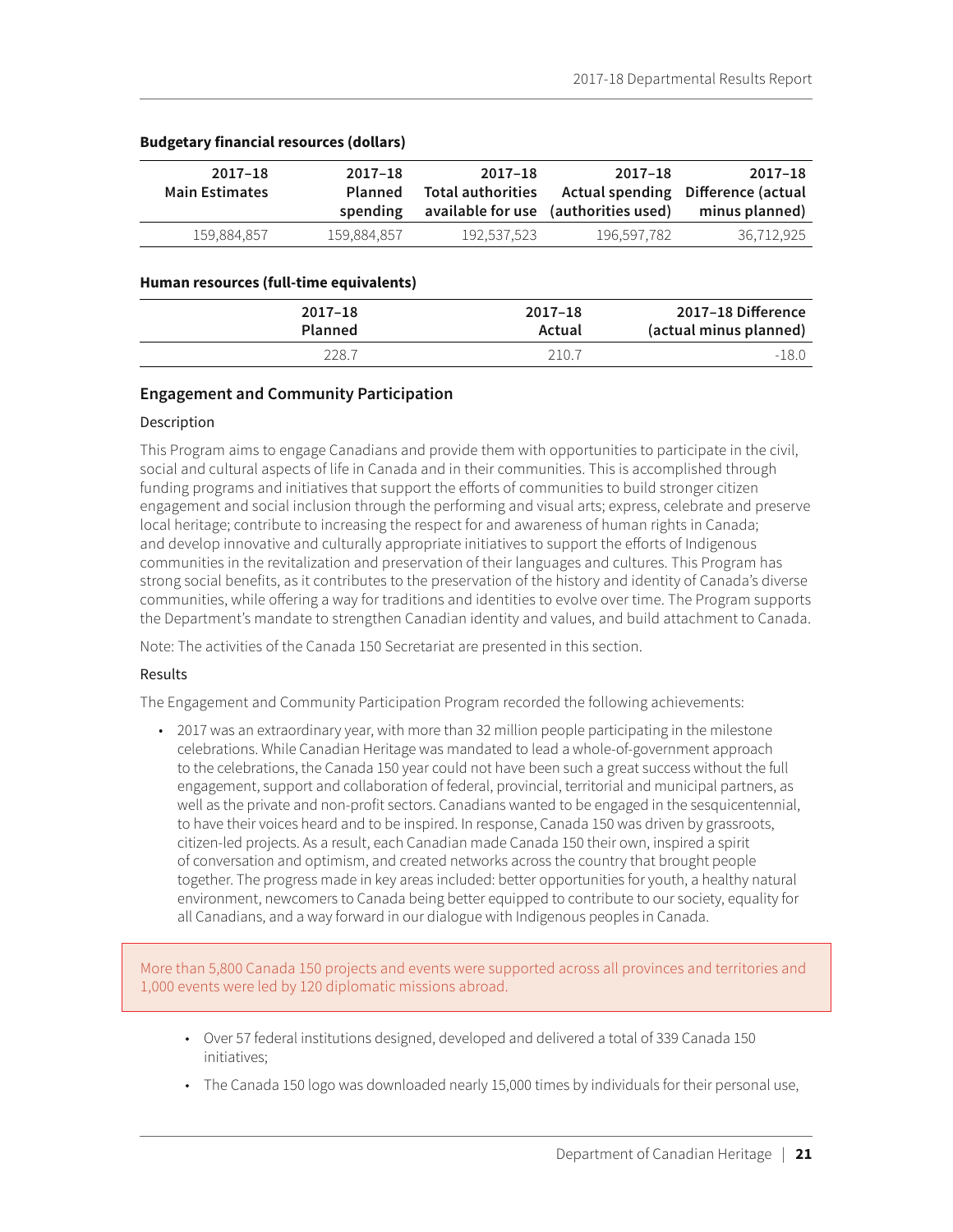and 10,000 applications were made to the Department for the logo's commercial use, reaching Canadians in every corner of the country and abroad, on tens of thousands of items and products;

- Throughout 2017, the hashtag #Canada150 averaged 100,000 mentions per week and reached 2 billion social media impressions by the end of the year. The combined reach of the 109 Canada 150 Ambassadors on social media channels was more than 115 million. The diversity of talent and achievement represented by the Ambassadors amplified the resonance of Canada 150 at home and abroad and created inspirational impacts for youth and newcomers;
- In partnership with the Federation of Canadian Municipalities, more than 800 Canada 150 Community Leaders were identified in more than 400 municipalities in all 13 provinces and territories. The Community Leaders program forms a legacy for Canada 150 in its creation of a ready-made network of highly engaged citizens at the grassroots level. Approximately 30% of community projects will leave lasting tangible legacies, ranging from the installation of public art, monuments and historical markings to the creation of new documentaries and digital archives;
- ◆ Canada 150 Closing Events on Parliament Hill in December 2017 provided an opportunity to close out this year-long anniversary celebration and to bid farewell to Canada 150 in true winter style with a variety of cultural and sports activities, as well as programming that supported reconciliation with Canada's Indigenous Peoples. The Canada 150 Rink will be donated to a local community and serve as a lasting legacy for the next 25 years; and,
- ◆ Canada was ranked the number one place to visit in 2017 by the New York Times, Lonely Planet, and Travel + Leisure, and had its biggest tourism year ever in terms of international visitors.
- Projects supported by Building Communities Through Arts and Heritage sub-program have enabled Canadians to continue to be engaged in their communities through local arts and heritage by:
	- Supporting local festivals across the country, such as the Snowking's Winter Festival in Yellowknife. The festival programming includes musical and dance performances, presentations of theatre and visual art, and other arts and cultural activities all within an elaborate outdoor snow castle. The festival typically has an audience of over 15,000 people.
	- ◆ Contributing to 65 commemorative projects recognizing significant local historical events and personalities. For example, the Legacy Fund supported the creation of a memorial in Welland, Ontario, honouring over 130 men who died between 1914 and 1932 while building the Welland canal. The Legacy Fund also supported the creation of a monument commemorating the 100th anniversary of the death of Lieutenant-Colonel Sam Sharpe, a First World War hero from Uxbridge, Ontario, who died by suicide after suffering from what is now recognized as posttraumatic stress disorder; and,
	- Making improvements to better serve Canadians based on the recommendations of the 2016–17 evaluation. For instance, the revision process for online funding applications is less cumbersome for not-for-profit organizations and administrative tasks have been automated to deliver funding decisions in less time.

Building Communities Through Arts and Heritage provided support to more than 790 festivals, including Indigenous cultural celebrations and Pride festivals, which showcased local talent across the country.

• Budget 2017 invested \$89.9 million over 3 years to support Indigenous languages and cultures. Canadian Heritage received \$63 million from this investment. The Aboriginal Peoples' Program uses this investment to support community-based projects that facilitate communication in, and revitalization of, Indigenous languages and oral histories, including: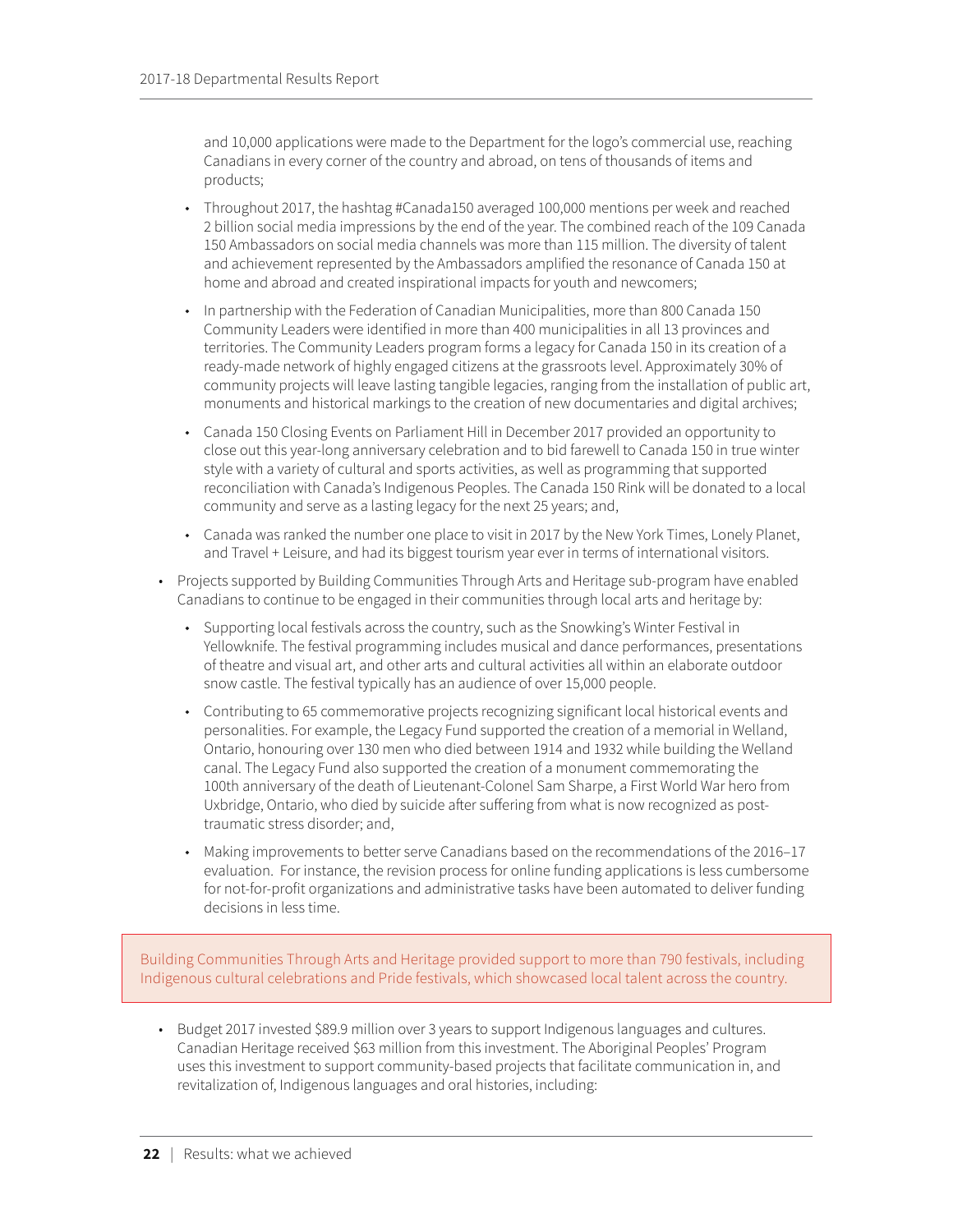- Enabling the Aboriginal Languages Initiative component to support over 200 projects in 2017–18 aimed at the revitalization, preservation and promotion of Indigenous languages compared to 83 during the previous year;
- Providing opportunities for 4,074 people, who completed 17,738 hours of instruction in participatory projects through the Aboriginal Languages component.<sup>1</sup>
- ◆ Supporting communities in developing strategic plans for the preservation, promotion and revitalization of their Indigenous languages. For example, the Mohawk community of Kahnawà:ke, in Quebec, has recently completed "Enionkwaió'ten", a five-year strategic community language plan for language revitalization. The community, elders and language organizations were mobilized to develop this plan together;
- Increasing the number of the recipients supported by the National Aboriginal Broadcasting component from 17 in 2016–17 to 20 in 2017–18; and,
- The APP also funds the preservation, development and enhancement of Indigenous languages in the North through the Territorial Languages Accords.
- On June 15, 2017, Canadian Heritage, the Assembly of First Nations, Inuit Tapiriit Kanatami and the Métis National Council (on behalf of the Métis Nation) launched the co-development of the First Nation, Inuit and Métis languages legislation that was initiated with an agreed upon collaborative engagement process in 2016. Early engagement on the First Nations, Inuit and Métis languages legislation concluded in February 2018, and intensive engagement was undertaken by Canadian Heritage with the support of the three National Indigenous Organizations during summer 2018.
- The Multiculturalism Program call for applications announced a funding priority for projects that worked toward the elimination of discrimination, racism and prejudice; provided opportunities for youth community engagement; and brought people together through art, culture or sport:
	- ◆ In the context of Canada 150, Canada's recognition of the International Decade for People of African Descent and the ongoing efforts to better promote the experiences of Black Canadians outside of Black History Month, the Multiculturalism Program worked with the Black Canadian Network to support the organization's hosting of Canadian Heritage's "On the Road North" travelling exhibit. The exhibit was presented during annual Emancipation Day Celebrations in Toronto, Ontario (August 5 to 7, 2017) as a means of facilitating access to public education and outreach resources.
	- ◆ As part of the Government of Canada's 2018 Black History Month Campaign (February), the Multiculturalism Program facilitated public access to the "On the Road North" travelling exhibit in collaboration with community organizations and Canadian Heritage Regional Offices in five locations across Canada (Ottawa, Gatineau, Montréal Whitby, and Winnipeg);
- The Multiculturalism Program provided \$7 million in grant payments and \$2 million in contribution payments to support 282 initiatives that promoted positive interaction between cultural, religious, and ethnic communities in Canada in addition to promoting the expression of Canadians' multiple identities. Of these, \$118,395 in funding was provided for eight Asian Heritage Month 2017 (May) initiatives, and \$320,614 in funding was provided for 29 Black History Month 2018 initiatives.

<sup>1</sup> Results are from previous fiscal year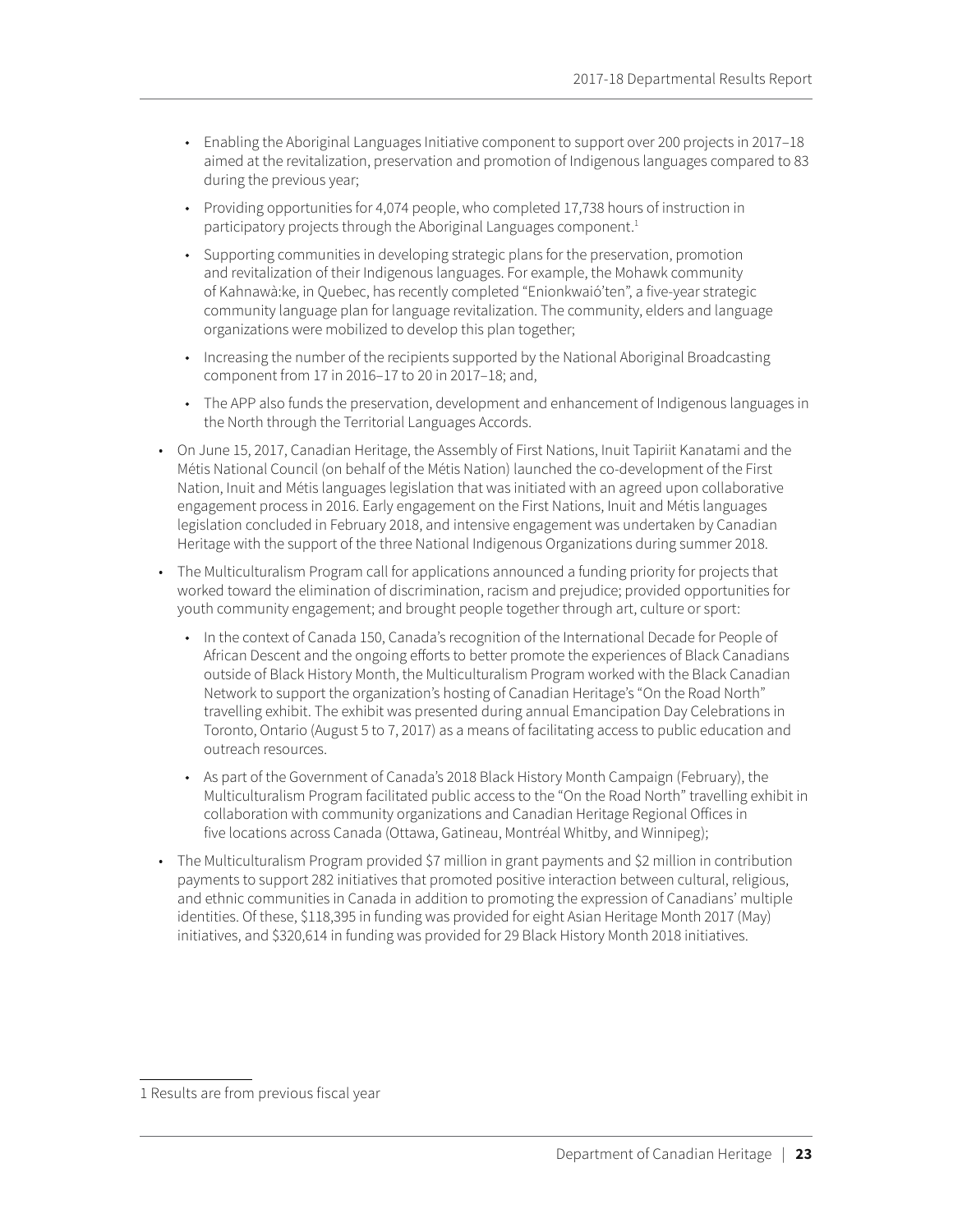Did you know? The Canada.ca human rights portal is the primary means of reaching the general public and providing information on Canada's domestic and international human rights commitments. Through this website, information can be found on domestic and international human rights treaties, Canada's reports to the UN, briefing materials to the UN, links to the resources of other organizations and informative websites, and, order forms for the distribution of human rights publications such as the [Canadian Charter of Rights and Freedoms](http://laws-lois.justice.gc.ca/eng/Const/page-15.html) and the [Canadian Bill of Rights.](http://laws-lois.justice.gc.ca/eng/acts/C-12.3/page-1.html)

- The Department continued to implement the Court Challenges Program. Since the announcement of the Program's re-establishment in February 2017, the University of Ottawa was selected as the independent body that will be managing the Program and a five-year contribution agreement was put into place. The Expert Panel Selection Committee was appointed, and conducted the selection process for the expert panel members with appropriate care, diligence and transparency, to support the Ministerial nomination process.
- Coordinated the federal, provincial and territorial preparation for Canada's reports to international organizations for:
	- ◆ The review of Canada's first report on the Rights of Persons with Disabilities: First Report of Canada. Canada appeared before the UN Committee on the Rights of Persons with Disabilities on April 3-4, 2017. Working in collaboration with the Department of Employment and Social Development, Canadian Heritage consulted with provincial and territorial governments in preparation for Canada's appearance. The Department was a member of the delegation and represented both the department and provincial and territorial governments not in attendance;
	- The review of Canada's twenty-first and twenty-third joint reports on the International Convention on the Elimination of All Forms of Racial Discrimination. Canada appeared before the UN Committee on the Elimination of Racial Discrimination on August 14-15, 2017. The Department of Canadian Heritage coordinated the preparations for Canada's appearance, including with federal departments and with provincial and territorial governments. The Department also assumed the role of Head of Delegation for Canada. The Department held an engagement session in June 2017 with civil society organizations and Indigenous groups; and
	- Canada's third report under the [Universal Periodic Review](http://canada.pch.gc.ca/eng/1448633334009/1448633334011) was submitted to the United Nations on March 9, 2018. The Department of Canadian Heritage drafted the report over 2017, in collaboration with other federal departments and provincial and territorial governments. The Department engaged with civil society organizations and Indigenous groups in the preparation of Canada's report, including inviting comments on the draft report from a limited number of organizations. The Department also launched preparations for Canada's May 2018 appearance before the United Nations Human Rights Council, in consultation with federal departments and provincial and territorial governments. The preparations included an engagement session in March 2018 with civil society organizations and Indigenous groups.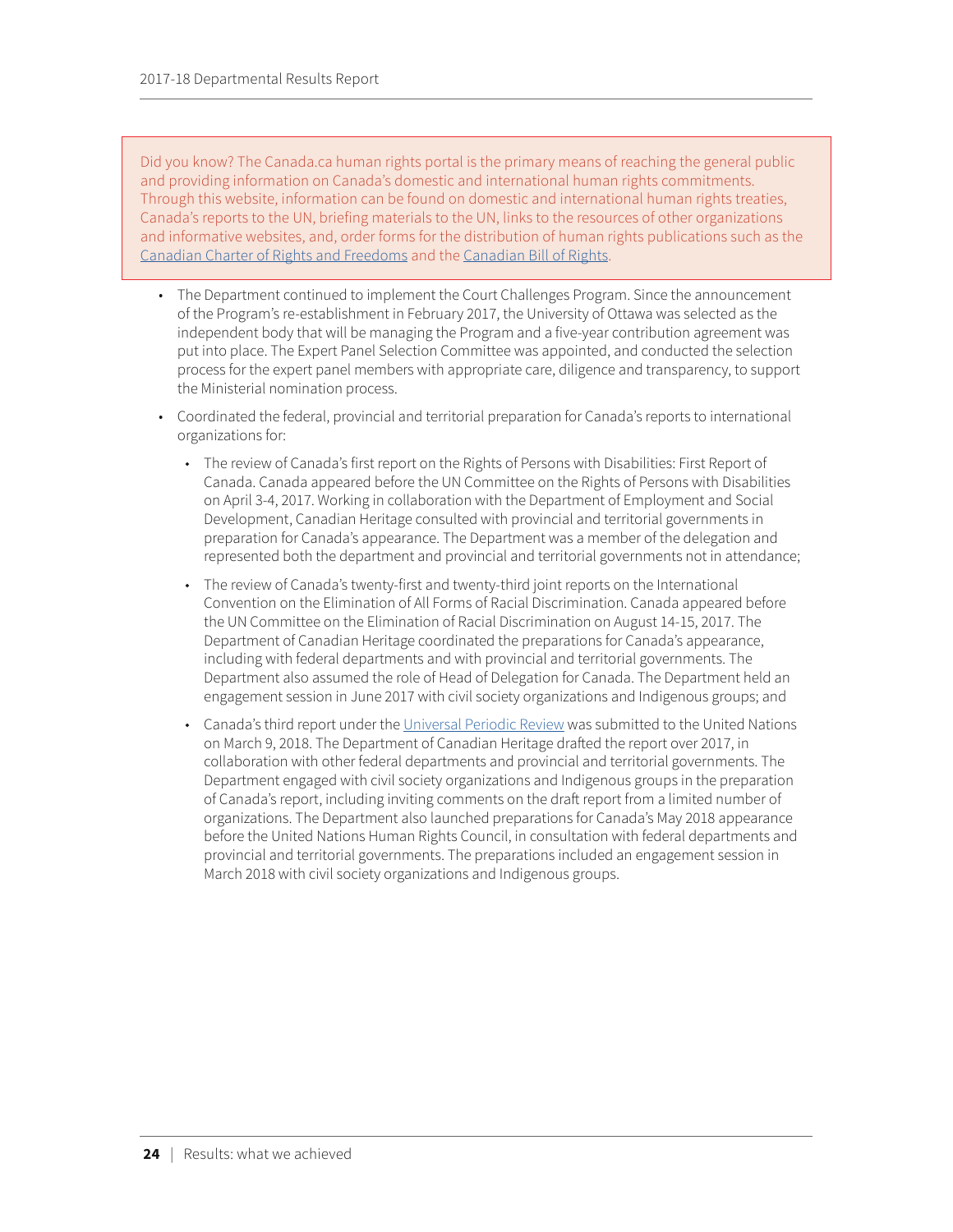| <b>Expected results</b>                                                                                                                        | <b>Result indicators</b>                                                                                                                                                                                                               |         | Target Date to<br>achieve<br>target | $2017 - 18$<br>Actual<br>results | 2016-17<br>Actual<br>results | $2015 - 16$<br>Actual<br>results |
|------------------------------------------------------------------------------------------------------------------------------------------------|----------------------------------------------------------------------------------------------------------------------------------------------------------------------------------------------------------------------------------------|---------|-------------------------------------|----------------------------------|------------------------------|----------------------------------|
| Canadians are<br>engaged and have<br>the opportunity<br>to participate<br>in social and<br>cultural aspects of<br>community life in<br>Canada. | Number of volunteers<br>on average per Building<br>Communities Through<br>Arts and Heritage<br>project.*                                                                                                                               | 112     | March 31,<br>2019                   | 179                              | 153                          | 172                              |
|                                                                                                                                                | Number of<br>opportunities taken<br>by Canadians to<br>participate in social<br>aspects of community<br>life by seeking out<br>information about<br>human rights issues in<br>Canada made available<br>by the Human Rights<br>Program. | 57,000* | March 31,<br>2018                   | 360,661                          | 122,368                      | 183,808                          |
|                                                                                                                                                | Number of Canadians<br>(Aboriginal Peoples'<br>Program participants)<br>engaged in social<br>and cultural aspects<br>of community life in<br>Canada.*                                                                                  | 3,250   | March 31,<br>2018                   | $4,074*$                         | $5,177*$                     | $6,309*$                         |
| Canadians<br>feel a sense of<br>belonging to<br>Canada.                                                                                        | Percentage of<br>Canadians who report<br>a strong sense of<br>belonging to Canada.                                                                                                                                                     | 90      | March 31,<br>2021                   | 88                               | 90                           | n/a                              |

#### **Results achieved**

\* APP has improved its reporting practices in recent years. Numbers vary significantly from year to year depending on the types of proposals received and funded (i.e.: books vs. classes).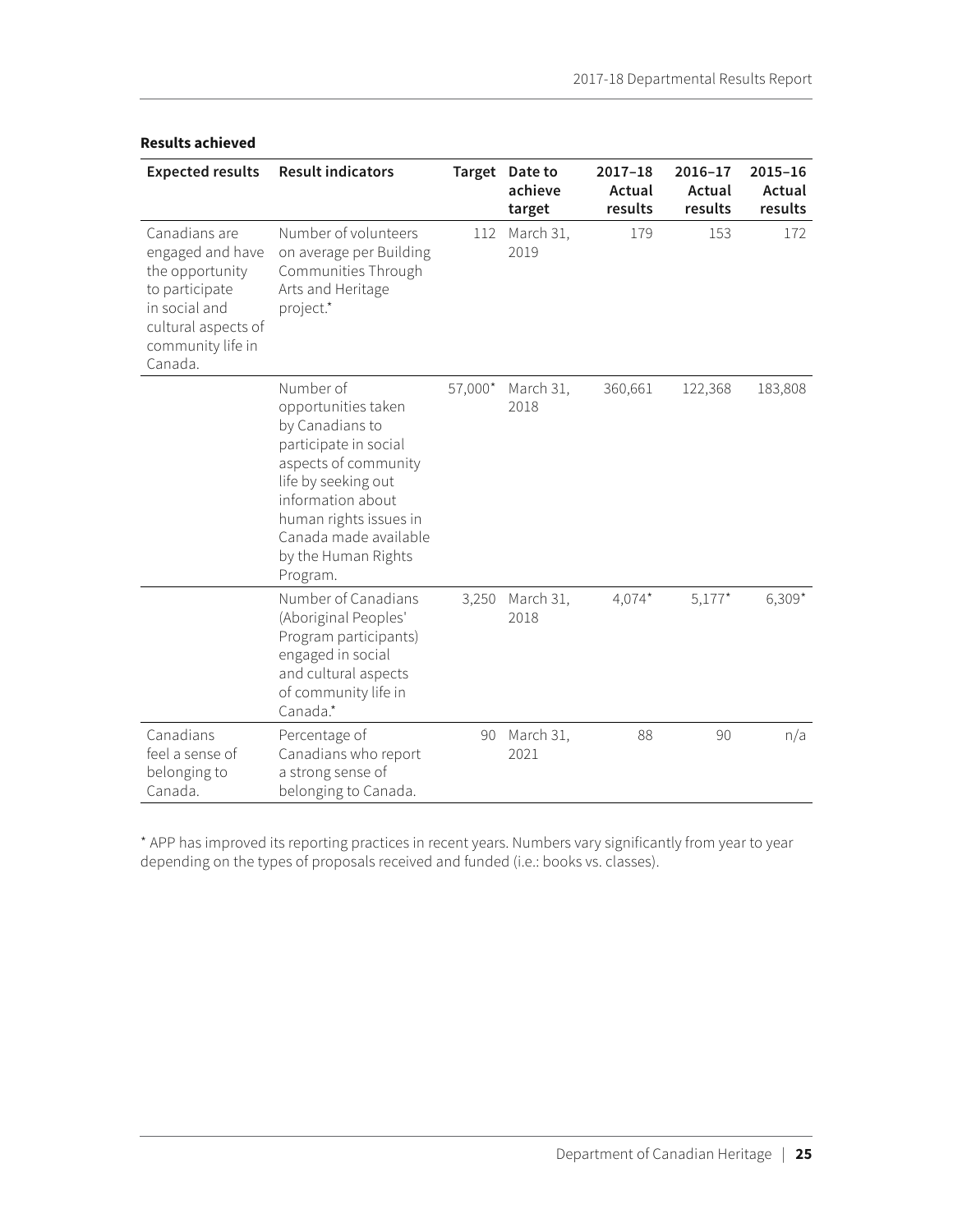| 2017-18<br><b>Main Estimates</b> | $2017 - 18$<br><b>Planned</b><br>spending | 2017-18<br><b>Total authorities</b> | $2017 - 18$<br>available for use (authorities used) | 2017–18<br>Actual spending Difference (actual<br>minus planned) |
|----------------------------------|-------------------------------------------|-------------------------------------|-----------------------------------------------------|-----------------------------------------------------------------|
| 92,288,905                       | 92,288,905                                | 106,739,816                         | 83,469,518                                          | -8,819,387                                                      |

#### <span id="page-30-0"></span>**Budgetary financial resources (dollars)**

#### **Human resources (full-time equivalents)**

| 2017-18 Difference     | $2017 - 18$ | 2017-18        |
|------------------------|-------------|----------------|
| (actual minus planned) | Actual      | <b>Planned</b> |
| 34.6                   | 203.0       | 168.4          |

### **Official languages**

### Description

The Official Languages Program of Canadian Heritage plays an important role in the horizontal coordination of official languages within the federal government and especially with respect to coordination and support to federal institutions in the implementation of the government's commitment towards the development of official-language minority communities and the promotion of linguistic duality, pursuant to section 42 of the Official Languages Act. Canadian Heritage is also responsible for the planning, implementation and management of the Official Languages Support Programs pertaining to the promotion of linguistic duality within Canada and the development of official-language minority communities, in accordance with section 43 of the Official Languages Act. These activities contribute to achieving the following Government of Canada Outcome: "A diverse society that promotes linguistic duality and social inclusion".

#### Results

The Official Languages Program achieved the following:

• The Official Languages Support Programs invested approximately \$348.1 million in funding through core activities to improve access for official-language minority communities to quality education and other programs and services, in their language in their communities. The Programs also continued to help Canadians recognize and support both official languages as a fundamental value of Canadian society and to foster a mutual understanding and appreciation between English and French speaking Canadians.

The Government of Canada announced a new investment of nearly \$500 million over five years to strengthen official language minority communities (\$267 million), improve access to services in the minority language (\$129 million), and to promote bilingualism in Canada (\$100 million).

- Contributed to the continued coordination of the implementation of the Roadmap for Canada's Official Languages 2013–18;
- Developed a new Action Plan for Official Languages 2018–23. Initiatives from seven different departments and agencies include, amongst others, support for community organizations and community media; support for the creation of educational and community infrastructure; support for early childhood training and services; support for francophone immigration; support for the recruitment of French language teachers; improve access to Justice and Health services; the introduction of scholarships to support English-language students enrolling in post-secondary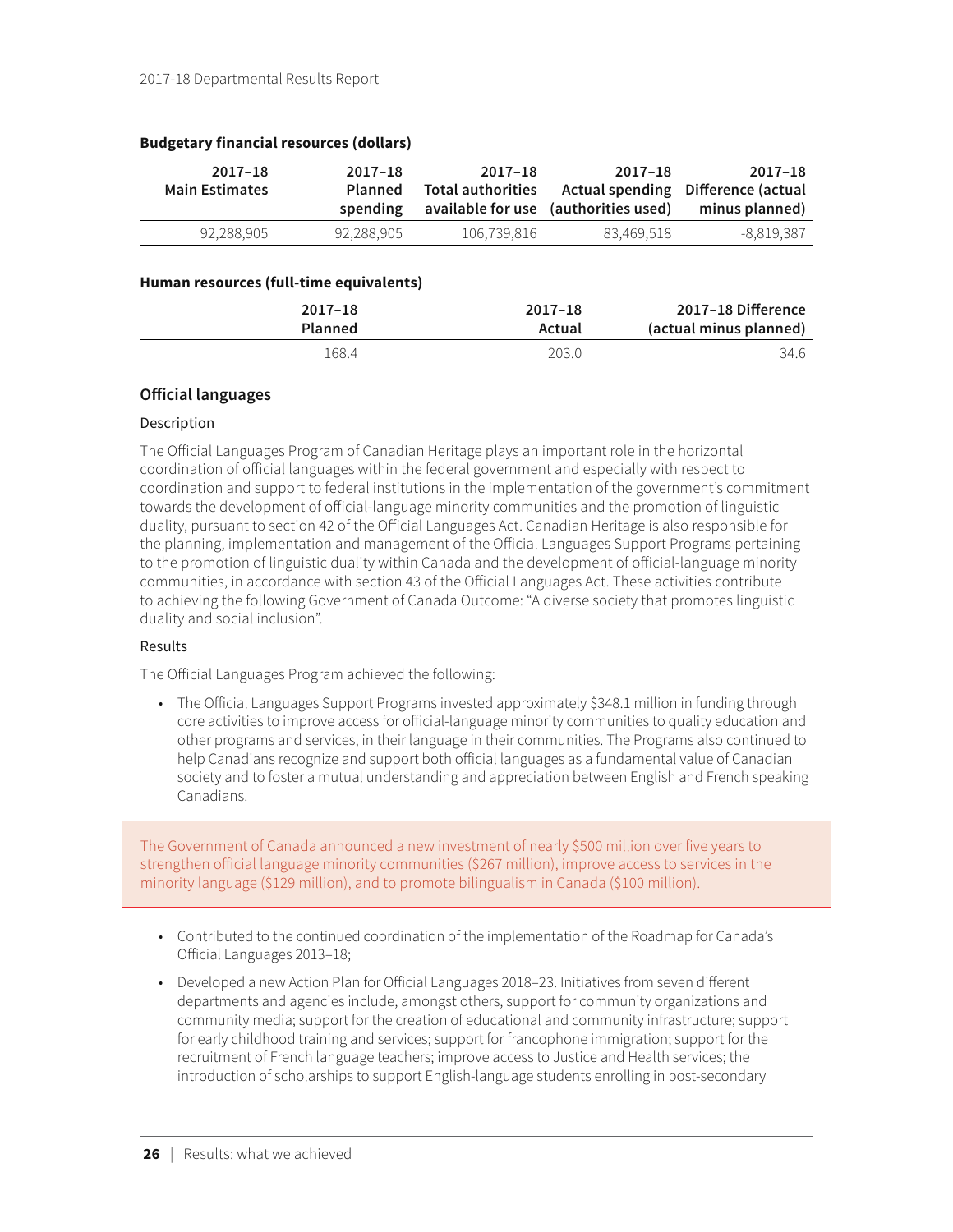studies in French; and, the launch of a free mobile application for second-language learning;

- Organized the 22nd ministerial conference on the Canadian Francophonie in collaboration with the Bureau de coordination nationale. Discussions included government services to the public, planning for the Forum sur l'immigration francophone in 2017 and the legacy of Canada 150 for francophone and Acadian communities; and,
- Pursued negotiations for the next Protocol for Agreements for Minority-Language Education and Second-Language Instruction with the Council of Ministers of Education, Canada;
- With Treasury Board Secretariat, continued to implement a common interdepartmental coordination approach on their interventions as they pertain to various components of the Official Languages Act. Both institutions jointly collected data from federal institutions in order to support reporting efforts. This year, 78 federal institutions submitted a review on official languages that highlighted the steps taken to foster the vitality of English and French in Canada.

| <b>Result indicators</b>                                                                                                                                                          |    | Date to<br>achieve<br>target | $2017 - 18$<br>Actual<br>results | 2016-17<br>Actual<br>results | $2015 - 16$<br>Actual<br>results |
|-----------------------------------------------------------------------------------------------------------------------------------------------------------------------------------|----|------------------------------|----------------------------------|------------------------------|----------------------------------|
| Percentage of<br>bilingualism amongst<br>Canadian youth<br>$(15-19 \text{ years old}).$                                                                                           | 20 | March 31,<br>2018            | 24.7                             | 24.7                         | 22.6                             |
| Percentage of the<br>population who agree<br>that the two official<br>languages in Canada<br>(English and French)<br>are an important part<br>of what it means to be<br>Canadian. | 60 | March 31,<br>2018            | 70                               | 70                           | 70                               |
|                                                                                                                                                                                   |    |                              | Target                           |                              |                                  |

#### **Results achieved**

#### **Budgetary financial resources (dollars)**

| 2017-18<br><b>Main Estimates</b> | $2017 - 18$<br><b>Planned</b><br>spending | 2017-18<br><b>Total authorities</b> | 2017-18<br>available for use (authorities used) | 2017–18<br>Actual spending Difference (actual<br>minus planned) |
|----------------------------------|-------------------------------------------|-------------------------------------|-------------------------------------------------|-----------------------------------------------------------------|
| 363,467,127                      | 363.467.127                               | 367,001,385                         | 364.304.521                                     | 837.394                                                         |

#### **Human resources (full-time equivalents)**

| 2017-18 Difference     | $2017 - 18$ | $2017 - 18$    |
|------------------------|-------------|----------------|
| (actual minus planned) | Actual      | <b>Planned</b> |
|                        | 143.9       | .49.0          |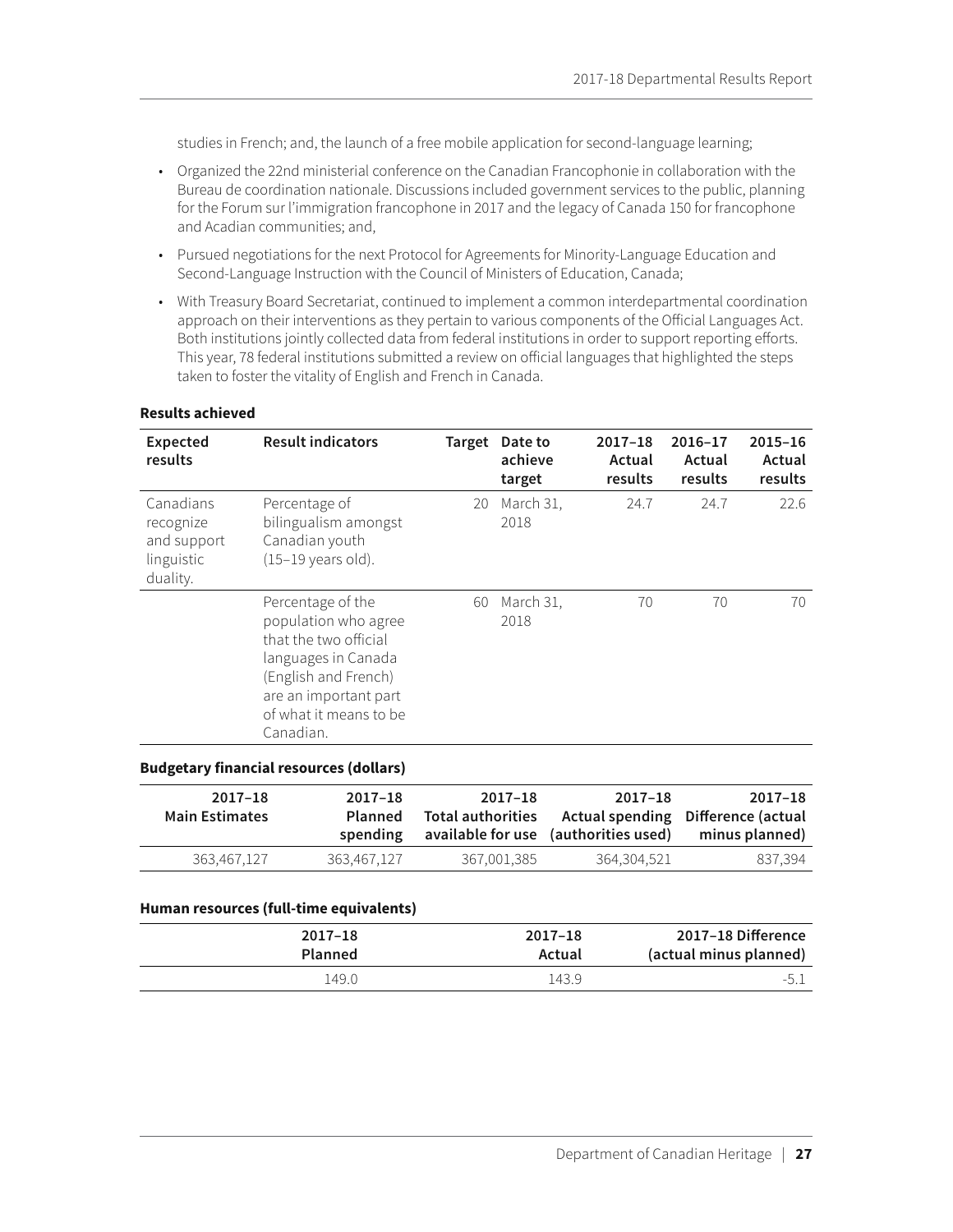### <span id="page-32-0"></span>**Sport**

### Description

This Program promotes development and excellence in sport among Canadians and Canadian communities through initiatives that provide direct support to Canadian high-performance athletes; enhance Canada's ability to host the Canada Games and international sport events in Canada; support the development of excellence in the Canadian sport system; and contribute to increasing participation in sport by Canadians of all ages and abilities. The core concept of this Program is to enhance and promote Canadian participation and excellence in sport, by providing funding, expertise and other services to Canadian athletes, sport organizations, stakeholders and event organizers.

### Results

The Sport Program recorded the following achievements:

- Collaborated with the Public Health Agency of Canada, Provinces and Territories and other key partners to advance the Common Vision for Increasing Physical Activity and Reducing Sedentary Living in Canada focusing on physical activity and its relationship to sport, recreation, and health, with an emphasis on collectively increasing physical activity and reducing sedentary living in Canada.
- Prioritized initiatives for Indigenous Peoples:
	- Budget 2017 invested \$18.9 million over five years starting in 2017–18, and ongoing funding of \$5.5 million every four years thereafter to support indigenous youth and sport. This included funding to the Aboriginal Sport Circle, a national organization for indigenous sport, as well as funding to the provinces and territories to deliver culturally relevant sport programming in indigenous communities;
	- Provided \$3.5 million for the hosting of the North American Indigenous Games in Toronto from July 16 to 23, 2017; and
	- Collaborated with Indigenous Services Canada to deliver culturally relevant sport programming in Indigenous communities. Approximately \$4.85 million was provided to 11 national organizations to pilot physical activity and sport projects in 61 First Nation communities across the country. At present, 6,145 First Nation students, 595 parents/community members, 364 on reserve teachers, and 212 Elders are participating in the ongoing pilot projects. All pilots were ongoing until March 31, 2018, and each organization has submitted a final project report on the results.

The city of Winnipeg, Manitoba hosted the 2017 Canada Summer Games from July 28 to August 13, 2017. The 2017 Games, which took place in the 50th anniversary year of the Canada Games, provided an opportunity to celebrate youth and Canadian culture during Canada 150. Considered a major stepping stone for participants on their way to becoming high-performance athletes, the Games attracted over 4,300 athletes, coaches, and officials.

• The 25<sup>th</sup> edition of the 2018 Arctic Winter Games were held in the South Slave Region of the North West Territories, March 18 to 24, 2018. The Arctic Winter Games are a multisport games for northern circumpolar youth athletes, both Indigenous and non-Indigenous, that showcase unity, sport, culture, youth, volunteerism and teamwork. The athletic competition features modern sports alongside traditional Arctic Sports and Dene Games. The 2018 Arctic Winter Games attracted nearly 1,900 participants, with approximately 1,300 athletes, coaches and officials from Canada.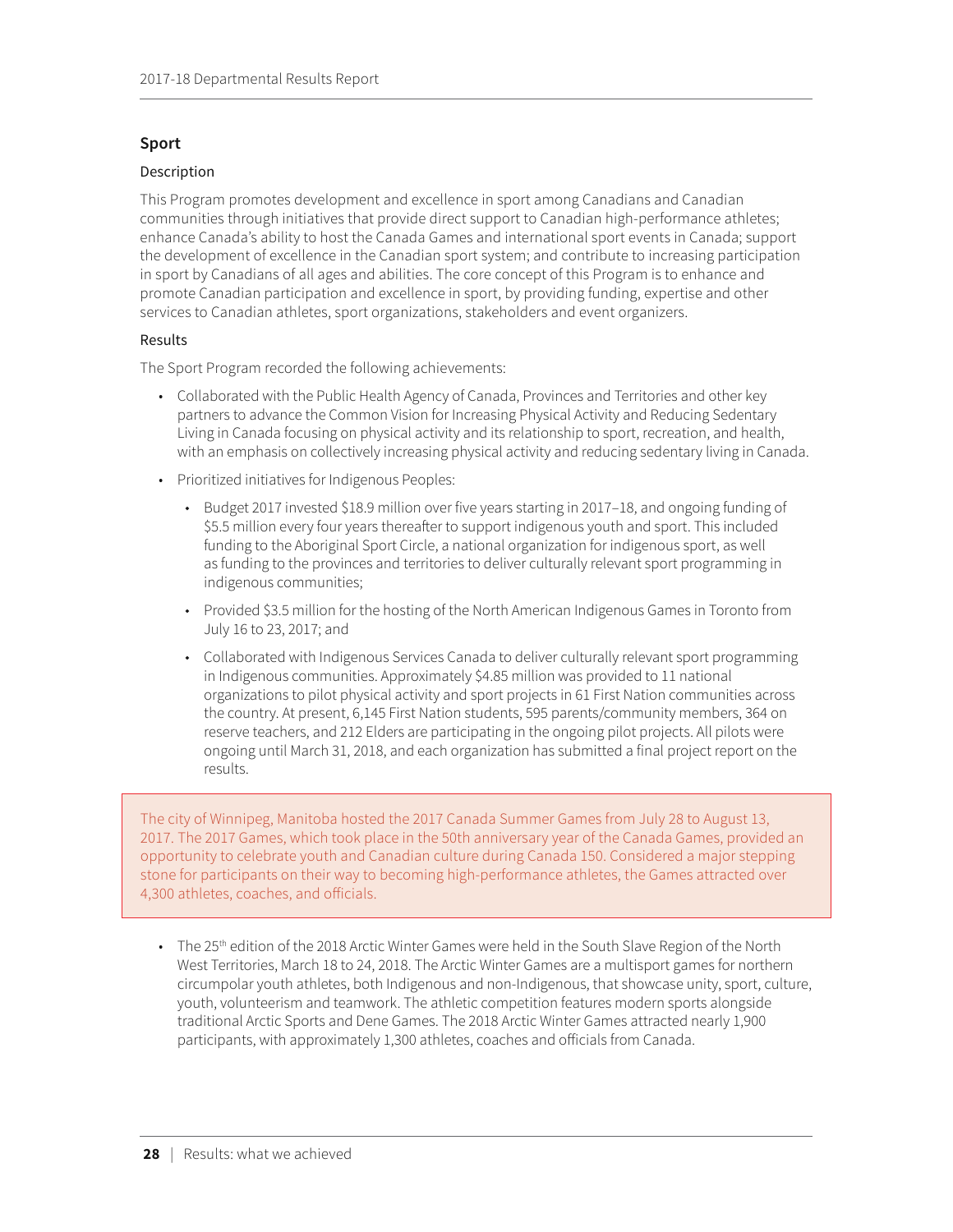- The VIII Games of La Francophonie were held from July 21 to 30, 2017 in the city of Abidjan, in the Ivory Coast with the theme of Solidarity, Diversity and Excellence. On behalf of the Government of Canada, the Department of Canadian Heritage organized and coordinated all activities related to the participation and coaching of athletes and artists who represent Team Canada, which was comprised of 156 athletes, artists, coaches, supervisors, the medical team and mission staff.
- The Department implemented the Next Generation initiative to support projects that provide additional coaching support, improved daily training environments and increased access to sport science and sport medicine services for athletes 5 to 8 years away from potentially medaling at Olympic or Paralympic Games. Funding for this initiative of \$25 million over 5 years was awarded.
- The Government invested an additional \$25 million over 5 years, with \$5 million per year ongoing, to the Athlete Assistance Program. This investment represents an 18% increase over previous funding levels. New investments were distributed in the following way: \$4.25 million for the living and training allowance, \$250,000 for tuition support and \$500,000 for supplementary support. This new investment will directly assist approximately 1,900 athletes across Canada and enable them to continue to combine their sport and academic or working careers while training intensively in pursuit of world-class performance.
- The Federal/Provincial/Territorial Priorities for Collaborative Action 2017–22 were approved by Federal/Provincial/Territorial Ministers responsible for sport, physical activity and recreation in July 2017. The priorities included one addressing the alignment of "Government Funding Frameworks for Sport". The Federal/Provincial/Territorial Sport Committee Alignment of Funding Frameworks work group will assume the responsibility for preparing recommendations to address this issue.
- The Department stayed in regular contact with national and multisport service organizations, event franchise holders, provincial counterparts, municipalities and major event bid exploration groups to better understand the scope and status of potential bids, to share knowledge from previous events hosted in Canada, and to serve as a resource with respect to federal funding, services, processes and timelines. Collaborative work with provinces and territories on key engagements include:
	- The football (soccer) governing bodies for Canada, the United States and Mexico submitted a joint bid for the 2026 Fédération International de Football Association (FIFA) Men's World Cup for which the Government of Canada announced its support in principle in March 2018. The bid was selected by FIFA in June 2018;
	- The City of Calgary is engaged in the 2026 Olympic and Paralympic Winter Games Candidature Process. The Government of Canada announced its support for the creation of a Bid Corporation in March 2018;
	- The 2021 Games of La Francophonie will be hosted in Moncton/Dieppe, New Brunswick. The operational planning for the event incorporates strategies to ensure impacts and legacies from these Games;

In July 2017, federal, provincial and territorial Ministers responsible for sport, physical activity and recreation agreed to a Framework for Action focusing on the areas of awareness, prevention, detection, management, and surveillance of concussions, which will further harmonize the collective approach across jurisdictions. At the same time, Parachute Canada, with the financial support of the Canadian Heritage, released its "Canadian Guideline on Concussion in Sport". The Department directed funds to the Sport Information Resource Centre for a national awareness campaign.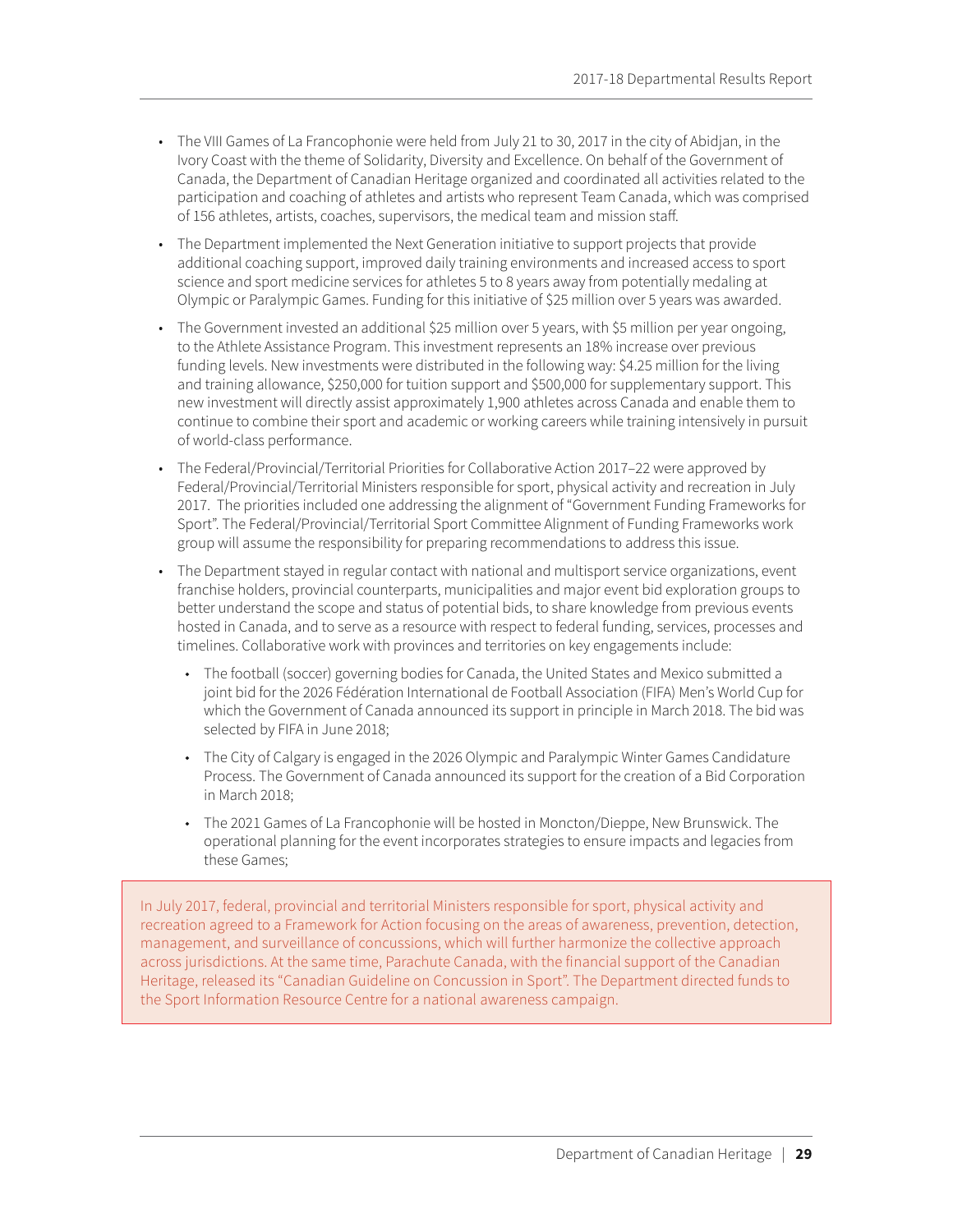- The Government has increased funding to the Canadian Centre for Ethics in Sport to implement and manage a Code-compliant Canadian Anti-Doping Program on behalf of the Canadian sport community from \$5,238,700 in 2016–17 to \$6,138,700 a year for three years (2017–18 to 2019–20). This increase in support will help ensure continued anti-doping testing and education of high performance athletes.
- In November of 2017, the Foundation Board of the World Anti-Doping Agency approved the offer by Montreal International on behalf of the governmental partners including the Government of Canada, the Government of Quebec, and the City of Montréal to extend the current hosting agreement of the World Anti-Doping Agency's headquarters in Montréal for an additional ten years (2021 to 31).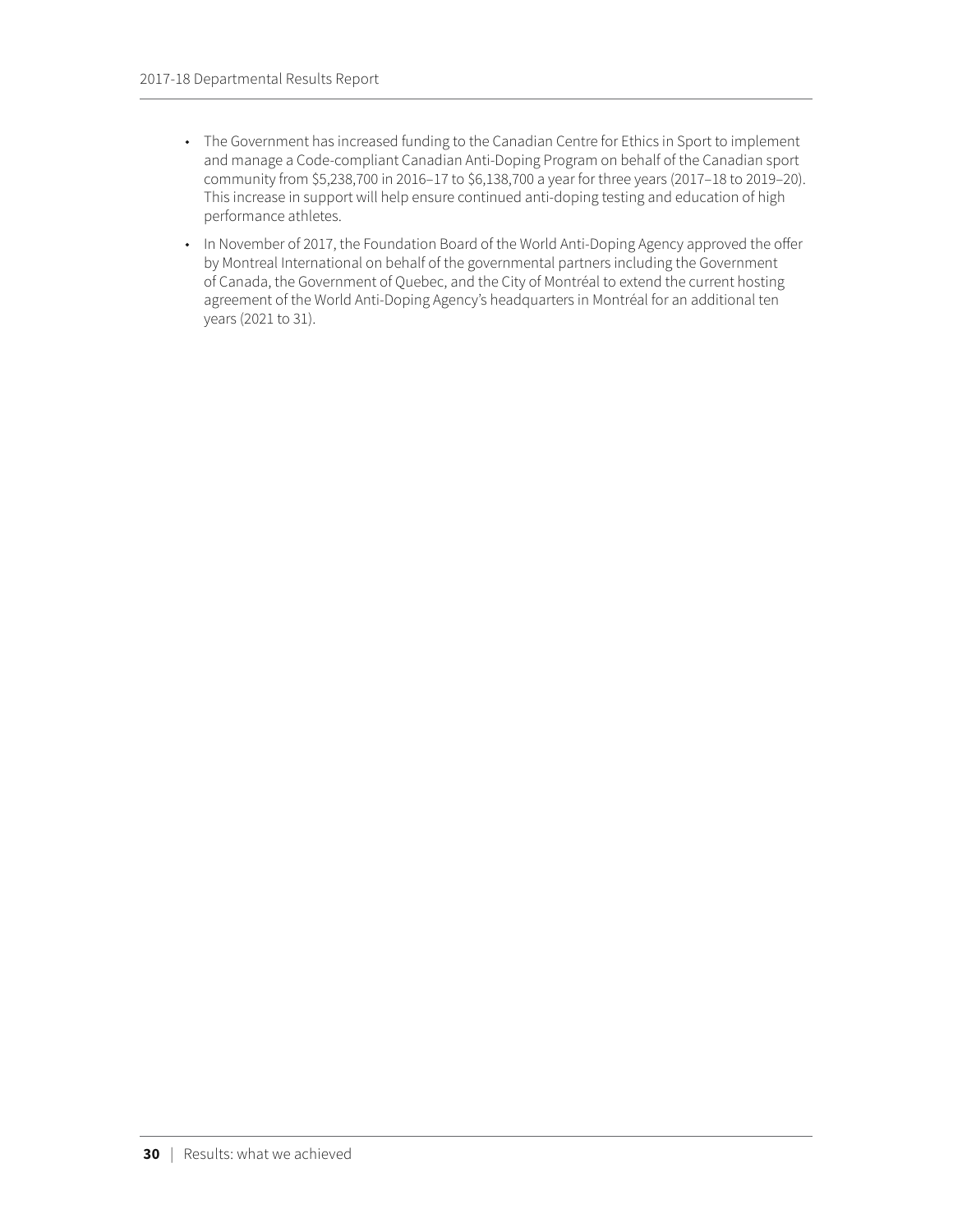| <b>Expected results</b>                                                                       | <b>Result indicators</b>                                                                          | <b>Target</b> | Date to<br>achieve<br>target | 2017-18<br>Actual<br>results | 2016-17<br>Actual<br>results | 2015-16<br>Actual<br>results |
|-----------------------------------------------------------------------------------------------|---------------------------------------------------------------------------------------------------|---------------|------------------------------|------------------------------|------------------------------|------------------------------|
| Canada has a<br>sport system<br>where Canadians,<br>including high                            | Percentage of<br>Canadians who<br>participate in sport.                                           | 30            | March 31,<br>2018            | 26                           | 26                           | 26                           |
| performance<br>athletes, can<br>participate and<br>excel in sport with<br>a technically sound | Canada's rank in<br>Sport Canada's<br>Combined (Summer<br>& Winter) Olympic<br>Ranking Index.*    | 8             | March 31,<br>2017            | $9^{\star}$                  | 7                            |                              |
| and ethically<br>supportive<br>structure.                                                     | Canada's rank in<br>Sport Canada's<br>Combined (Summer<br>& Winter) Paralympic<br>Ranking Index.* | 8             | March 31,<br>2017            | $14***$                      | n/a                          | n/a                          |

#### **Results achieved**

\* This ranking is primarily due to Canada's poor performance in certain sports at Senior World Championships and international major events that will be added to the 2020 Summer Olympic program and are now incorporated into the rolling Olympic Ranking Index cycle.

\*\* This ranking is due to other countries becoming more mature in their Paralympic programming, In particular, summer Paralympics are becoming more competitive.

### **Budgetary financial resources (dollars)**

| $2017 - 18$<br><b>Main Estimates</b> | $2017 - 18$<br>Planned<br>spending | 2017-18<br><b>Total authorities</b> | $2017 - 18$<br>available for use (authorities used) | 2017-18<br>Actual spending Difference (actual<br>minus planned) |
|--------------------------------------|------------------------------------|-------------------------------------|-----------------------------------------------------|-----------------------------------------------------------------|
| 206,380,884                          | 206,380,884                        | 220,341,065                         | 219,441,888                                         | 13,061,004                                                      |

### **Human resources (full-time equivalents)**

| 2017–18 Difference     | $2017 - 18$ | $2017 - 18$    |
|------------------------|-------------|----------------|
| (actual minus planned) | Actual      | <b>Planned</b> |
| -5.0                   | 93.9        | 98.9           |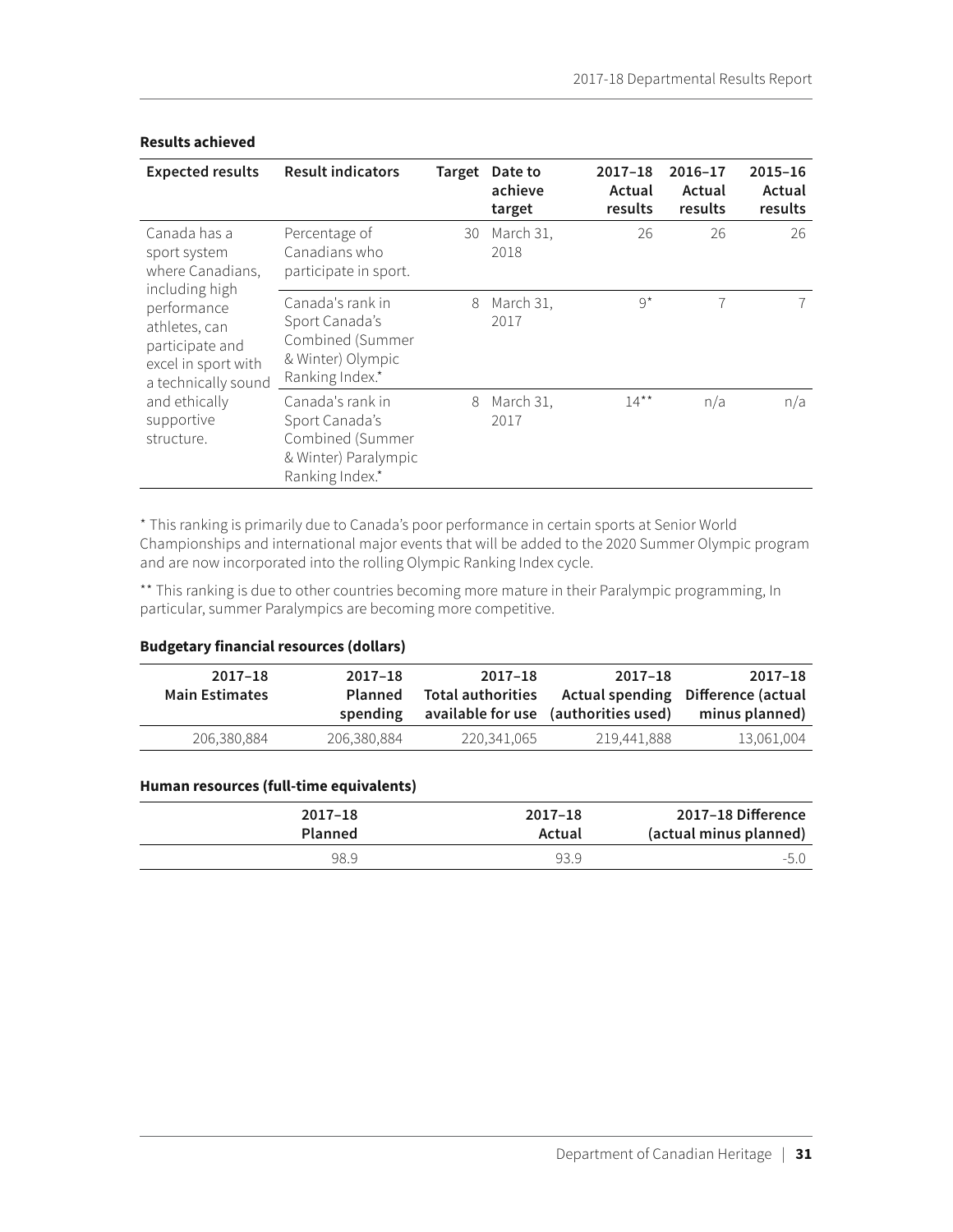### <span id="page-36-0"></span>**Internal Services**

### Description

Internal Services are those groups of related activities and resources that the federal government considers to be services in support of programs and/or required to meet corporate obligations of an organization. Internal Services refers to the activities and resources of the 10 distinct service categories that support Program delivery in the organization, regardless of the Internal Services delivery model in a department. The 10 service categories are: Management and Oversight Services; Communications Services; Legal Services; Human Resources Management Services; Financial Management Services; Information Management Services; Information Technology Services; Real Property Services; Materiel Services; and Acquisition Services.

### Results

Internal Services recorded the following achievements:

- Canadian Heritage continued to establish a new business model for delivering grants and contributions that significantly reduces the administrative burden on Canadians and improves the speed at which they receive funding decisions. Testing select grants and contributions programs demonstrated savings in processing time of over 50%, as well as overall satisfaction among clients and departmental employees. The Department began implementing its role as a pathfinder for the Government of Canada in procuring protected cloud technology to provide applicants with a portal to transact on line.
- The Department built upon the established governance committee and dedicated team to support the Canada 150 information technology requirements for events, and developed new applications and systems to support key priorities with respect performance measurement, logo requests, and collaboration space.

Technological support included the provision of services to deliver the Canada 150 Skate Day Micro-Grant, which was designed to assist recipients host and promote a skating day event in their community. This included using Artificial Intellignence in the submission review process and distribution of the new micro-grant, as well as developing an innovative method for making payments to funding recipients.

- In consultation with the private sector, Canadian Heritage established a digital strategy and roadmap to adapt to new technologies and increase its agility in the provision of services to Canadians.
- Canadian Heritage initiated the development and implementation of a departmental data strategy as a foundational pillar of the departmental digital strategy. Investment and deployment of a powerful visualization tool publicly available to Canadians in order to visualize Grants and Contributions disbursements throughout Canada.

For the third year in a row, the Department benefited from the mental health awareness campaign called Not Myself Today. This campaign is paying off, according to the latest internal survey results, with 63% of respondents saying the campaign has sparked conversations about mental health in their work unit, compared to 51% in 2016-17 and 88% of respondents say that Canadian Heritage values mental health issues compared to 51% since the beginning of the campaign in 2015.

• As the Department drives to the goals of Open Government, it standardized dataset reporting to ensure that information on all grants and contributions is disclosed and available, resulting in Canadian Heritage being one of the leaders in the number of datafields that are published among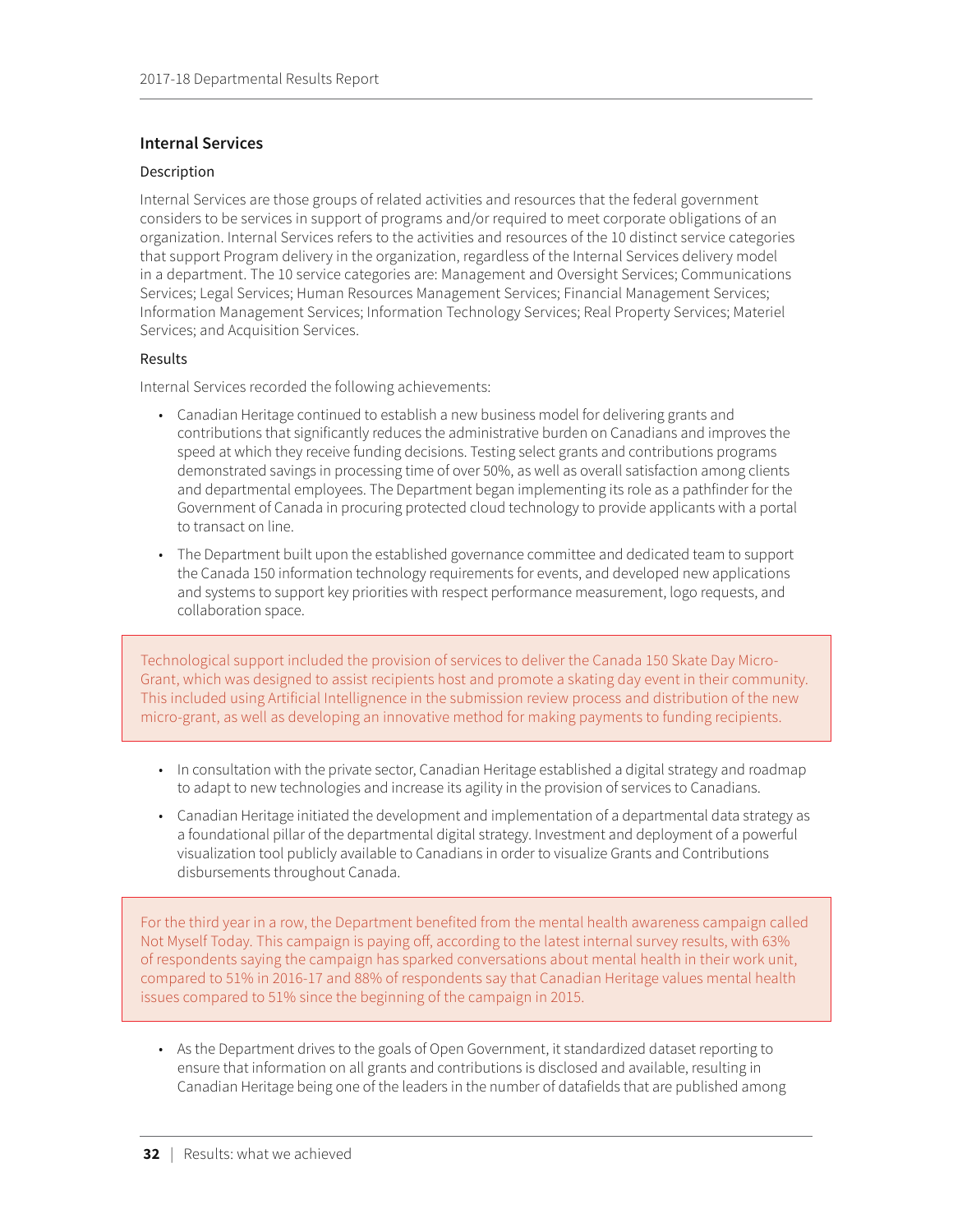government departments. Other initiatives included leveraging a digital engagement platform driven by artificial intelligence. These Open Government initiatives increase information available online to Canadians, especially about research and cultural and heritage collections.

- Over the last year, Canadian Heritage went from the awareness phase to action by instituting mandatory training for all employees, "The Working Mind", demystifying mental health in the work place and introducing employees to the mental health continuum.
- As part of its Workplace Well-Being Action Plan, the Department used the 13 psychosocial workplace risk factors and the findings of the 2017 Public Service Employee Survey to create a scorecard unique to the Department which will give an overview of its organizational health. This tool will facilitate the development of concrete actions for improving workplace well-being.
- Canadian Heritage continues to support employees through change with transparent communication from senior staff on transformation and modernization initiatives and their impacts. The Department has formalized a structure within the Department to support management and employees living through change.
- The Department is using the Human Resources Planning function with a view to support organizational efficiencies and streamlining service delivery.
- The Department improving strategic recruitment and helping shape the future of the Public Service by recruiting employees through the Post-Secondary Recruitment program with the objective of reinforcing and strengthening key competency areas within the department. Through this initiative, it has encouraged future potential employees to apply and work from everywhere in Canada by promoting virtual work. Meanwhile, the commitment to developing current employees was reinvigorated with the new Talent Management Framework and Passport to Continuous Learning initiatives. Designed to improve access to learning and to support employees in reaching their full potential, these programs will help surmount the challenges of the future and ensure the long-term success of our organization.
- Overall, employees report sense of well-being and strong engagement. For the second year in a row, Canadian Heritage was recognized as one of the top 100 employers in Canada. The 2017 Public Service Employee Survey indicated that 72% of employees find their workplace psychologically healthy, and 86% agree that we do a good job of raising mental health awareness – some of the highest results in the Public Service!

| 2017–18                            | 2017-18                              | 2017-18                  | $2017 - 18$ | 2017-18               |
|------------------------------------|--------------------------------------|--------------------------|-------------|-----------------------|
| Actual spending Difference (actual |                                      | <b>Total authorities</b> | Planned     | <b>Main Estimates</b> |
| minus planned)                     | available for use (authorities used) |                          | spending    |                       |
| 10.244.252                         | 84,871,350                           | 81.518.077               | 74.627.098  | 74.627.098            |

#### **Budgetary financial resources (dollars)**

#### **Human resources (full-time equivalents)**

|        | 2017-18 Difference     |
|--------|------------------------|
| Actual | (actual minus planned) |
| 655.3  | 12.6                   |
|        | $2017 - 18$            |

Information on the Canadian Heritage's lower-level programs is available in the [GC InfoBase](http://tbs-sct.gc.ca/ems-sgd/edb-bdd/index-eng.html)".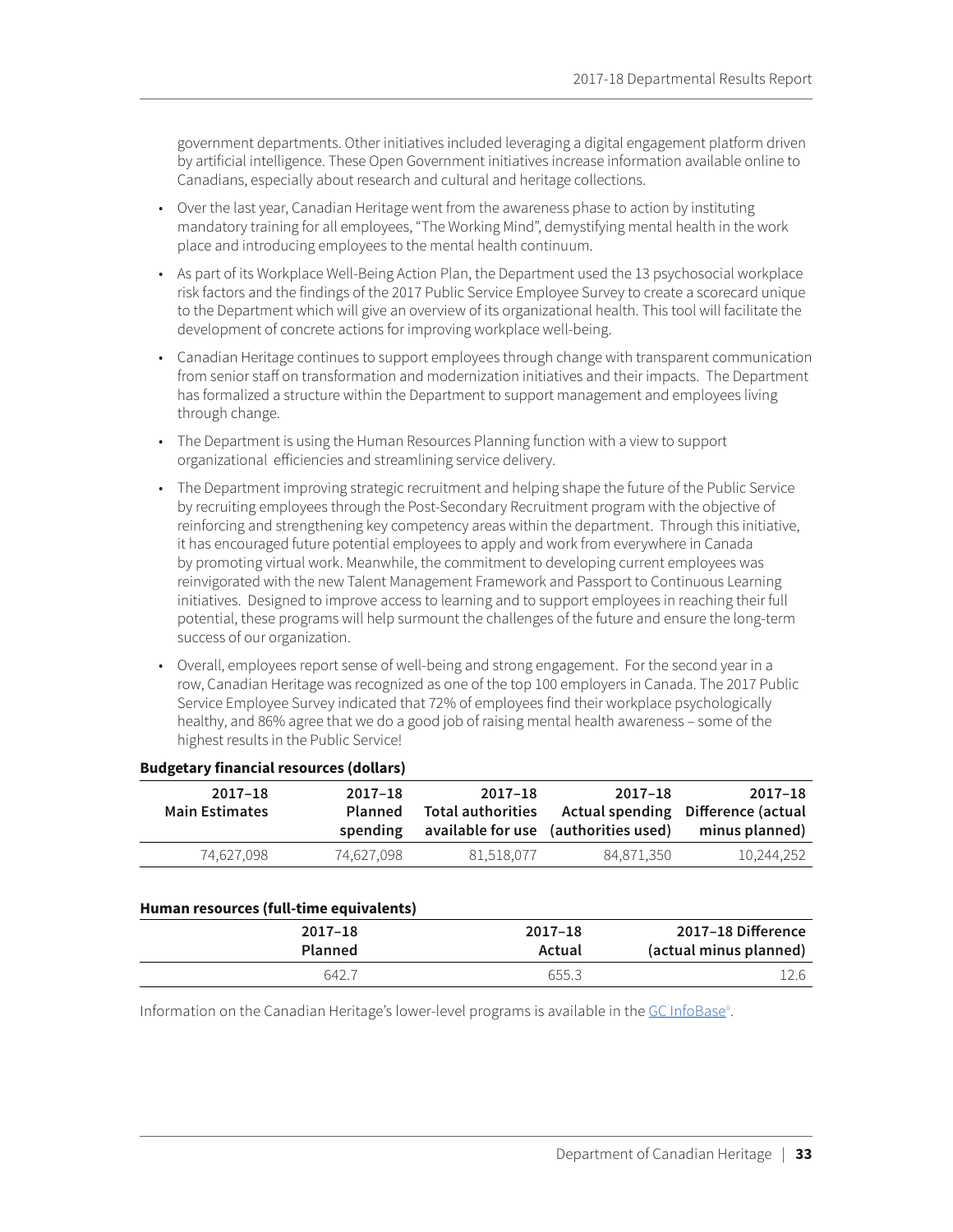## <span id="page-38-0"></span>**Analysis of trends in spending and human resources**

### **Actual expenditures**

### **Departmental spending trend graph**



The increase in actual spending from 2015–16 to 2017–18 is mainly due to funding related to initiatives celebrating the 150th anniversary of Confederation, as well as the celebrations of the 375th anniversary of Montréal and by the disbursements in 2017–18 of retroactive salary payments. These factors were in addition to the overall increase in regular salary costs for employees, following the ratification and signing of collective agreements.

Further, Budget 2016 and 2017 funded initiatives that contributed, temporarily in some cases, to the increase in spending. Such initiatives include: cultural infrastructure, the support of French language services and Indigenous languages in the Territories; the renewed Court Challenges program; the Aboriginal Languages Initiative to support the preservation, promotion, and revitalization of Indigenous languages; the support for high-performance athletes; the Youth Employment Strategy; the promotion of Canadian artists and cultural industries abroad; and the investment in Indigenous youth and sport.

In 2017–18, the permanent transfer for the temporarily financed Harbourfront Centre Program from the Department of Finance contributed to the increase in spending. The Department also received threeyear funding in 2016–17 for the Grants and Contributions Modernization Initiative and, as well as funding for the repair of the roof at the Canadian Conservation Institute.

For future years, the decrease in planned spending is mainly the result of the conclusion of the funding profile for the Celebration of Canada's 150<sup>th</sup> anniversary of Confederation initiative and funding for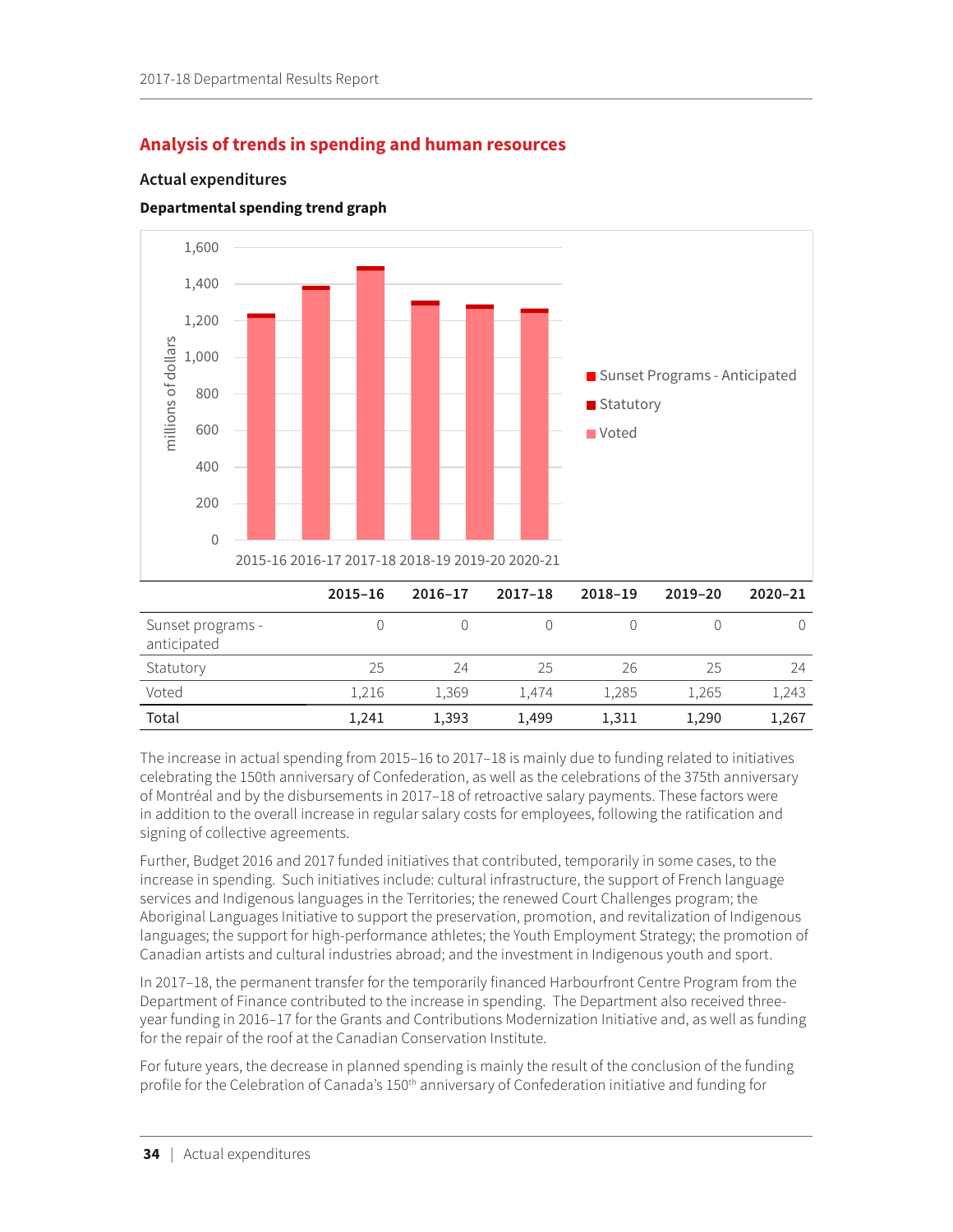the two-year investment in cultural infrastructure. These reductions will be partially offset by new investments announced in Budget 2017 in the Canada Cultural Spaces Fund in order to strengthen cultural infrastructure and funding to invest in community educational infrastructure in the provinces and territories. Further adding to the offset is the continuing influx of funding, which started in 2017–18 and continues for the next two years, dedicated to the Aboriginal Languages Initiative and the ongoing investment in Indigenous Youth and Sport.

| Programs and<br><b>Internal Services</b>         | 2017-18 Main<br><b>Estimates</b> | $2017 - 18$<br>Planned<br>spending | 2018-19<br>Planned<br>spending | 2019-20<br>Planned<br>spending | 2017-18 Total<br>authorities<br>available for<br>use | 2017-18 Actual<br>spending<br>(authorities<br>used) | 2016-17 Actual<br>spending<br>(authorities<br>used) | 2015-16 Actual<br>spending<br>(authorities<br>used) |
|--------------------------------------------------|----------------------------------|------------------------------------|--------------------------------|--------------------------------|------------------------------------------------------|-----------------------------------------------------|-----------------------------------------------------|-----------------------------------------------------|
| 1.1 Arts                                         | 206,997,272                      | 206,997,272                        | 152,981,743                    | 146,513,114                    | 205,844,084                                          | 202,744,701                                         | 194,521,605                                         | 110,935,368                                         |
| 1.2 Cultural<br>Industries                       | 307,637,660                      | 307,637,660                        | 302,282,143                    | 301,469,905                    | 312,351,812                                          | 309,422,120                                         | 303,728,300                                         | 298,962,377                                         |
| 1.3 Heritage                                     | 33,412,967                       | 33,412,967                         | 36,981,815                     | 34,083,400                     | 39,904,080                                           | 38,214,753                                          | 30,313,329                                          | 28,745,475                                          |
| 2.1 Attachment<br>to Canada                      | 159,884,857                      | 159,884,857                        | 65,689,037                     | 64,375,262                     | 192,537,523                                          | 196,597,782                                         | 149,879,167                                         | 96,962,680                                          |
| 2.2 Engagement<br>and Community<br>Participation | 92,288,905                       | 92,288,905                         | 85,921,539                     | 84,609,457                     | 106,739,816                                          | 83,469,518                                          | 50,727,043                                          | 45,728,308                                          |
| 2.3 Official<br>Languages                        | 363,467,127                      | 363,467,127                        | 368,561,899                    | 366,209,182                    | 367,001,385                                          | 364,304,521                                         | 365,928,904                                         | 358,867,075                                         |
| 2.4<br>Multiculuralism*                          | N/A                              | N/A                                | N/A                            | N/A                            | N/A                                                  | N/A                                                 | 10,066,553                                          | 3,684,723                                           |
| 3.1 Sport                                        | 206,380,884                      | 206,380,884                        | 215,874,018                    | 216,369,928                    | 220,341,065                                          | 219,441,888                                         | 210,650,707                                         | 219,676,973                                         |
| <b>Subtotal</b>                                  | 1,370,069,672                    | 1,370,069,672                      | 1,228,292,194                  | 1,213,630,248                  | 1,444,719,765                                        | 1,414,195,282                                       | 1,315,815,608                                       | 1,163,562,979                                       |
| Internal Services                                | 74,627,098                       | 74,627,098                         | 82,530,725                     | 76,243,041                     | 81,518,077                                           | 84,871,350                                          | 77,452,315                                          | 77,384,345                                          |
| <b>Total</b>                                     | 1,444,696,770                    | 1,444,696,770                      | 1,310,822,919                  | 1,289,873,289                  | 1,526,237,842                                        | 1,499,066,633                                       | 1,393,267,923                                       | 1,240,947,324                                       |

|  | <b>Budgetary performance summary for Programs and Internal Services (dollars)</b> |  |
|--|-----------------------------------------------------------------------------------|--|
|--|-----------------------------------------------------------------------------------|--|

**Arts**: The large time-limited increase in funding and spending starting in 2016–17 and ending in 2017–18 is due to the social infrastructure projects under the Canada Cultural Spaces Fund which supports the improvement, renovation and construction of arts and heritage facilities, the acquisition of specialized equipment, and the conducting of feasibility studies for cultural infrastructure projects. Further, Budget 2017 announced new investments for 10 years to strengthen cultural infrastructure which are reflected in the planned spending of 2018–19 and 2019–20. Moreover, the increases in 2017–18 and 2018–19 are also attributable to the temporarily financed Harbourfront Centre Funding Program.

**Cultural Industries**: The relative increase observed in 2016–17 actuals as well as in 2017–18 planned and actual spending, compared to future and past years, was due to temporary funds received to support the promotion of Canadian artists and cultural industries abroad. In the Fall Economic Update of 2017, the Government announced an investment of \$125 million over five years to support the new Creative Export Strategy. These funds will be reflected in future Estimates.

**Heritage**: The rise in actual spending starting in 2016–17 and in 2017–18 as well as planned spending peaking in 2018–19 is due to time-limited Budget 2017 funds for the Youth Employment Strategy, which contributes towards departmental outcomes in respect to the Heritage and Culture sectors and whose funding profile varies between years. Lastly, the Canadian Conservation Institute's roof repair also adds to 2017–18's increased spending.

**Attachment to Canada**: The large fluctuation observed in the actuals and planned spending portrayed in this program is mainly attributable to the Celebration and Commemoration Program—particularly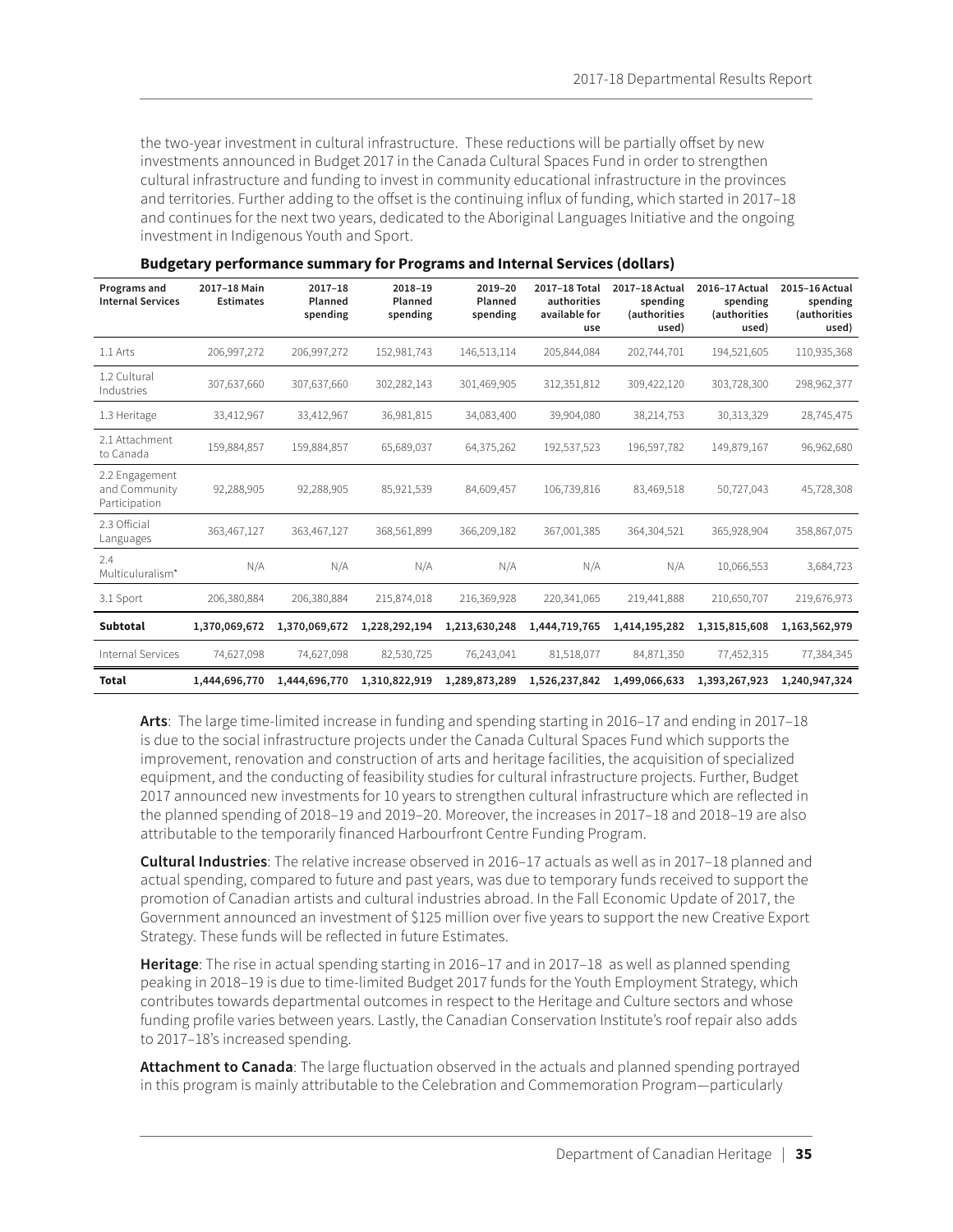for Canada 150 activities as well as the celebration of Montreal's 375<sup>th</sup> anniversary. The related funding peaks in 2017–18 and then sunsets in 2018–19. Lastly, the in-year approved funding profile for the Rideau Hall Foundation under Youth Take Charge Program also adds to 2017–2018's expenditures.

**Engagement and Community Participation**: Newly sought time-limited funds throughout most of this portfolio is the source behind the steady increase observed in the 2016–17 and 2017–18 actuals, and finally concluding in 2018–19 planned spending. The largest portion is attributable to the Aboriginal People's Program, whose increased funding for the Aboriginal Languages Initiative to support the preservation and revitalization of Indigenous languages and cultures spans three years starting in 2017–18. Further, some of the increase in funding from 2016–2017 to 2018–19 can be attributable to Canada 150 initiatives. Other ongoing funded initiatives includes the support of French language services and Indigenous languages in the Territories and the renewed Court Challenges Program, which explain the increase in actual spending since 2016–17. Lastly, a portion of the overall increased spending is due to the transfer of the Multiculturalism Program from Immigration, Refugees and Citizenship Canada to Canadian Heritage.

**Official Languages**: The Official Languages Support Programs have been exhibiting a steady increase in actual spending since 2015–16 due to complementary projects, temporally funded initiatives like the Youth Employment Strategy mentioned above starting in 2017–18 as well as ongoing funding beginning in 2016–17 to support French language services and Indigenous languages in the Territories. Lastly, starting in 2018–19 a ten-year investment to support educational infrastructure projects for official languages minority communities in the provinces and territories (Budget 2017) is also reflected in the planned figures.

**Sport**: The program funding profile is relatively stable. The observed increase in the 2017–18 actuals is owing to the newly sought permanent funds for initiatives like the Next Generation of Canadian Olympic and Paralympic athletes and Support High Performance Athletes. The former will build on and complement the Government of Canada's current approach to Targeted Excellence for high performance athletes, as well as complement current core support to National Sport Organizations for National Teams and athlete support, while the latter ensures that the Sport, Development and High Performance program adequately supports athletes by alleviating financial burdens faced by Canadian high performance athletes. Further, beginning in 2017–18, Canadian Heritage received funding to support Indigenous Youth and Sport initiatives as per Budget 2017. These initiatives are partially offset in future years starting in 2018–19, as a result of time-limited sunsetting funds to support Special Olympics Canada (SOC). Since then, funding for SOC has been renewed and will be reflected in future estimates.

**Internal Services**: The steady increase in spending displayed since 2015–16 is mainly due to investments made in the Departmental transformation initiatives such as GCDocs and Procure to Pay. Further, residual corporate costing associated to some of the new funding initiatives mentioned above also contribute to the slight increase seen in the authorities available for use in 2017–18 and in future years' planned spending. The Department also realigned funds internally to create the Strategic Recruitment Initiative whose scope is to recruit high caliber talent throughout the Department.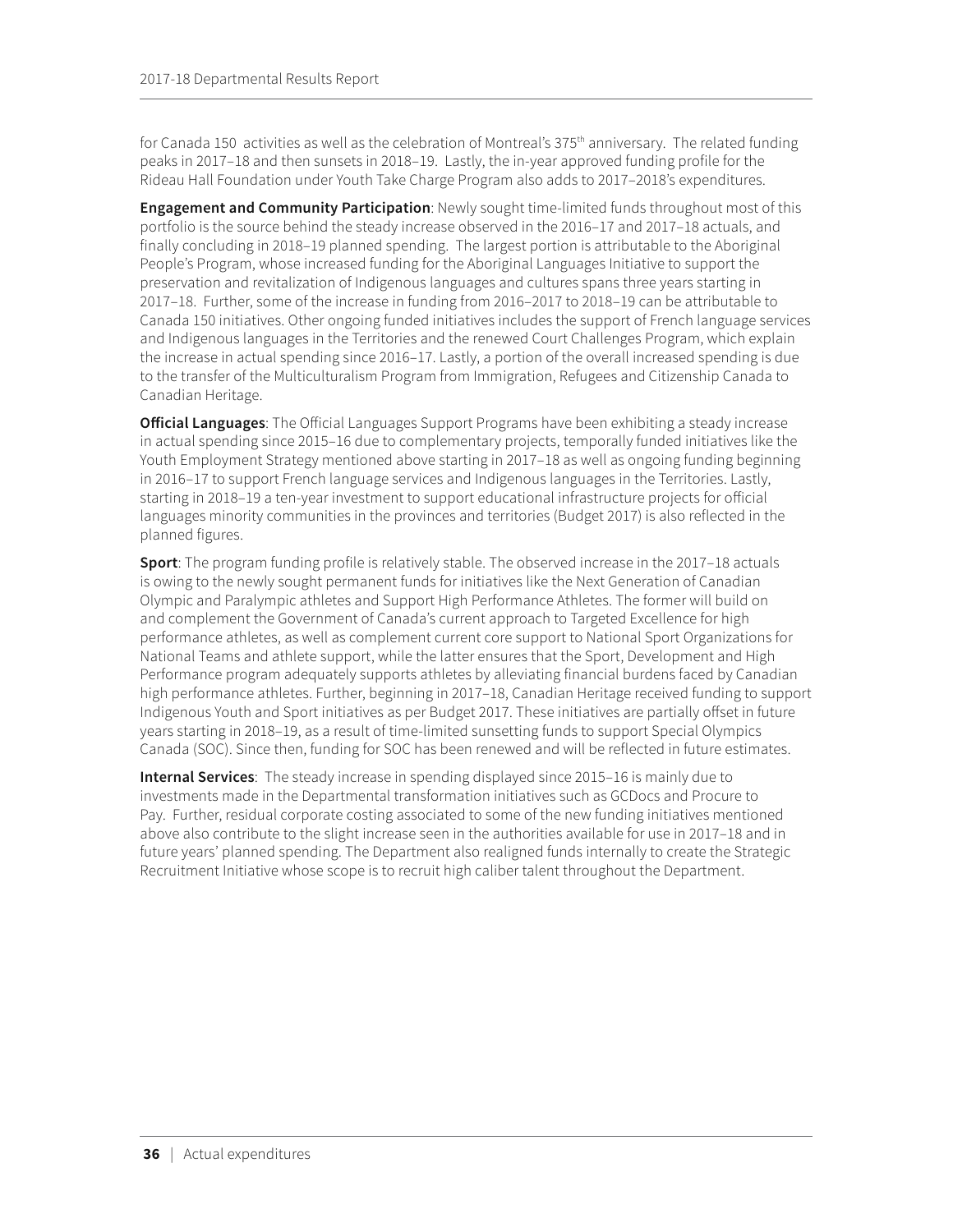| Programs<br>and Internal<br><b>Services</b>      | $2015 - 16$<br>Actual | $2016 - 17$<br>Actual | $2017 - 18$<br>Planned | $2017 - 18$<br>Actual | 2018-19<br>Planned | 2019-20<br>Planned |
|--------------------------------------------------|-----------------------|-----------------------|------------------------|-----------------------|--------------------|--------------------|
| 1.1 Arts                                         | 128.3                 | 136.6                 | 151.1                  | 140.5                 | 147.5              | 140.9              |
| 1.2 Cultural<br>Industries                       | 233.4                 | 238.0                 | 247.4                  | 247.7                 | 243.7              | 239.4              |
| 1.3 Heritage                                     | 127.8                 | 121.0                 | 115.2                  | 125.2                 | 143.3              | 125.9              |
| 2.1 Attachment<br>to Canada                      | 207.6                 | 208.6                 | 228.7                  | 210.7                 | 202.5              | 195.6              |
| 2.2 Engagement<br>and Community<br>Participation | 126.5                 | 128.7                 | 168.4                  | 203.0                 | 178.0              | 167.1              |
| 2.3 Official<br>Languages                        | 151.6                 | 146.5                 | 149.0                  | 143.9                 | 144.5              | 140.0              |
| 2.4<br>Multiculuralism*                          | 10.0                  | 22.1                  | N/A                    | N/A                   | N/A                | N/A                |
| 3.1 Sport                                        | 109.9                 | 95.4                  | 98.9                   | 93.9                  | 105.4              | 95.7               |
| <b>Subtotal</b>                                  | 1,095.1               | 1,096.9               | 1,158.7                | 1164.9                | 1,164.9            | 1,104.6            |
| Internal<br>Services                             | 649.0                 | 643.6                 | 642.7                  | 655.3                 | 723.1              | 727.1              |
| <b>Total</b>                                     | 1,744.0               | 1,740.5               | 1,801.4                | 1,820.2               | 1,888.0            | 1,831.7            |

### <span id="page-41-0"></span>**Actual human resources**

### **Human resources summary for Programs and Internal Services (full time equivalents)**

**Arts**: The changes displayed in the full-time equivalents summary table are attributable mostly to the same factors as the planned spending summary. For instance, the observed increase from 2015–16 to 2017–18 in the Arts Program is a result of the current social infrastructure projects under the Canada Cultural Spaces Fund.

**Cultural Industries**: The temporary increase in actual 2017–18 full time equivalents is due to the 2016– 17 and 2017–18 approved initiative to boost the promotion and export of Canadian artists and cultural entrepreneurs abroad. Further, the 2017–18 peak is also in part due to an increase in applications for Film and Video Production tax credits which led to the hiring of additional resources to ease the backlog.

**Heritage**: The difference between planned and actual full time equivalents in 2017–18 as well as the projected increase for future years is due mainly to two factors. First, vacant positions have been difficult to staff in the past as a result of the specialty and uniqueness of the positions within the Canadian Conservation Institute which resulted in a spike in staffing reflected in the 2017–18 full time equivalent levels. Secondly, a portion of the temporary influx of funding for the Youth Employment Strategy is dedicated to additional staffing which will enable the program in carry out its objectives.

**Attachment to Canada**: The decrease in full time equivalent levels starting in 2018–19 mirrors that of its Budgetary Resources Table which is mainly attributable to Canada's 150<sup>th</sup> anniversary of Confederation activities coming to an end.

**Engagement and Community Participation**: A significant portion of the full-time equivalent increase seen from 2016–17 to 2017–18 is due to the Aboriginal People's Program whose temporary funding for the Aboriginal Languages Initiative (sunsetting program) which supports the revitalization of Indigenous languages and cultures, spans three years starting in 2017–18. It is anticipated that the program function will evolve with passing of Indigenous languages legislation. The remaining share of the increase is attributable to the newly renewed Court Challenges Program and the re-organization of the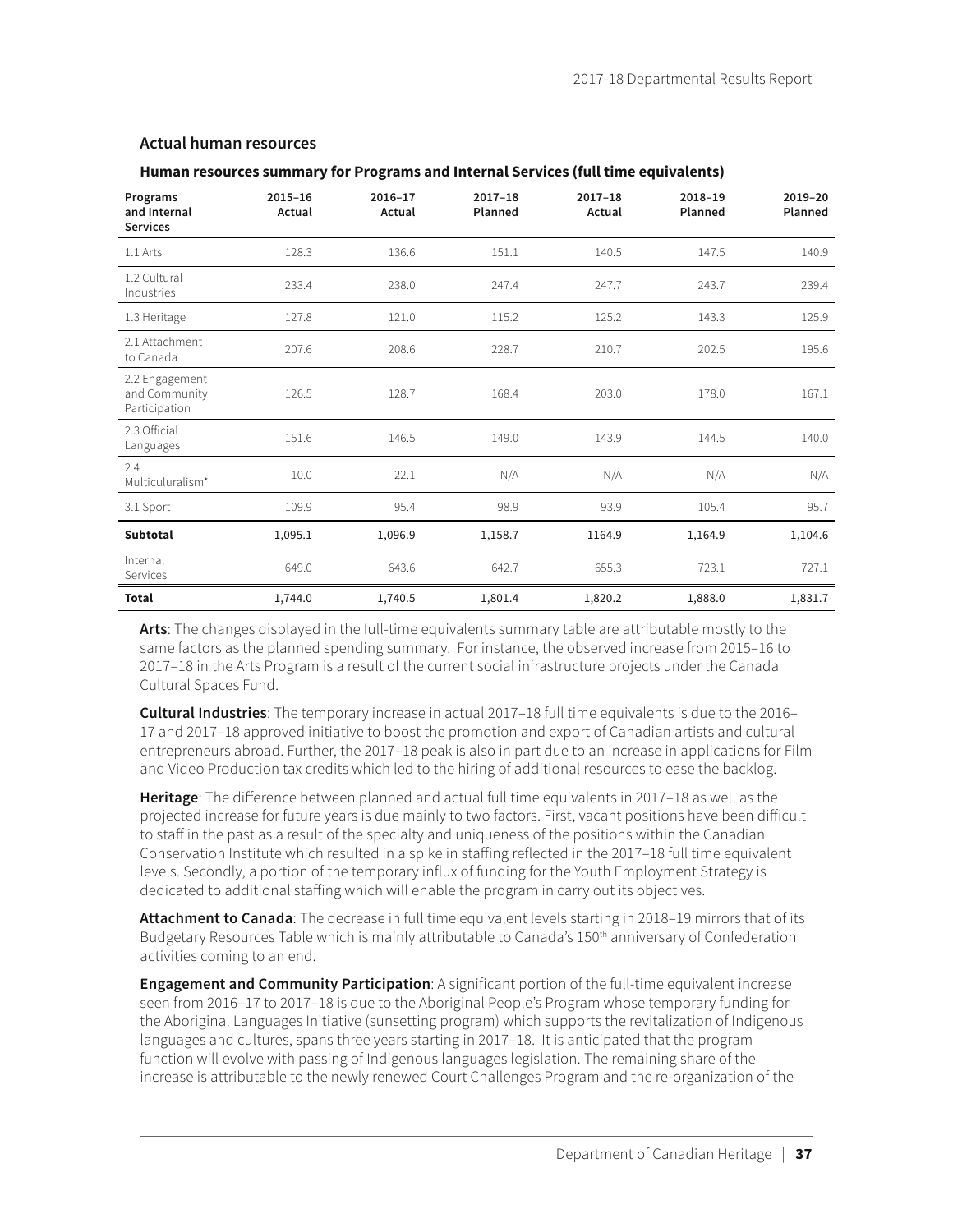<span id="page-42-0"></span>Multiculturalism Program after its transfer from Immigration, Refugees and Citizenship Canada.

**Official Languages**: The program is exhibiting stable full time equivalent levels.

**Sport**: The program's Full time equivalent levels are relatively stable after the Toronto 2015 Pan American and Parapan American Games. The observed increase in 2018–19's planned full time equivalents is owing to the program's need to ensure enough support is available to carry out its mandate while providing the appropriate level of resources for some of the new initiatives mentioned previously in the budgetary planning summary.

**Internal Services**: The Department's commitment to mitigate Phoenix problems that affected many of its employees, along with its pledge to innovate, has led the department to strengthen, revitalize and transform a part of its Internal Services and in particular its Human Resources directorate, correlate with the increase levels of planned full time equivalents in 2018–19 and 2019–20. Likewise, the difference between planned and actual full time equivalent's for 2017–18 is due to staffing of new positions under the Corporate Security and Real Property team.

## **Expenditures by vote**

For information on the Department of Canadian Heritage's organizational voted and statutory expenditures, consult the Public Accounts of Canada 2017-18[iii](#page-53-3).

### **Government of Canada spending and activities**

Information on the alignment of the Department of Canadian Heritage's spending with the Government of Canada's spending and activities is available in the [GC InfoBase](https://www.tbs-sct.gc.ca/ems-sgd/edb-bdd/index-eng.html).

## **Financial statements and financial statements highlights**

### **Financial statements**

The Department of Canadian Heritage's financial statements (unaudited) for the year ended March 31, 2018, are available on the Plans and Reports - Canadian Heritage page.

### **Financial statements highlights**

The financial highlights presented within this Departmental Results Report are intended to serve as a general overview of Canadian Heritage's financial position and the net cost of operations before government funding and transfers. The unaudited financial statements have been prepared using the Government's accounting policies, which are based on Canadian public sector accounting standards.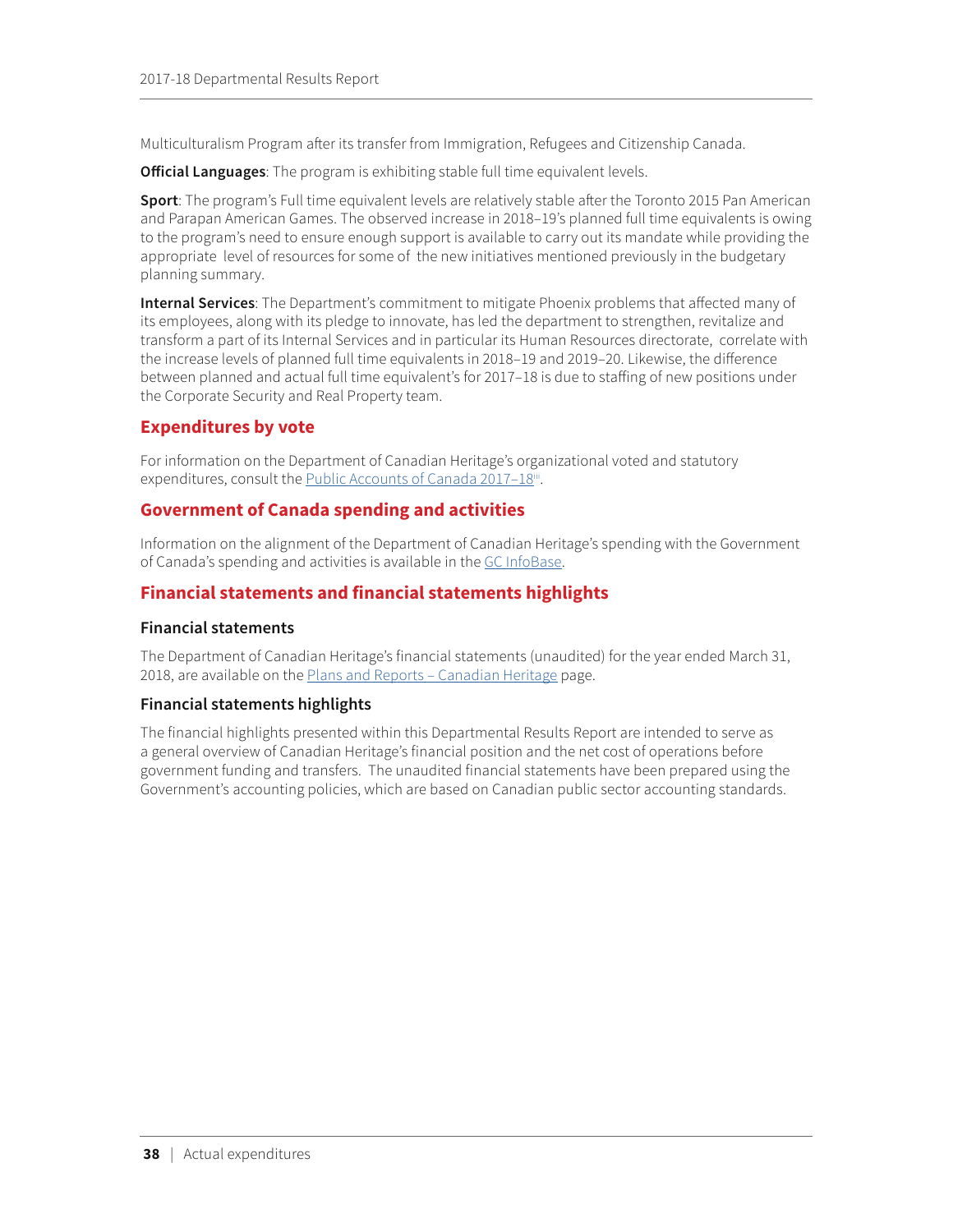| <b>Financial information</b>                                         | $2017 - 18$<br>Planned<br>achieved | $2017 - 18$<br>Actual<br>results | 2016-17<br>Actual<br>results | <b>Difference</b><br>$(2017 - 18)$<br>Actual<br>results minus<br>$2017 - 18$<br><b>Results</b><br>achieved) | <b>Difference</b><br>$(2017 - 18)$<br>Actual<br>results minus<br>2016-17<br>Actual results) |
|----------------------------------------------------------------------|------------------------------------|----------------------------------|------------------------------|-------------------------------------------------------------------------------------------------------------|---------------------------------------------------------------------------------------------|
| Total expenses                                                       | 1,470,899                          | 1,530,865                        | 1,421,287                    | 59,966                                                                                                      | 109,578                                                                                     |
| Total revenues                                                       | 12,654                             | 10,887                           | 9,670                        | (1, 767)                                                                                                    | 1,217                                                                                       |
| Net cost of operations<br>before government<br>funding and transfers | 1,458,245                          | 1,519,978                        | 1,411,617                    | 61,733                                                                                                      | 108,361                                                                                     |

The Department's total net cost of operations before government funding and transfers increase from the previous year's total by \$108.4 million (8%) is largely due to an increase of:

- \$49.9 million in the Attachment to Canada program (Canada 150 Fund for Community Driven Activities and Anchor Events related to the 150th Anniversary of Confederation, and other commemorative events);
- \$22.5 million in the Engagement and Community Participation program (Aboriginal Languages Initiative, to support the preservation and revitalization of Indigenous languages and cultures, under the Aboriginal Peoples' Program);
- \$11.7 million in the Internal Services program for; new in-house software that are being developed as part of the Departmental Transformation initiatives, support for increased activities within the department as well as Phoenix-related activities, and to create the Strategic Recruitment Initiative whose scope is to recruit high caliber talent throughout the Department;
- \$8.8 million in the Sport program for the next generation of Canadian Olympic and Paralympic athletes and the support high performance athletes;
- \$7.3 million in the Arts program for the Harbourfront Center and Professional Arts Festivals and Performing Arts Series Presenters; and
- \$6.2 million in the Heritage program for the Youth Employment Initiatives to fund the creation of green jobs for young Canadians across the country through the Young Canada Works program.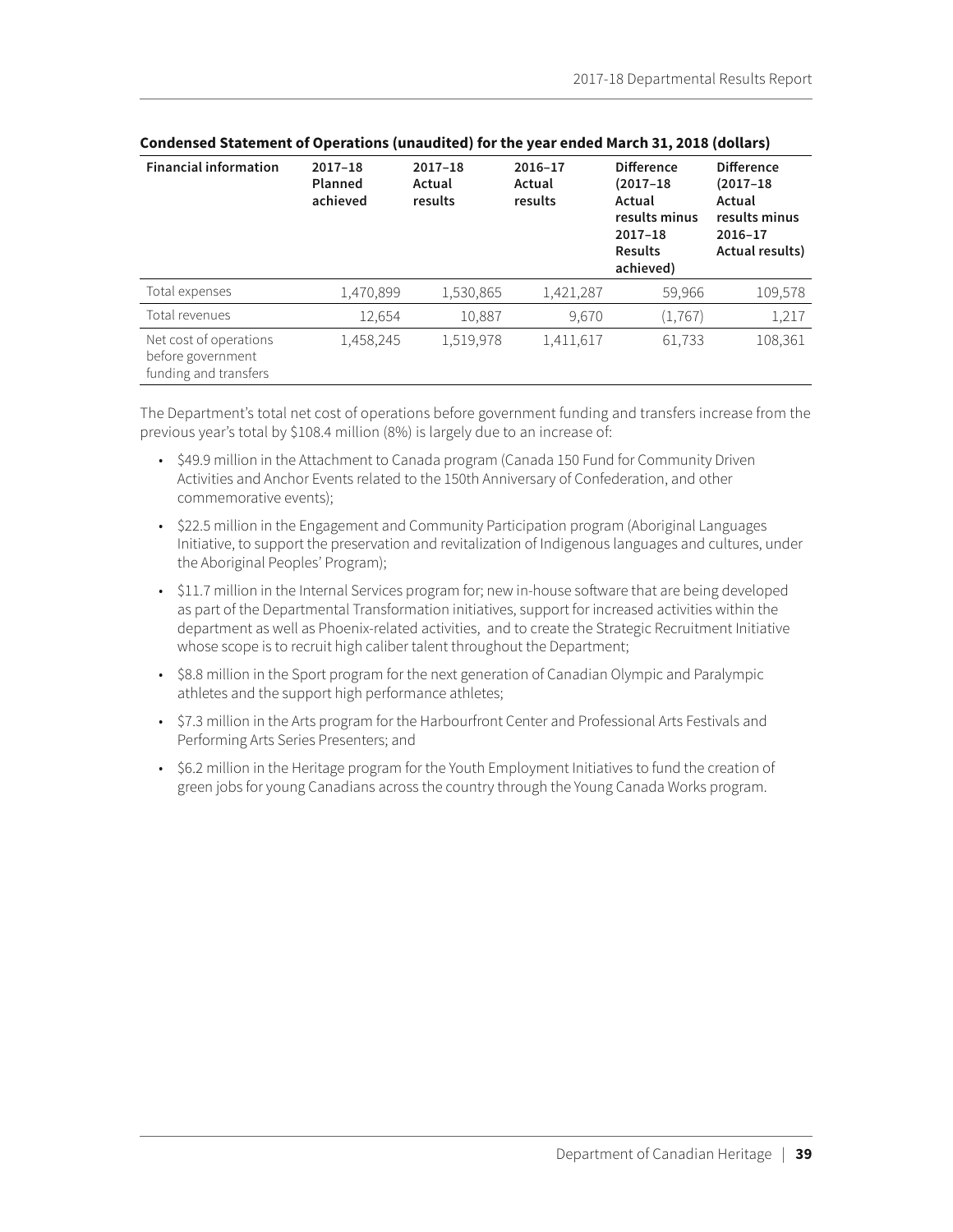| <b>Financial information</b>           | $2017 - 18$ | 2016-17 | Difference (2017-18<br>minus 2016-17) |
|----------------------------------------|-------------|---------|---------------------------------------|
| Total net liabilities                  | 502,920     | 342,617 | 160,303                               |
| Total net financial assets             | 488,670     | 332,168 | 156,502                               |
| Departmental net debt                  | 14,266      | 10,449  | 3,817                                 |
| Total non financial assets             | 18,863      | 13,993  | 4,870                                 |
| Departmental net financial<br>position | 4.597       | 3.544   | 1,053                                 |

### **Condensed Statement of Financial Position (unaudited) as of March 31, 2018 (dollars)**

Total net liabilities were \$503 million at the end of 2017–18, an increase of \$160 million (47%) over the previous years' total liabilities of \$343 million. The increase is mainly explained by accounts payable and accrued liabilities related to contribution agreements (\$150.3 million) not paid out prior to closing of the fiscal year or existing agreements pending the receipt of the recipient's final report to issue the final payment. Most of the contribution agreements, were related to Federal/Provincial and Territorial agreements in the Official Languages program.

Total non-financial assets were \$19 million at the end of 2017–18, an increase of \$4.9 million (35%) from the previous year's total non-financial assets of \$14 million. The increase is largely explained by the costs associated with the development of the Grants and Contributions Modernization Project, the Procure to Pay and Business Intelligence, and the Electronic Documents and Records Management Solution (GCDOCS) software initiatives.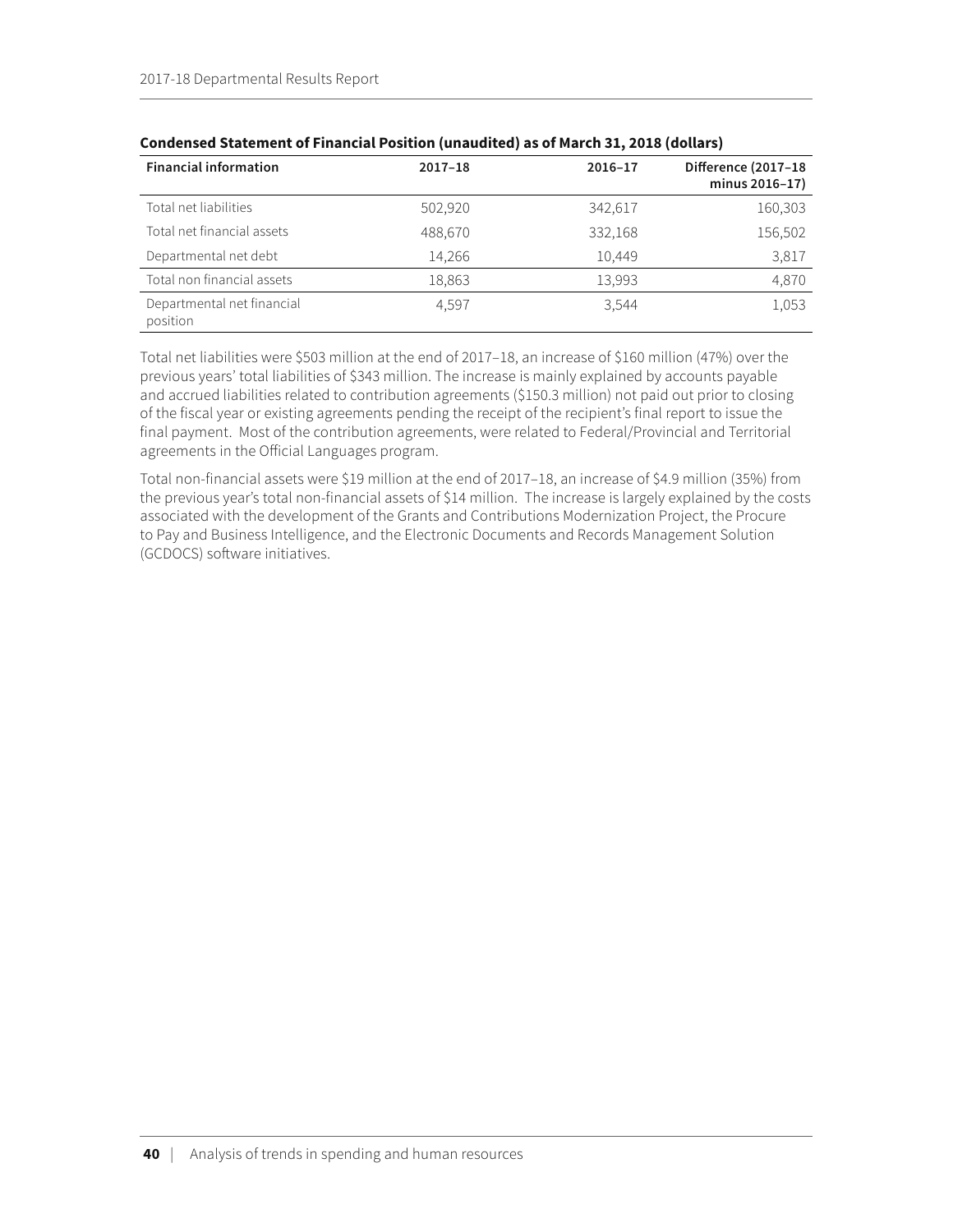## <span id="page-45-0"></span>**Supplementary information**

### **Corporate information**

### **Organizational profile**

#### Appropriate Minister:

- The Honourable Pablo Rodriguez, Minister of Canadian Heritage and Multiculturalism, P.C., M.P.
- The Honourable Kirsty Duncan, P.C., M.P., Minister of Science and Sport
- The Honourable Mélanie Joly, Minister of Tourism, Official Languages and La Francophonie

#### Institutional head:

• Graham Flack

### Ministerial portfolio:

• Department of Canadian Heritage

### Enabling Instrument(s):

• [Department of Canadian Heritage Act](http://laws-lois.justice.gc.ca/eng/acts/C-17.3/)

### Year of Incorporation / Commencement:

• The [Department of](http://laws-lois.justice.gc.ca/eng/acts/C-17.3/) Canadian Heritage was created in June 1993. However, the Department of [Canadian Heritage Act](http://laws-lois.justice.gc.ca/eng/acts/C-17.3/) received Royal Assent in June 1995.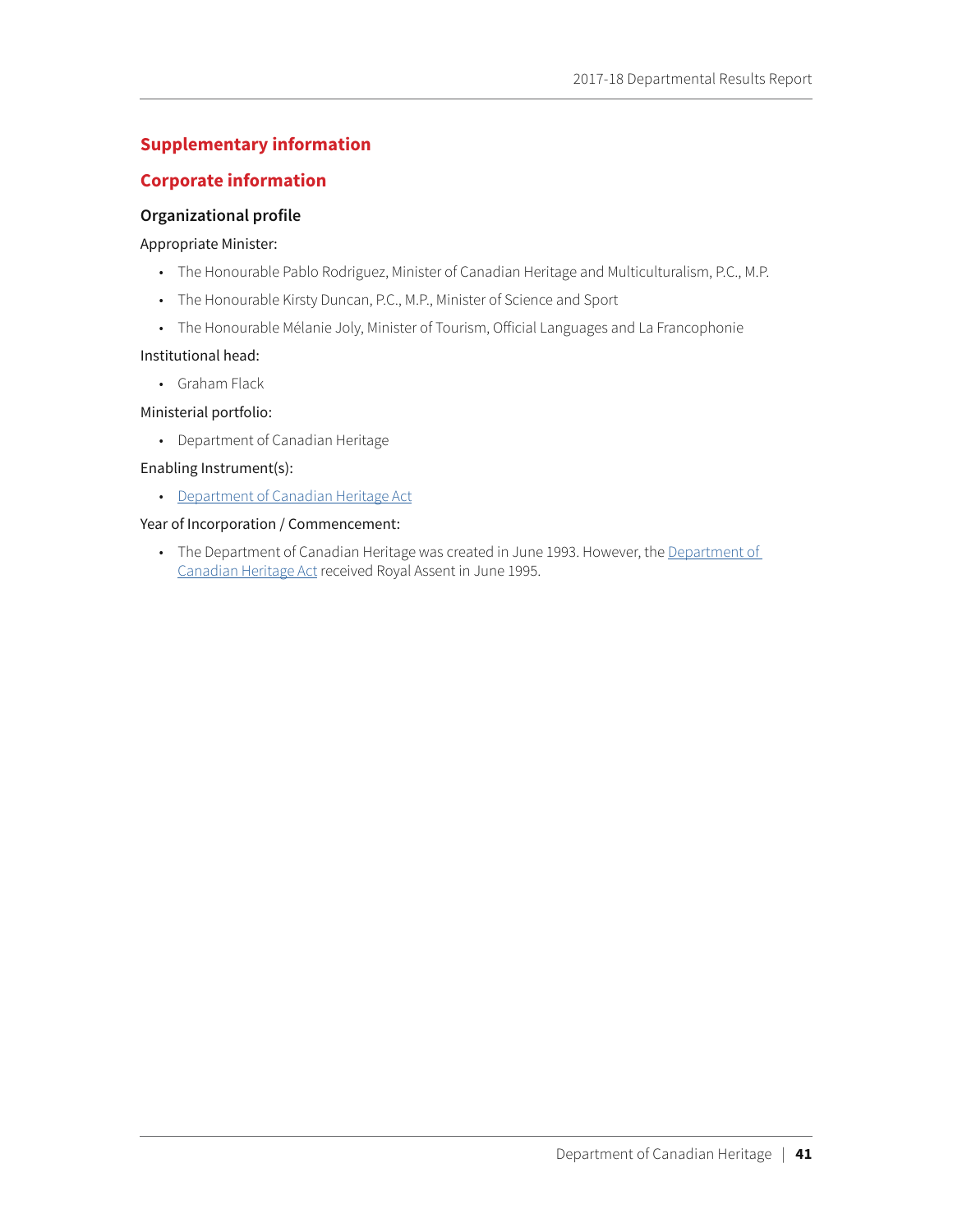### <span id="page-46-0"></span>**Reporting framework**

## **Strategic Outcome(s) and Program Alignment Architecture, 2017–18**

The Department of Canadian Heritage Strategic Outcomes and Program Alignment Architecture (PAA) of record for 2017–18 are shown below:

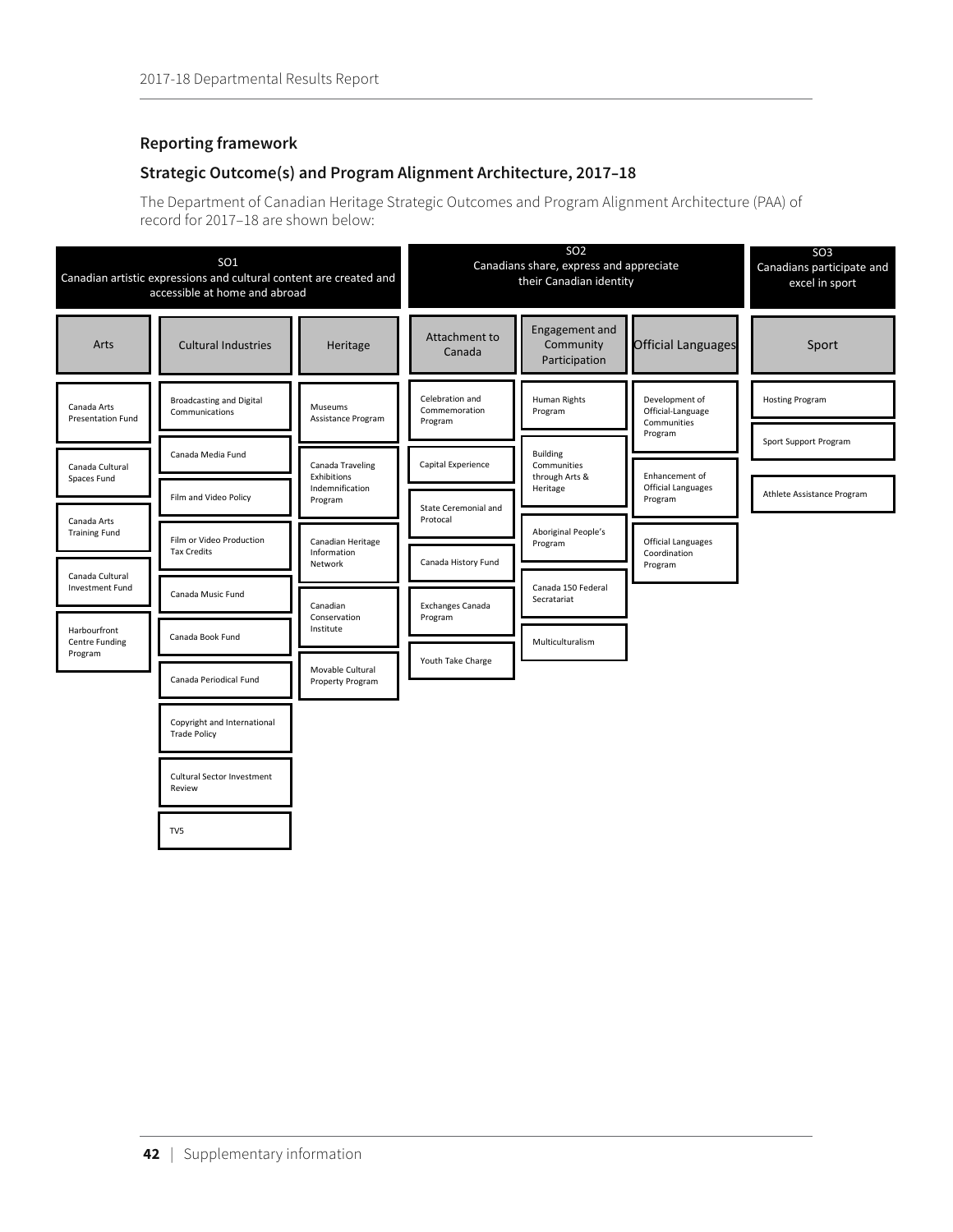- 1. Strategic Outcome: Canadian artistic expressions and cultural content are created and accessible at home and abroad
	- 1.1. Program: Arts
		- 1.1.1. Sub-Program: Canada Arts Presentation Fund
		- 1.1.2. Sub-Program: Canada Cultural Spaces Fund
		- 1.1.3. Sub-Program: Canada Arts Training Fund
		- 1.1.4. Sub-Program: Canada Cultural Investment Fund
		- 1.1.5. Sub-Program: Harbourfront Centre Funding Program
	- 1.2. Program: Cultural Industries
		- 1.2.1. Sub-Program: Broadcasting and Digital Communications
		- 1.2.2. Sub-Program: Canada Media Fund
		- 1.2.3. Sub-Program: Film and Video Policy
		- 1.2.4. Sub-Program: Film or Video Production Tax Credits
		- 1.2.5. Sub-Program: Canada Music Fund
		- 1.2.6. Sub-Program: Canada Book Fund
		- 1.2.7. Sub-Program: Canada Periodical Fund
		- 1.2.8. Sub-Program: Copyright and International Trade Policy
		- 1.2.9. Sub-Program: Cultural Sector Investment Review
		- 1.2.10. Sub-Program: TV5
	- 1.3. Program: Heritage
		- 1.3.1. Sub-Program: Museums Assistance Program
		- 1.3.2. Sub-Program: Canada Travelling Exhibitions Indemnification Program
		- 1.3.3. Sub-Program: Canadian Heritage Information Network
		- 1.3.4. Sub-Program: Canadian Conservation Institute
		- 1.3.5. Sub-Program: Movable Cultural Property Program
- 2. Strategic Outcome: Canadians share, express and appreciate their Canadian identity
	- 2.1. Program: Attachment to Canada
		- 2.1.1. Sub-Program: Celebration and Commemoration Program
		- 2.1.2. Sub-Program: Capital Experience
		- 2.1.3. Sub-Program: State Ceremonial and Protocol
		- 2.1.4. Sub-Program: Canada History Fund
		- 2.1.5. Sub-Program: Exchanges Canada Program
		- 2.1.6. Sub-Program: Youth Take Charge
	- 2.2. Program: Engagement and Community Participation
		- 2.2.1. Sub-Program: Human Rights Program
		- 2.2.2. Sub-Program: Building Communities Through Arts and Heritage
		- 2.2.3. Sub-Program: Aboriginal Peoples' Program
		- 2.2.4. Sub-Program: Canada 150 Federal Secretariat
		- 2.2.5. Sub-Program: Multiculturalism Program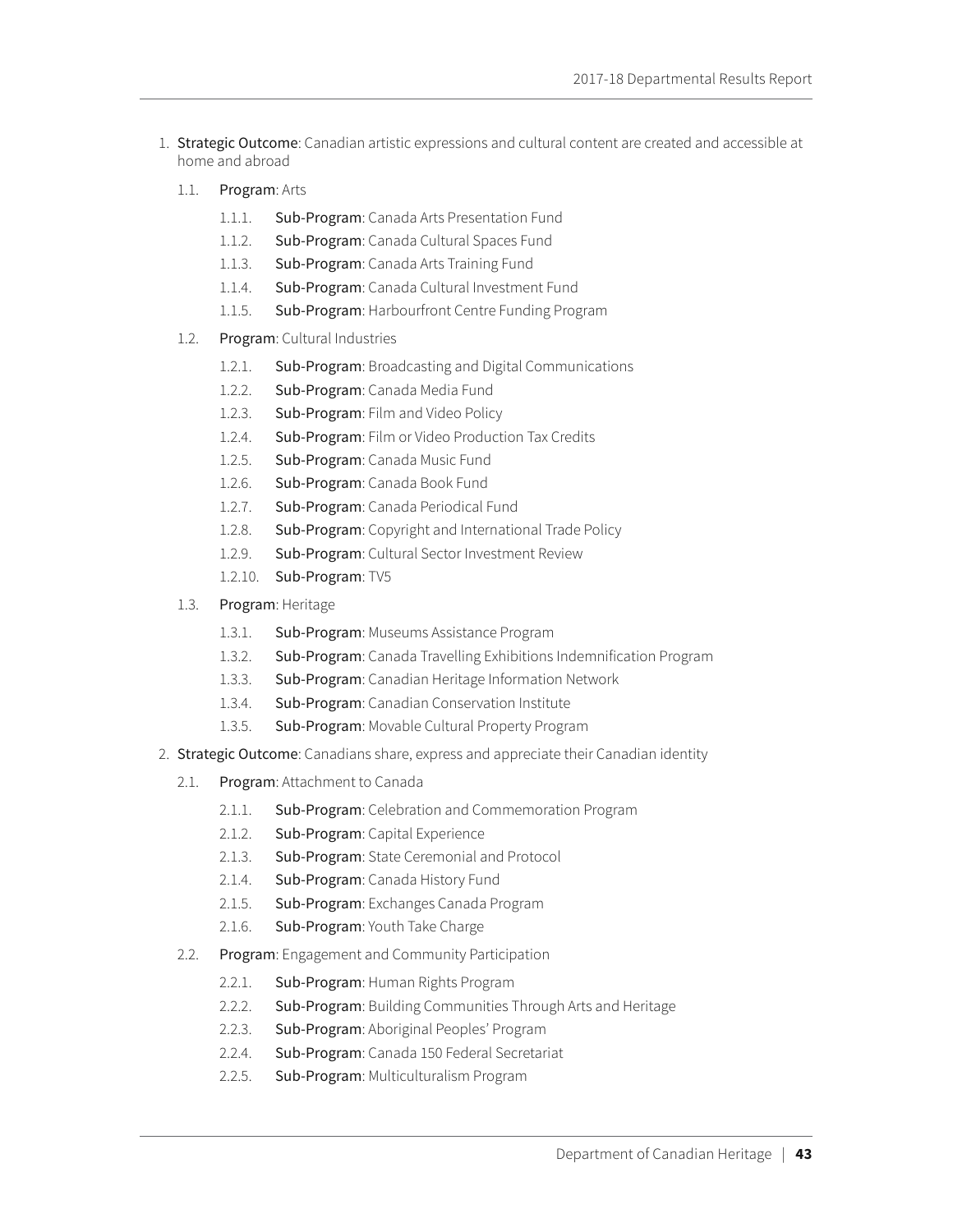- <span id="page-48-0"></span>2.3. Program: Official Languages
	- 2.3.1. Sub-Program: Development of Official-Language Communities Program
	- 2.3.2. Sub-Program: Enhancement of Official Languages Program
	- 2.3.3. Sub-Program: Official Languages Coordination Program
- 3. Strategic Outcome: Canadians participate and excel in sport
	- 3.1. Program: Sport
		- 3.1.1. Sub-Program: Hosting Program
		- 3.1.2. Sub-Program: Sport Support Program
		- 3.1.3. Sub-Program: Athlete Assistance Program

Internal Services

## **Supporting information on lower-level programs**

Supporting information on lower level programs is available on the [GC InfoBase](https://www.tbs-sct.gc.ca/ems-sgd/edb-bdd/index-eng.html).

## **Supplementary information tables**

The following supplementary information tables are available on the Plans and Reports - Canadian [Heritage](https://www.canada.ca/en/canadian-heritage/corporate/publications/plans-reports.html) page:

- Departmental Sustainable Development Strategy
- Details on transfer payment programs of \$5 million or more
- Evaluations
- Fees
- Horizontal initiatives
- Internal audits
- Up front multi year funding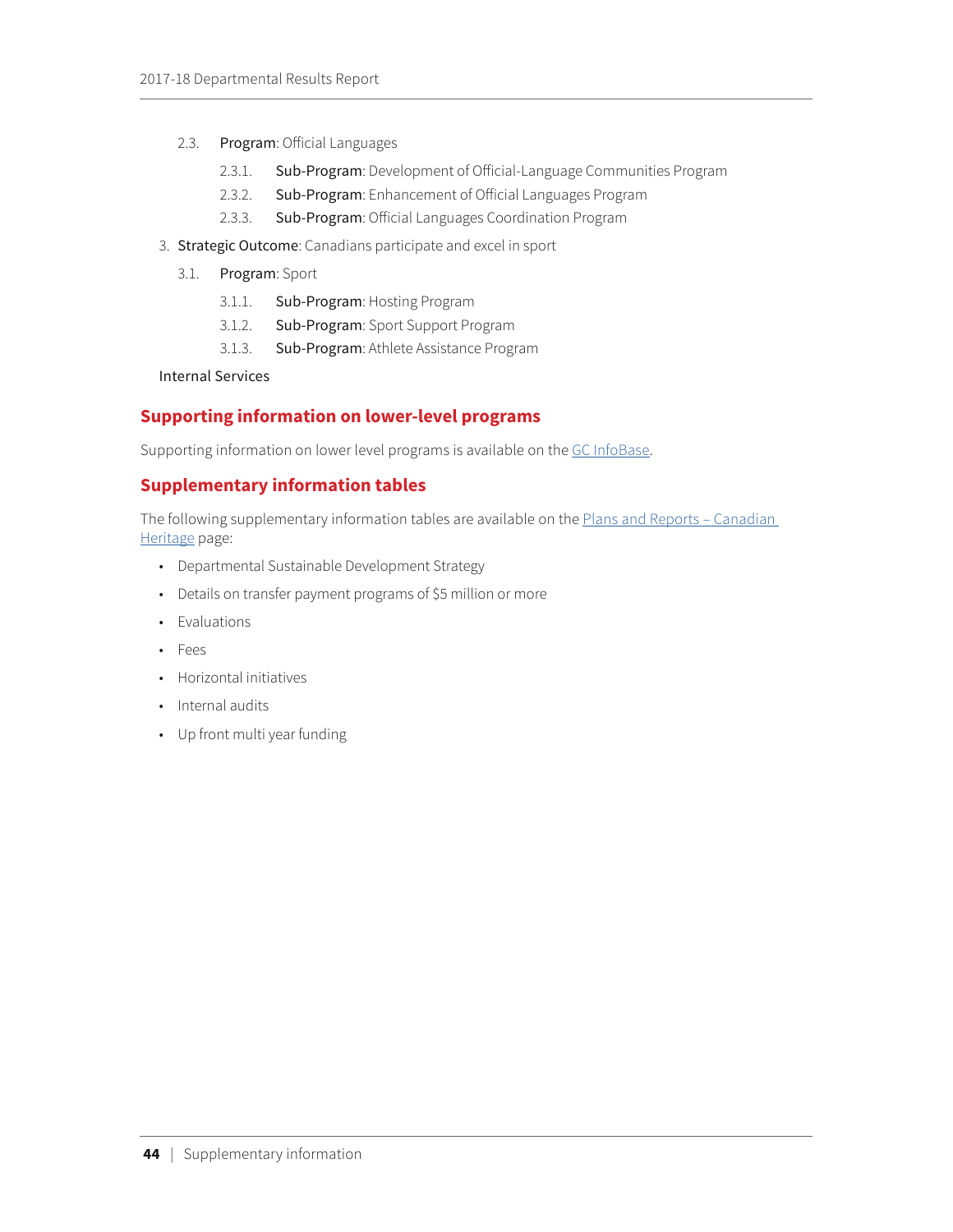## <span id="page-49-0"></span>**Federal tax expenditures**

The tax system can be used to achieve public policy objectives through the application of special measures such as low tax rates, exemptions, deductions, deferrals and credits. The Department of Finance Canada publishes cost estimates and projections for these measures each year in the [Report](http://www.fin.gc.ca/purl/taxexp-eng.asp)  [on Federal Tax Expenditures](http://www.fin.gc.ca/purl/taxexp-eng.asp)<sup>[iv](#page-53-4)</sup>. This report also provides detailed background information on tax expenditures, including descriptions, objectives, historical information and references to related federal spending programs. The tax measures presented in this report are the responsibility of the Minister of Finance.

## **Organizational contact information**

Address:

Canadian Heritage 15 Eddy Street Gatineau, Quebec K1A 0M5 Canada

Email: [PCH.info-info.PCH@canada.ca](mailto:PCH.info-info.PCH@canada.ca)

Website:<https://www.canada.ca/en/canadian-heritage.html>

Telephone: 819-997-0055

Toll-free\*: 1-866–811-0055

Fax: 819-555–5555

TTY\*\* (Toll-free): 1-888-997-3123

\*The toll-free lines have agents available to answer your questions, Monday to Friday, 8:30 a.m. to 5:00 p.m. (Eastern Time).

\*\*The TTY is a telecommunication device for people who are deaf, hard of hearing, or speech-impaired.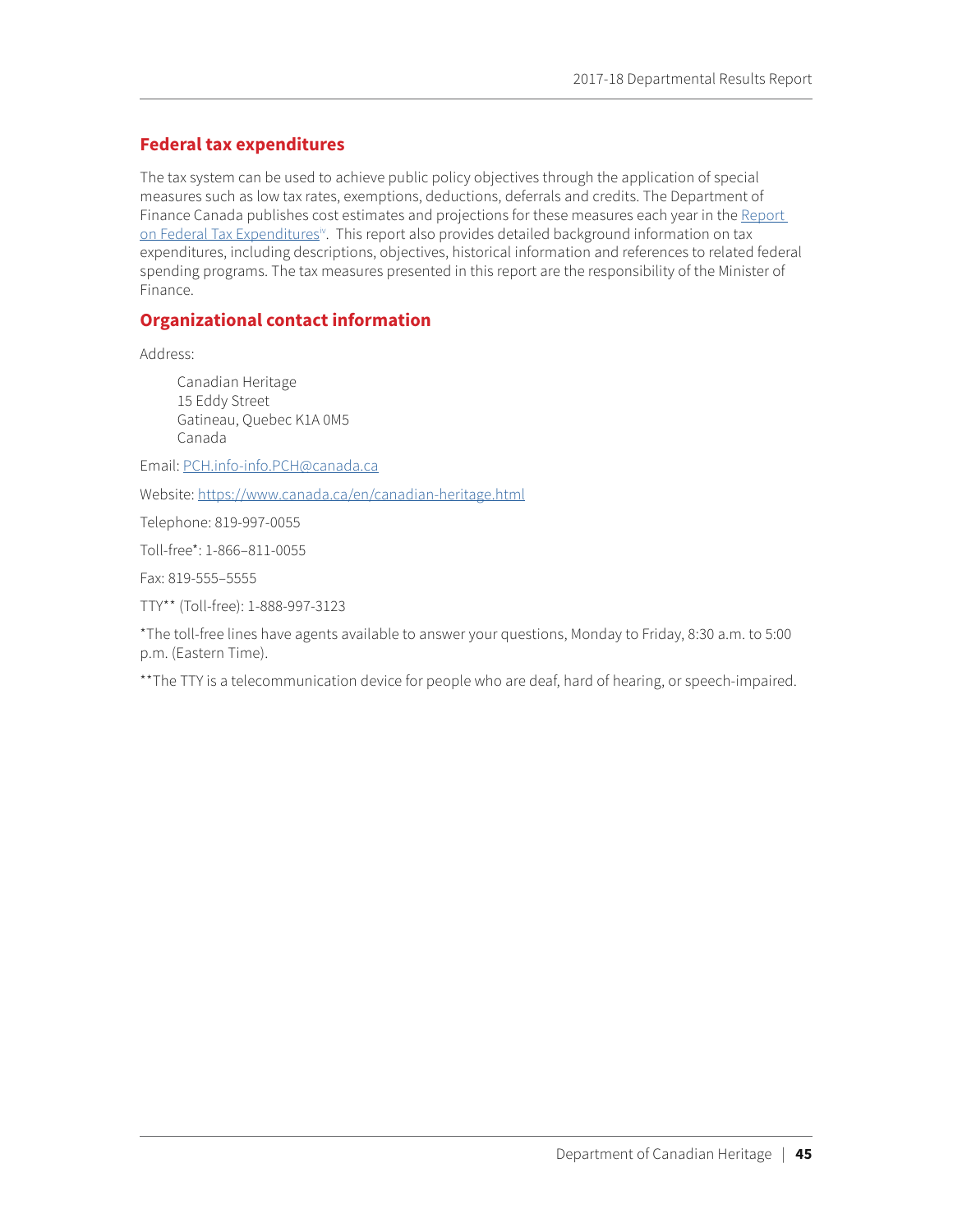## <span id="page-50-0"></span>**Appendix: definitions**

#### appropriation (crédit)

Any authority of Parliament to pay money out of the Consolidated Revenue Fund.

#### budgetary expenditures (dépenses budgétaires)

Operating and capital expenditures; transfer payments to other levels of government, organizations or individuals; and payments to Crown corporations.

### Departmental Plan (plan ministériel)

A report on the plans and expected performance of an appropriated department over a three year period. Departmental Plans are tabled in Parliament each spring.

### Departmental Results Report (rapport sur les résultats ministériels)

A report on an appropriated department's actual accomplishments against the plans, priorities and expected results set out in the corresponding Departmental Plan.

### evaluation (évaluation)

In the Government of Canada, the systematic and neutral collection and analysis of evidence to judge merit, worth or value. Evaluation informs decision making, improvements, innovation and accountability. Evaluations typically focus on programs, policies and priorities and examine questions related to relevance, effectiveness and efficiency. Depending on user needs, however, evaluations can also examine other units, themes and issues, including alternatives to existing interventions. Evaluations generally employ social science research methods.

### experimentation (expérimentation)

Activities that seek to explore, test and compare the effects and impacts of policies, interventions and approaches, to inform evidence-based decision-making, by learning what works and what does not.

### full time equivalent (équivalent temps plein)

A measure of the extent to which an employee represents a full person year charge against a departmental budget. Full time equivalents are calculated as a ratio of assigned hours of work to scheduled hours of work. Scheduled hours of work are set out in collective agreements.

### gender-based analysis plus (GBA+) (analyse comparative entre les sexes plus [ACS+])

An analytical approach used to assess how diverse groups of women, men and gender-diverse people may experience policies, programs and initiatives. The "plus" in GBA+ acknowledges that the genderbased analysis goes beyond biological (sex) and socio-cultural (gender) differences. We all have multiple identity factors that intersect to make us who we are; GBA+ considers many other identity factors, such as race, ethnicity, religion, age, and mental or physical disability. Examples of GBA+ processes include using data disaggregated by sex, gender and other intersecting identity factors in performance analysis, and identifying any impacts of the program on diverse groups of people, with a view to adjusting these initiatives to make them more inclusive.

#### government-wide priorities (priorités pangouvernementales)

For the purpose of the 2017–18 Departmental Results Report, those high-level themes outlining the government's agenda in the 2015 Speech from the Throne, namely: Growth for the Middle Class; Open and Transparent Government; A Clean Environment and a Strong Economy; Diversity is Canada's Strength; and Security and Opportunity.

#### horizontal initiative (initiative horizontale)

An initiative where two or more departments are given funding to pursue a shared outcome, often linked to a government priority.

### Management, Resources and Results Structure (structure de gestion, des ressources et des résultats)

A comprehensive framework that consists of an organization's inventory of programs, resources, results, performance indicators and governance information. Programs and results are depicted in their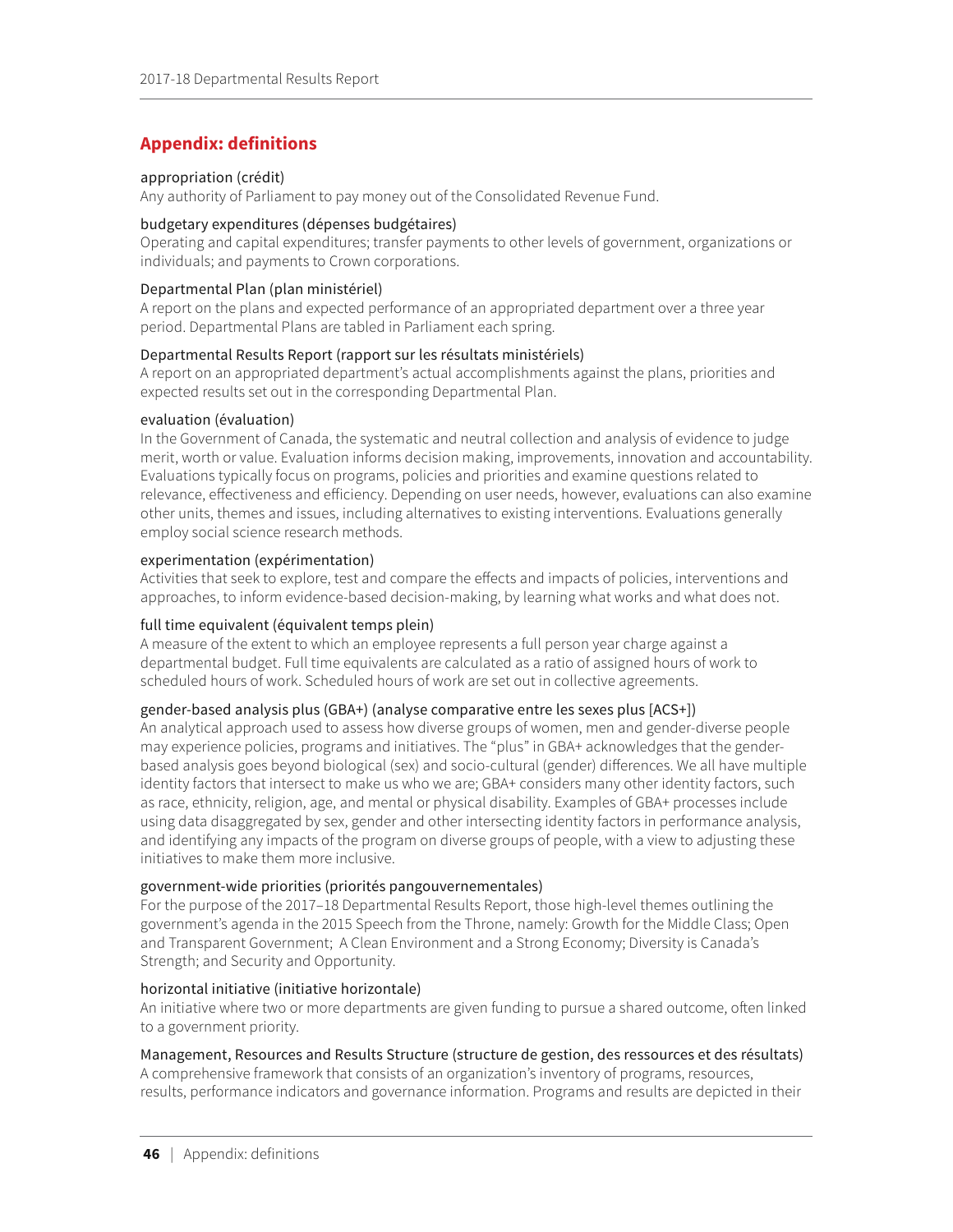hierarchical relationship to each other and to the Strategic Outcome(s) to which they contribute. The Management, Resources and Results Structure is developed from the Program Alignment Architecture.

#### non budgetary expenditures (dépenses non budgétaires)

Net outlays and receipts related to loans, investments and advances, which change the composition of the financial assets of the Government of Canada.

### performance (rendement)

What an organization did with its resources to achieve its results, how well those results compare to what the organization intended to achieve, and how well lessons learned have been identified.

### performance indicator (indicateur de rendement)

A qualitative or quantitative means of measuring an output or outcome, with the intention of gauging the performance of an organization, program, policy or initiative respecting expected results.

### performance reporting (production de rapports sur le rendement)

The process of communicating evidence based performance information. Performance reporting supports decision making, accountability and transparency.

### **plan (plan)**

The articulation of strategic choices, which provides information on how an organization intends to achieve its priorities and associated results. Generally a plan will explain the logic behind the strategies chosen and tend to focus on actions that lead up to the expected result.

### planned spending (dépenses prévues)

For Departmental Plans and Departmental Results Reports, planned spending refers to those amounts that receive Treasury Board approval by February 1. Therefore, planned spending may include amounts incremental to planned expenditures presented in the Main Estimates.

A department is expected to be aware of the authorities that it has sought and received. The determination of planned spending is a departmental responsibility, and departments must be able to defend the expenditure and accrual numbers presented in their Departmental Plans and Departmental Results Reports.

### priority (priorité)

A plan or project that an organization has chosen to focus and report on during the planning period. Priorities represent the things that are most important or what must be done first to support the achievement of the desired Strategic Outcome(s) or Departmental Results.

#### program (programme)

A group of related resource inputs and activities that are managed to meet specific needs and to achieve intended results and that are treated as a budgetary unit.

### Program Alignment Architecture (architecture d'alignement des programmes)

A structured inventory of an organization's programs depicting the hierarchical relationship between programs and the Strategic Outcome(s) to which they contribute.

### result (résultat)

An external consequence attributed, in part, to an organization, policy, program or initiative. Results are not within the control of a single organization, policy, program or initiative; instead they are within the area of the organization's influence.

### statutory expenditures (dépenses législatives)

Expenditures that Parliament has approved through legislation other than appropriation acts. The legislation sets out the purpose of the expenditures and the terms and conditions under which they may be made.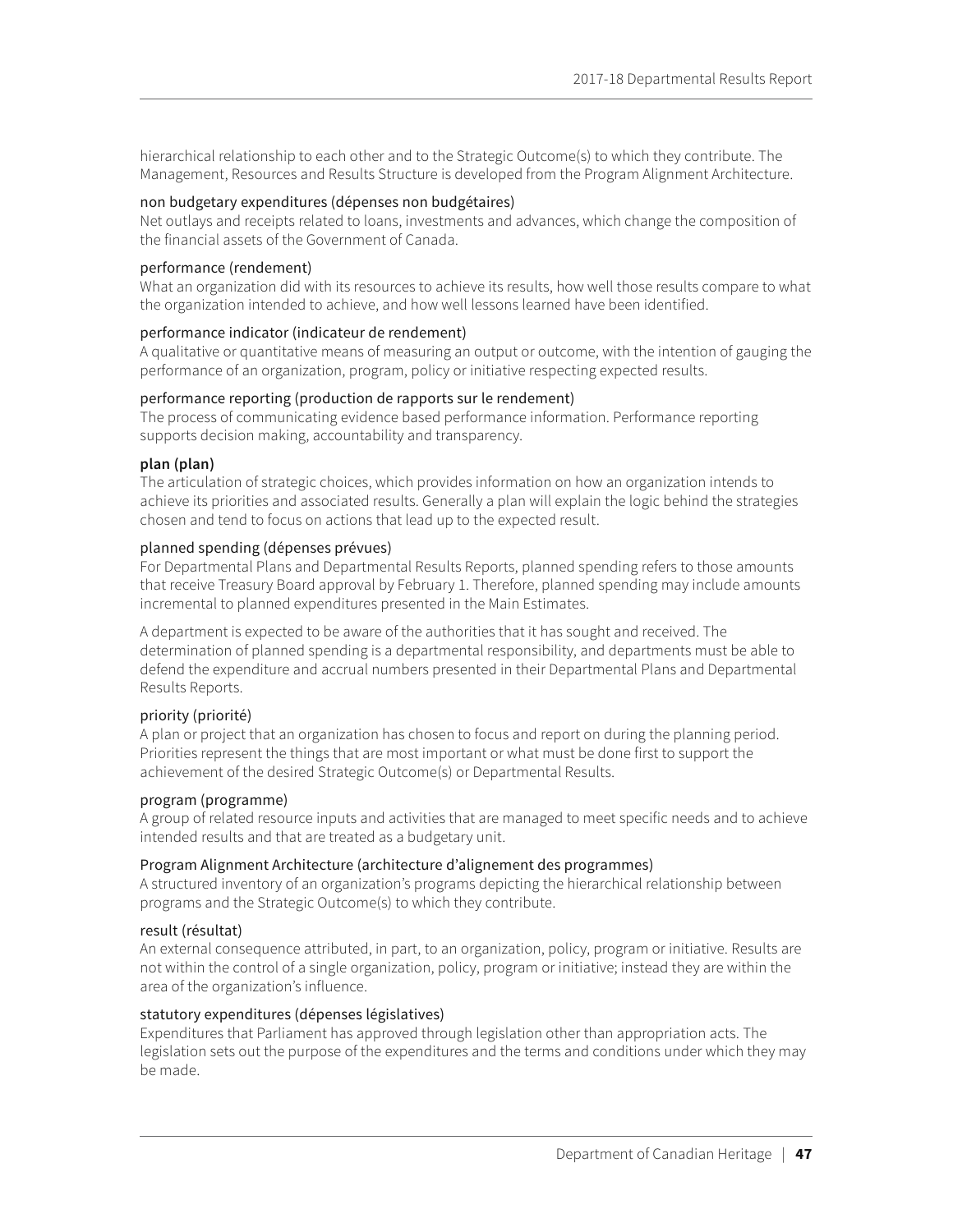### Strategic Outcome (résultat stratégique)

A long term and enduring benefit to Canadians that is linked to the organization's mandate, vision and core functions.

#### sunset program (programme temporisé)

A time limited program that does not have an ongoing funding and policy authority. When the program is set to expire, a decision must be made whether to continue the program. In the case of a renewal, the decision specifies the scope, funding level and duration.

#### target (cible)

A measurable performance or success level that an organization, program or initiative plans to achieve within a specified time period. Targets can be either quantitative or qualitative.

#### voted expenditures (dépenses votées)

Expenditures that Parliament approves annually through an Appropriation Act. The Vote wording becomes the governing conditions under which these expenditures may be made.